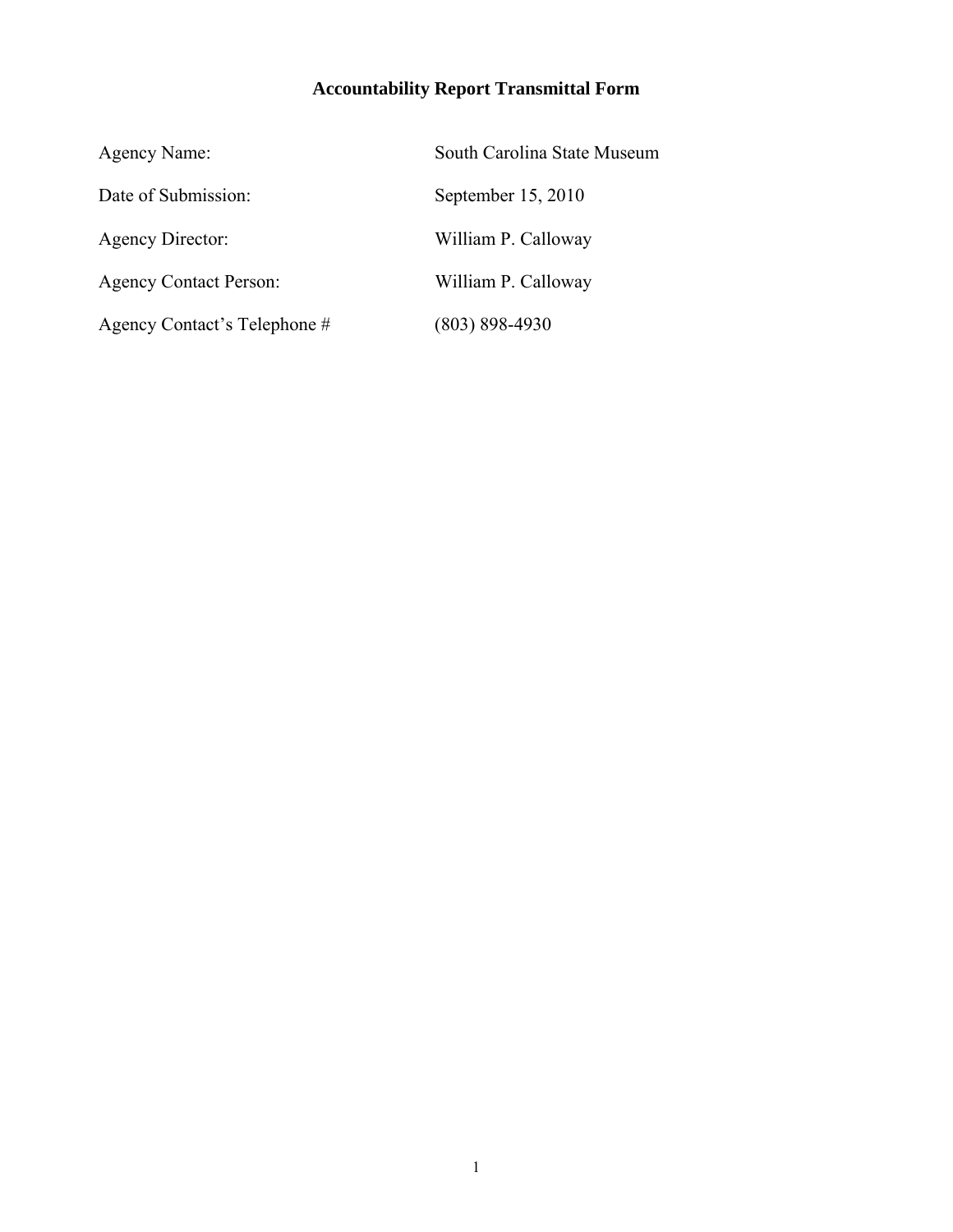#### **EXECUTIVE SUMMARY**

#### **1. Mission, Vision & Values:**

#### **Mission:**

*Through innovative partnerships, comprehensive collections, and stimulating exhibits and programs, The South Carolina State Museum provides educational environments that entertain, inspire imagination and creativity, and enrich the lives of visitors.* 

#### **Vision:**

*The South Carolina State Museum is an ever-changing, innovative institution reflecting the essence and diversity of South Carolina, a catalyst for the cultural and educational development of our state and a model among museums nationally.* 

#### **Values:**

We are committed to our Guests.

We value creativity, integrity, scholarship and innovation.

We are committed to the educational improvement of all of South Carolina's school children.

We provide opportunities for people to learn and have fun.

We create an open, learning, engaging environment for families and community to gather.

#### **2. Major Achievements: -**

*Even in light of the country's depressing economic climate, the State Museum increased attendance by 7% and Earned revenues by 11%!* 

*The State Museum ranks third in the State with School Field trips!!* 

*School Children from all Sc counties visited the museum in 2009/10!* 

*The State Museum is an Accredited Museum by the American Association of Museums – only 5% of the museums in the country have such a distinction and honor!* 

*This museum is also sanctioned by the Smithsonian as a Smithsonian Affiliate Museum which is a very distinguished recognition for the quality of the State Museum!*

This past fiscal year we presented two fee based exhibits which proved very popular:

*Mesozoic Dinosaurs* were robotic dinosaurs that appealed to kids of all ages. Due to the popularity of the exhibit, we had a record January and February with a increase of \$100,000 in revenues. The exhibit attracted 32,000 visitors and generated in \$125,000 in supplemental admissions from mid-October thru February.

*Pirates, Privateers, and Buccaneers* was our in house developed exhibit on pirates focusing on the activity in South Carolina. In conjunction with the North Carolina History Museum and ???????? our exhibit director developed the entire exhibit. The exhibit open in March and by the end of the fiscal year had already generated \$68,000 in supplemental admission with 17,500 people attending.

The staff was busy writing and producing the following 6 exhibits which opened throughout the year in the museum's changing galleries.

*Deadly Medicine* exhibit; *Fall Line* exhibit; *Clay Rice* book illustrations exhibit; *Boy Scouts* exhibit; *Palmetto Portraits* exhibit; and the *Silver* exhibit

The museum put on 9 signature events which included numerous fall events as well as our annual "Museum Road Show". Additionally we partnered to present four other events:

*Southeastern Toy Soldier Show; Gem and Mineral Society Show; Martin Luther King Day Observance, and Beach Music Day.*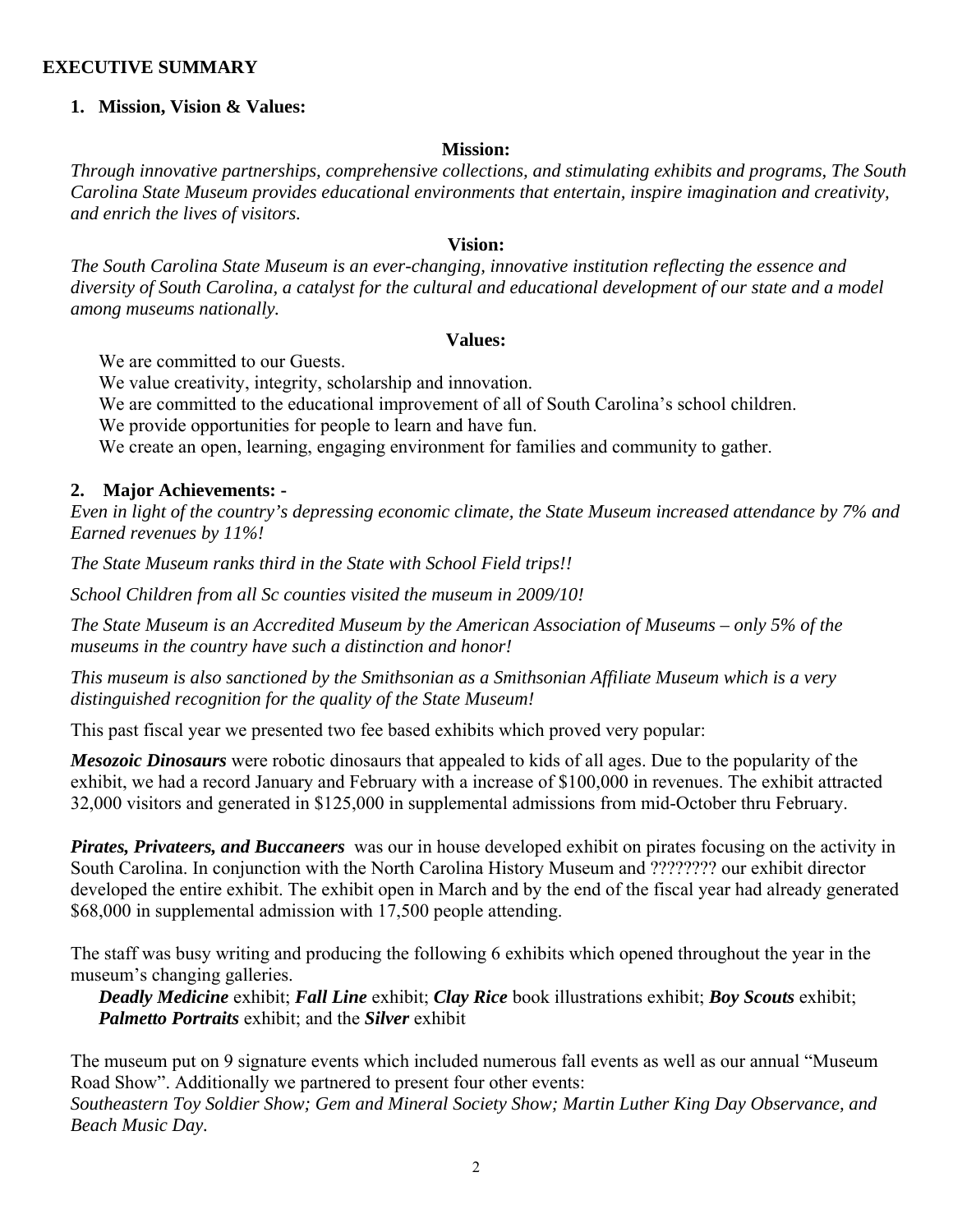Educationally the museum continued with a strong performance in 2010. Over 65,000 school children visited the museum representing EVERY county in the state. Lexington and Richland counties combined to provide just over 18,000 school visits. The upstate region once again provided the most school children – over 27,500. Our lowest attended region for this year was the Low Country as tight school budgets curtailed long, expensive bus transportation. The docent and volunteer program at the museum continues to provide quality educational tours to these groups as they visit the facility. We increased our number of volunteers by 15. 259 volunteers contributed over 11,600 hours to the museum – a value well in excess of \$235,000!

The museum's attendance performed well even in light of the distressing economic climate both nationally and locally. We spent less in paid media but did a good job in acquiring an enormous amount of free press throughout the year based on press releases and productive media partner relationships. We enhanced our efforts in social media marketing by maintaining and utilizing "You Tube", "Facebook" and "Twitter" accounts and content. Much remains to be done to maximize this new communication vehicle.

Earned revenue had a productive year as revenues grew 11% or \$150,000. A major component of that increase was a general ticket price increase that was implemented in January of 2009. Ticket prices for Blockbuster exhibits were increased by \$2.00 to \$5.00 for adults. Child and school prices were unchanged at \$3.00. Facility Rentals bore the brunt of the economic downfall reflecting the negative trend in space rentals seen throughout the area. Rentals dropped by 20% but still were in excess of \$170,000. The offsite retail program continued to grow with the addition of more sites and total revenue for the offsite program exceeded \$38,700 with 20 days of selling. Royalties from all food caterers was down by \$8,000 to \$22,000 reflecting the decrease in facility rentals. The loss of a number of state agency functions due to the statewide budget cuts led to the decline.

The museum made a concentrated effort to increase its partners. Continued progress was made with ETV as the museum provided content and assistance to many programs. We hosted 7 hour long programs for ETV which were available to school children all across the state. We continued the partnership with "Mad Science" with whom we outsourced our summer camp programming.

The museum also encountered some "learning opportunities" with the new statewide mandated SCEIS financial software. The software required many, many hours of training and has created many challenges for our administration staff. We went live with both the Human Resource and Payroll modules this past year.

#### **Budget Reductions**

The State Museum received \$3,205,000 from state appropriations in 2009/10. The museum, as instructed by Proviso, returned \$1,800,000 to the general fund and \$20,000 to the Hall of Fame leaving \$1,385,000 in funds to apply to museum operations. Additionally the museum generated earned revenues of \$1,575,000, received marketing grants totaling \$116,000, and received exhibit and program support from the SC State Museum Foundation of \$130,250.

The State Museum lost 36% in discretionary funding from state funds in the past two years; from a budget in 2009 of \$2,170,000 down to \$1,385,000 actual in 2010. The \$785,000 decrease incurred in 2010 was funded in the following manner:

| <b>Description of Reductions</b>                 |   | 2009/10 |
|--------------------------------------------------|---|---------|
| Cash reserves                                    | S | 65,000  |
| Deferred Energy Surcharge payment                |   | $-0-$   |
| Full time staff furloughs                        | S | 55,000  |
| Other staff reductions and vacant positions      | S | 75,000  |
| Elimination of 24 hour staffed security          | S | 20,000  |
| Reduction of staff by 20% in 09/10 - 7 positions |   |         |
| (Included VSP and RSP)                           |   | 235,000 |
| Closing of a changing exhibit Gallery            | S | 20,000  |
| Reduction in planned artifact acquisition        |   | 50,000  |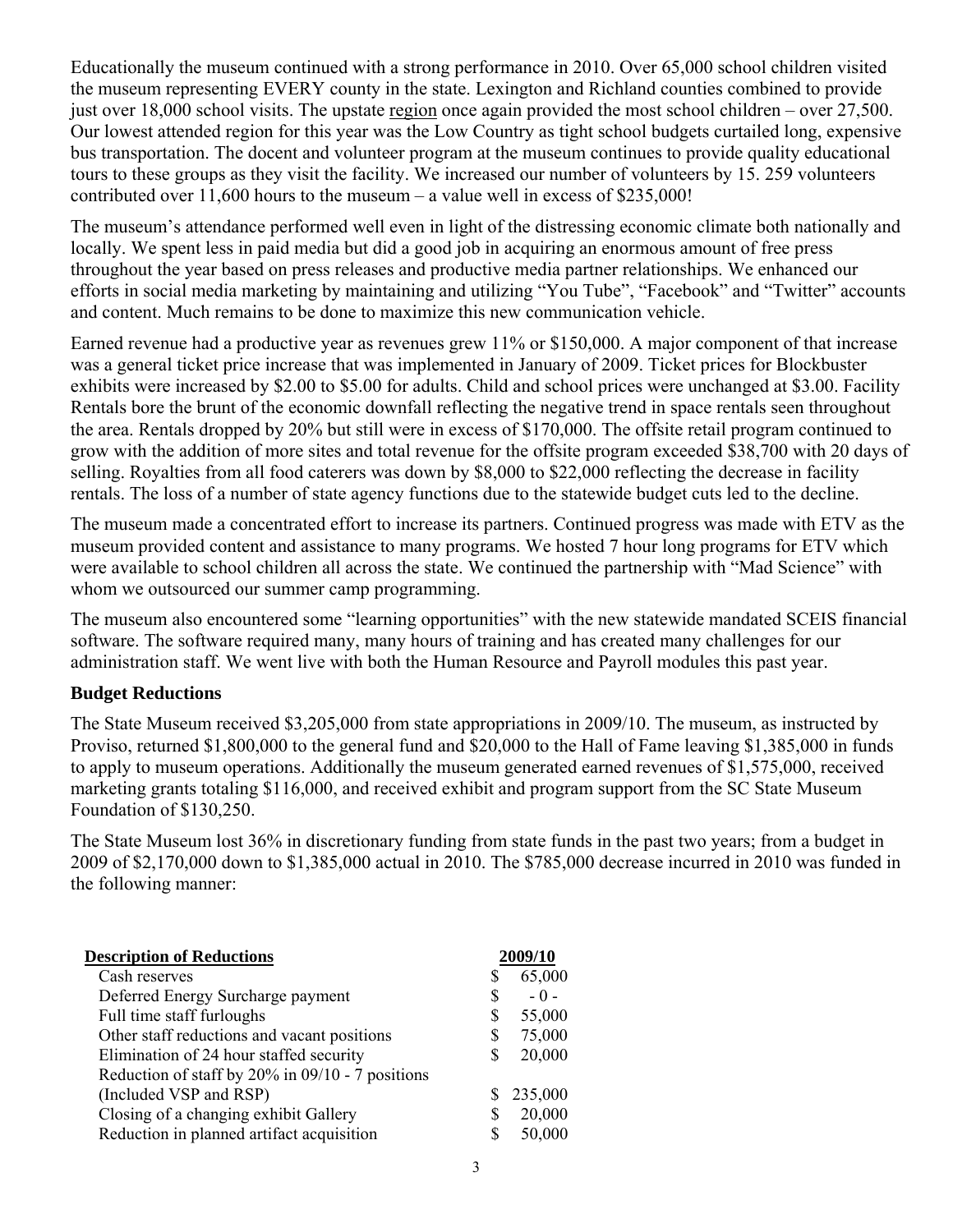| Reduction in purchase of paid advertising   | \$135,000 |                                         |
|---------------------------------------------|-----------|-----------------------------------------|
| <b>Program Reductions Costs</b>             | 45,000    |                                         |
| Reduction in Exhibit Repair and Maintenance | 25,000    |                                         |
| Reduction in product purchases for store.   | 5,000     |                                         |
| Increased Earned Revenues – Price Increase  | 55,000    |                                         |
|                                             | \$785,000 | -36% reduction of Museum Operating \$\$ |

The impacts on the staff and operation of the museum were significant as we managed through these reductions. Of great concern to the museum is the possible impact these reductions will have not only on visitor experiences and hence visitor attendance and revenues but the possible negative impact these reductions will have on our AAM Accreditation.

#### **Windows to New Worlds**

After 14 years, the State Museum received final approvals form JBRC and the B&CB to proceed with the \$23.5 million renovation project, "Windows to New Worlds". The South Carolina State Museum Foundation was successful in raising significant local government, corporate, foundation, and private support to close the funding gap of the project. This effort by the foundation leadership was remarkable in light of the distressing economic times. This project truly is a collaborative efforts with funding coming from the state, the federal government (NASA), local governments (City of Columbia, Richland County, Lexington County, and City of Forest Acres), individual support, foundation support, and corporate support. All pertinent reviews by historical agencies, other building tenants, General Service's representatives as well as the State Engineer occurred during the year and will be ongoing as we continue to refine the design in the fall of 2010.

In addition to the positive steps taken on the design and funding, the museum, under the leadership of Tom Falvey, also made great strides developing the new content and programming opportunities that will be offered by the new elements of the project. Partnership opportunities and future plans were discussed with ETV, Governor's School of Math and Science, Richland School District 1, the State Department of Education among others. Dr. Jim Rex, State Superintendent of Education, enthusiastically embraced the project and as a result Tom Falvey attended many meetings on integrating the project components into the challenged schools across the South Carolina via Distance Learning technology.

## *Attendance breakdown*

| Core Market                   | 49%  |
|-------------------------------|------|
| <b>Rest of South Carolina</b> | 43%  |
| Georgia/North Carolina        | 2.5% |
| All other States              | 5.5% |

*We had visitor from all 50 states and 11 foreign countries!!!* 

| 156,800   |
|-----------|
| 65,200    |
| \$557,500 |
| \$699,300 |
| \$171,500 |
| \$84,200  |
|           |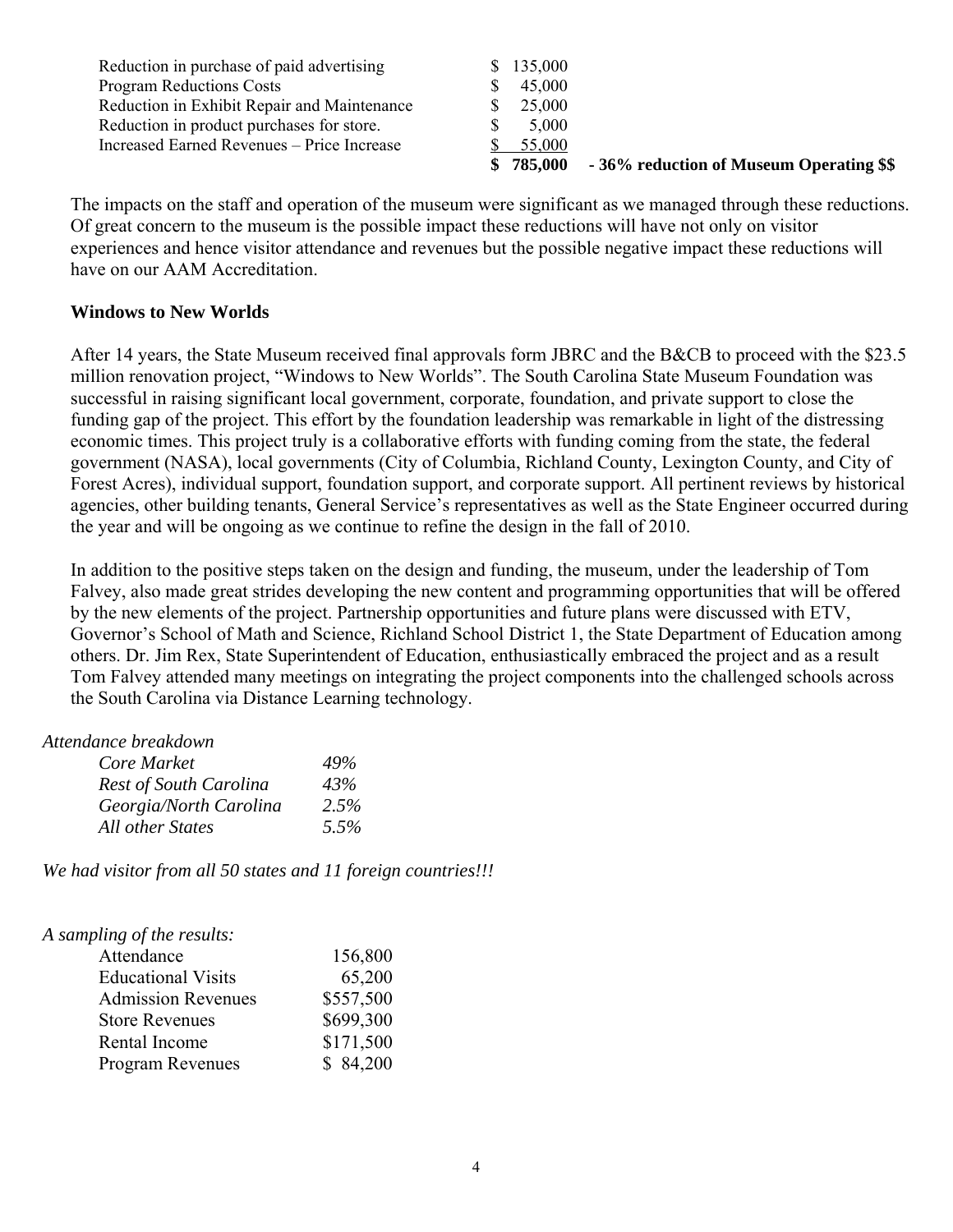# **EDUCATION:**

Approximately 74,036 students, teachers, and chaperones from throughout the state participated in on-site educational experiences this year. Blockbuster exhibits; *Powers of Nature, Dinosaurs: Mesozoic Monsters, and Pirates, Privateers & Buccaneers* enhanced the guest experience. Changing exhibits focused on portraits (Palmetto Portraits), eugenics (Deadly Medicine), pottery (Tangible History), and silver (South Carolina Silver).

The Education Department achieved several noteworthy accomplishments in 2009-2010 including:

- Docents led 21,026 guests on 1,402 museum tours.
- Homeschool groups accounted for 3,169 participants throughout the year.
- Approximately 12,827 guests participated in Naturespace and Science Theater lessons.
- Generated \$890 from Studio 301 Art Camp for children ages 5-12. Activities focused on pottery and portraits in support of *Tangible History* and *Palmetto Portraits* changing exhibits.
- Generated \$8,127 in birthday party revenue and \$18,845 in camp-in revenue.
- Hosted two Camp-Ins for 278 ALERT gifted and talented students from Richland District #2. Generated \$4,330 in revenue.
- Generated \$1,558 in revenue from 2,881 Boxed Lunch sales.
- Added 60 new volunteers including 10 minorities and 8 youth.
- Provided summer opportunities for 1 intern and 12 youth (ages 8-18) serving in the Junior Volunteers program.
- Approximately 101 middle-school students and chaperones participated in *Girls in Science* Day on June 11, 2010. This year's theme was Rocket Girls and Astronettes. Activities included a live videoconference with the National Air & Space Museum in Washington, DC. Two female pioneers in the early space industry were the featured speakers. Received a \$2,000 grant award from National Science Foundation to support this effort.
- Conducted annual Ocean Awareness Day training workshop highlighting "Climate Change". Activities were facilitated by educators from Sumter, Richland, Newberry and Aiken counties. Received a \$1,200 grant award from National Science Foundation to support this effort.
- Presented during SC Alliance of Black School Educators (SCABSE) and South Carolina Federation of Museums (SCFM) annual conferences.
- Exhibited during South Carolina Social Studies and SC Science Council conferences, as well as, Richland County Afterschool Network, Summit Parkway Career Day, 21<sup>st</sup> Century Learners, SC Afterschool Alliance, Southeast Middle School Career Day, SC Virtual School, Winthrop Alumni Day, Florence County Library, Kids Jamboree at the Florence Civic Center, and Tom Joyner Back to School Bash events.
- Hosted service-learning projects for Columbia College, Target Corporation, and Morris Museum of Art.
- Expanded partnership with Experience Works senior adult job training program by placing 2 additional program participants in Public Safety and Store departments. To date, 3 participants have contributed 2,707 hours of service equating to \$19,626 in labor savings.
- Completed professional development training on guest services and volunteering from AAM webinars and technology integration from Promethean.
- Presented Educator workshop on the Holocaust in collaboration with SC Council on the Holocaust to support the Deadly Medicine exhibit. Video footage of the keynote speaker and Holocaust survivor, Eva Kor was shared with ETV for distribution via StreamlineSC teacher network.
- Hosted 12 videoconference distance learning sessions for Richland School District One students.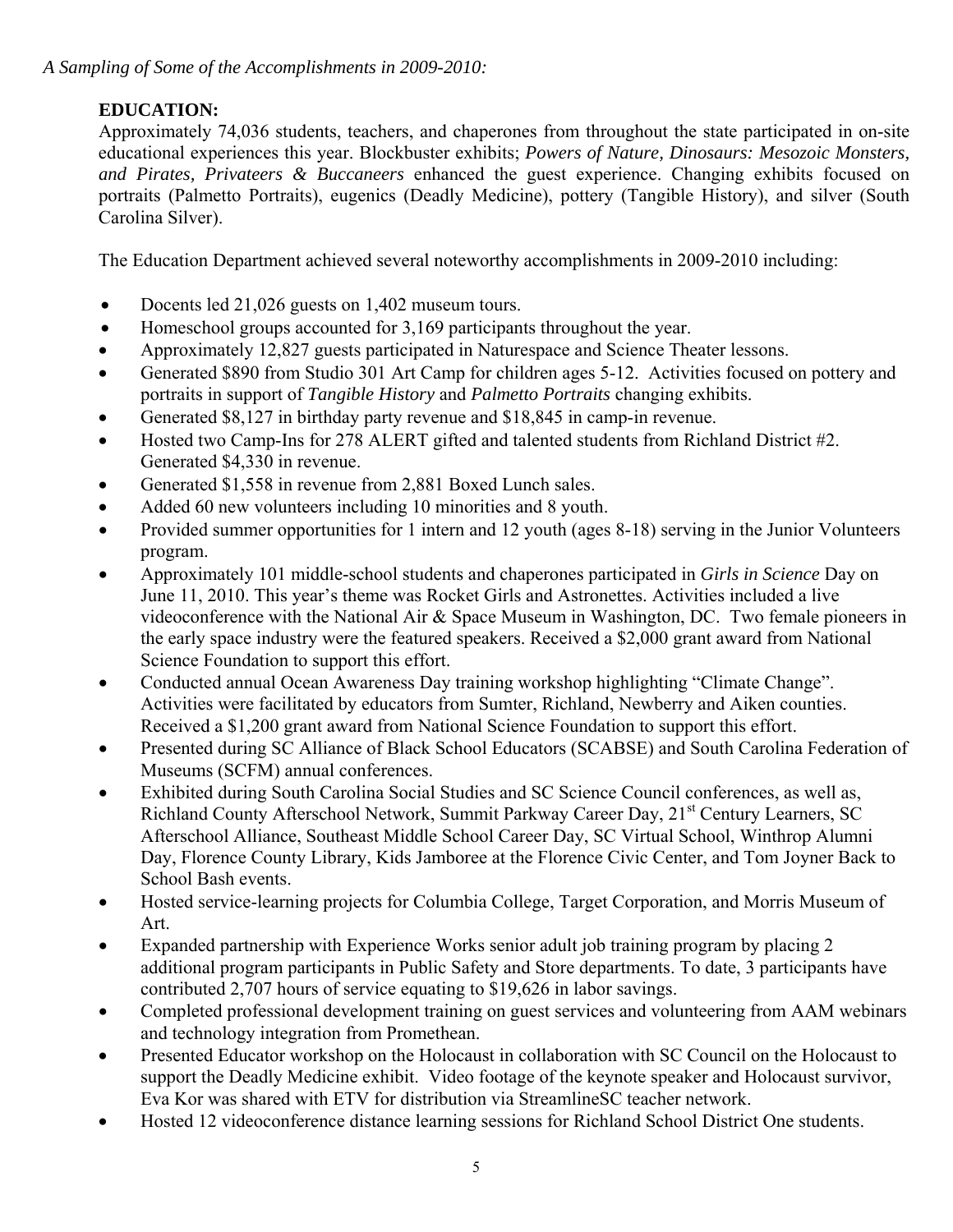• Implemented online teacher survey to collect feedback about Educator-led natural history and science programming.

# **PROGRAMS:**

The Programs Department presented approximately 264 public programs and events during FY 09-10.

- Increased departmental revenue by 52% over FY 09 totals to \$35,581 up from \$23,376.
- Generated \$10,559 from two Museum Road Show appraisal events (an increase of approximately 6.6% from last fiscal year).
- Generated over \$9,000 in revenue from Mad Science summer camps.
- Created a new revenue stream consisting of blockbuster themed movie nights which generated \$13,703. Key components included a full length feature movie, self-guided museum explorations, and after-hours access to the blockbuster gallery. Additional features included costumed interpretation, a mystery scavenger hunt, as well as a live audience participation comic reenactment of "The Princess Bride".
- Conducted 8 Signature events**:** Fall Heritage Festival, Tricks & Treats, Spooky Sleepover Public Camp-In, WinterFest, Museum Road Show, Tartan Fest, Congaree Arts Festival, and Earth Day.
- Partnered to present 3 annual events: Southeastern Toy Soldier Show  $(17<sup>th</sup>$  year, attendance: 619 guests); Gem and Mineral Society Show  $(2<sup>nd</sup>$  year, 3 day attendance: 2,542 guests); Martin Luther King Day Observance (3<sup>rd</sup> year, attendance: 629 guests). Also partnered with South Carolina Storytelling Network to present July Fest, a storytelling event.
- Partnered with Beach Music Association International (BMAI), SC-ETV, The Charleston Silver Lady (Dawn Corley), and the National Holocaust Museum in Washington, DC to provide programming in support of changing exhibits. The partnership with Dawn Corley will extend into FY10-11 and will encompass a new program offering "Small Town Silver" which serve as an outreach program.
- Continued daily showings of "Museum and a Movie" presentations during summer months. Expanded offerings to include daily showings during spring break week and on holidays.
- Served as exhibit greeters for 3 blockbuster exhibits including *Powers of Nature, Dinosaurs: Mesozoic Monsters* and *Pirates, Privateers and Buccaneers.*

## **COLLECTIONS:**

## NATURAL HISTORY

The last fiscal year was a productive one for Natural History. The State Museum hosted a regional paleontology conference of the Southeastern Association of Vertebrate Paleontology, attended by more than 20 scientists representing eight museums and universities. The last of the "backlog" of Camelot fossils was prepared and is being marked and stored for future study. Plans were set in motion to reopen Camelot for additional excavations, and other field projects were planned with several affiliate institutions. The Chief Curator of Natural History committed to serving on several committees that oversee the survey of the South Carolina biota, submitted or had accepted nine papers in peer-reviewed journals that were based on research conducted on State Museum specimens, and has a number of other papers on various topics in preparation. Other subsets of the Natural History collection were supplemented with donations and field collections.

#### CULTURAL HISTORY

 After the departure of the Curator of Cultural History the work in that discipline fell to one person. The proposed Silver exhibit, developed in conjunction with Dawn Corley, opened in May. "Deadly Medicine," a travelling exhibit from the Holocaust Museum, opened in August, and hosted several important lectures on genocide and the experiences of the people who lived through it. Additions to the collection slowed, but several important additions were located. A collection of 1850's documents of Daniel Logan, a Lowcountry native, was donated by his descendents. These will be useful in preparation for the Civil War exhibits. A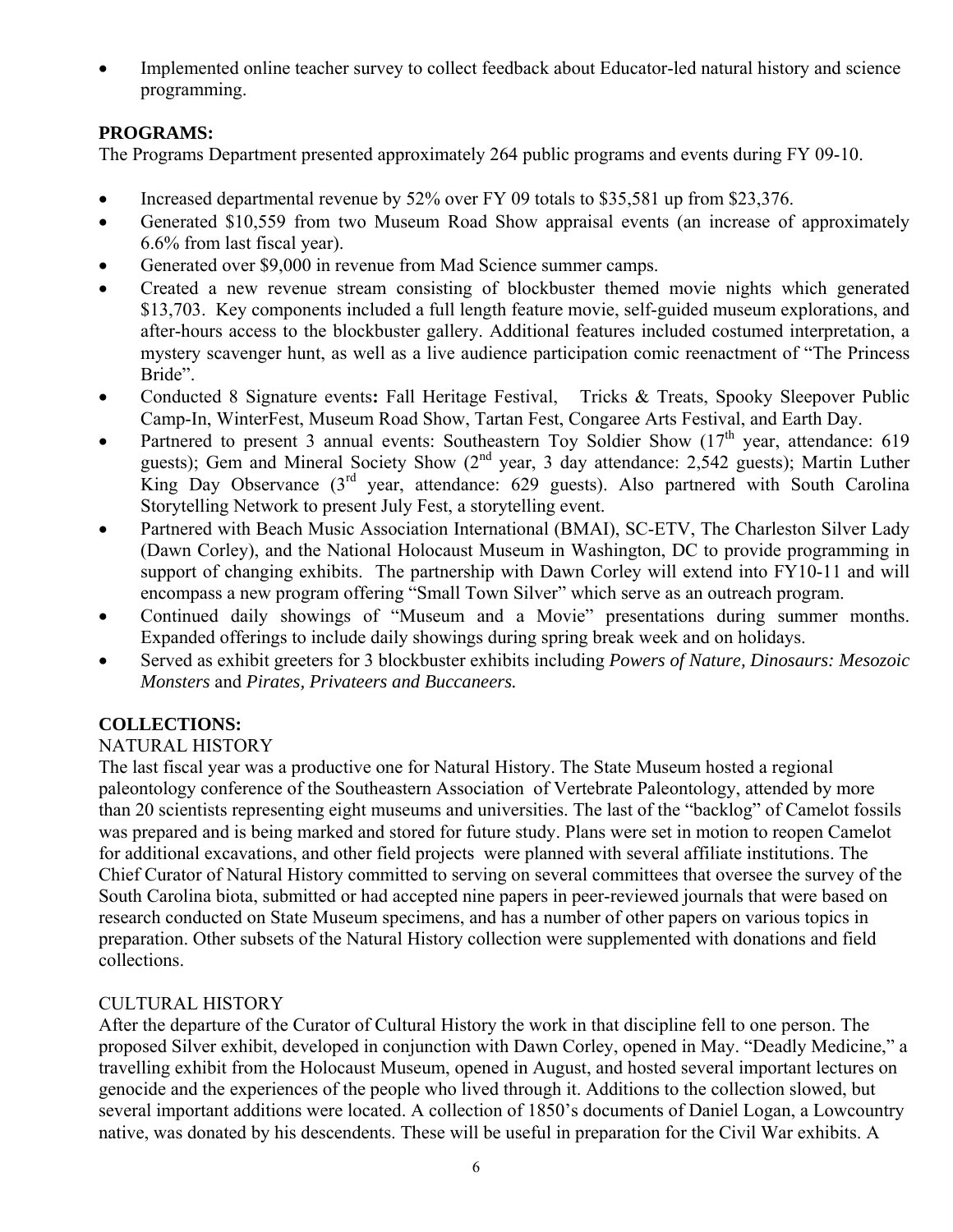1946 Master Clock from Slater Mill, in upper Greenville County, was donated. Additionally, numerous public speaking engagements were presented to various groups.

# ART

The Art Department at the South Carolina State Museum is the only place where the visual art and tangible history of the state is documented, collected, preserved, and presented. A number of important exhibits were presented during the year, including "From The PeeDee To The Savannah: Art And Material Culture From The Fall Line Region," presented with the cooperation of over 30 area museums and private collectors. "Palmetto Portraits: Contemporary Images By South Carolina Photographers" was presented in the Lipscomb Gallery. This exhibit included 275 original photographs by 24 photographers, and was developed in conjunction with the Medical University of South Carolina. The next "in-house" exhibit, Uncommon Folk: Folk Art From The Collection Of The South Carolina State Museum" opens in February, 2011. "Tangible History: South Carolina Stoneware From The Holcombe Family Collection" continues to be a popular draw with the public.

## SCIENCE AND TECHNOLOGY

It is unclear into which realm this discipline is headed. The Chief Curator of Science and Technology is also the Director of the "Windows…" project, and the collections of this discipline support, in huge measure, the development of that project. This is one of the possible realignments that may be addressed as budget cuts take effect and staff members are reassigned to fill positions in addition to their assigned tasks.

## **SCIENCE AND OUTREACH:**

- StarLab reached 8000 students and adults, earning \$19,393, exceeding revenue projections.
- Museum staff performed 55 outreach functions this year, reaching over 29,000 South Carolinians. The work was statewide and beyond state boundaries and included public talks, formal presentations, consulting, and festivals.
- Thirty-seven Traveling Exhibits were rented, reaching 23,018 people in South Carolina and other states and earning \$15,200, a 127% increase over last year. Seven new traveling exhibits were developed and 16 new venues booked exhibits for the next two years. The museum directly markets TEPs to 628 venues, primarily in SC, GA and NC.
- The Department organized five Promethean ActivBoard training sessions for staff and produced three new interactive activities both for in-house and outreach programs.
- Outreach, Education, and Collections staff collaborated to record seven ETV distance learning programming focused on SC education standards and delivered directly to teachers' classrooms.
- The Department Director added 23 telescopes to the collection and is preparing the next group of instruments for accession.

## **EXHIBITS:**

During FY '09-'10, the Exhibits, Building Services and Public Safety Department provided dismantling assistance, then repaired/repainted, designed, maintained and/or installed, then provided security for 6 new changing exhibits and a number of smaller display exhibits. Continued with the setup and cleaning responsibility of the school kids eating area in the Congaree room, and custodial service for the Crescent Café.

- Designed gallery placement developed hands-on additional components, then installed the "blockbuster" *Dinosaurs* exhibit. Negotiated for components and artifacts, purchased props, designed area and all new graphics, and added exhibit elements to the blockbuster exhibit: *Pirates, Privateers, and Buccaneers* exhibit. Began Fall/Winter blockbuster exhibit search and negotiations.
- Began and nearly completed the renovation of the old Orientation room : carpet, wall finishes, electrical outlet additions, 4 internet hook-ups, and ceiling repair.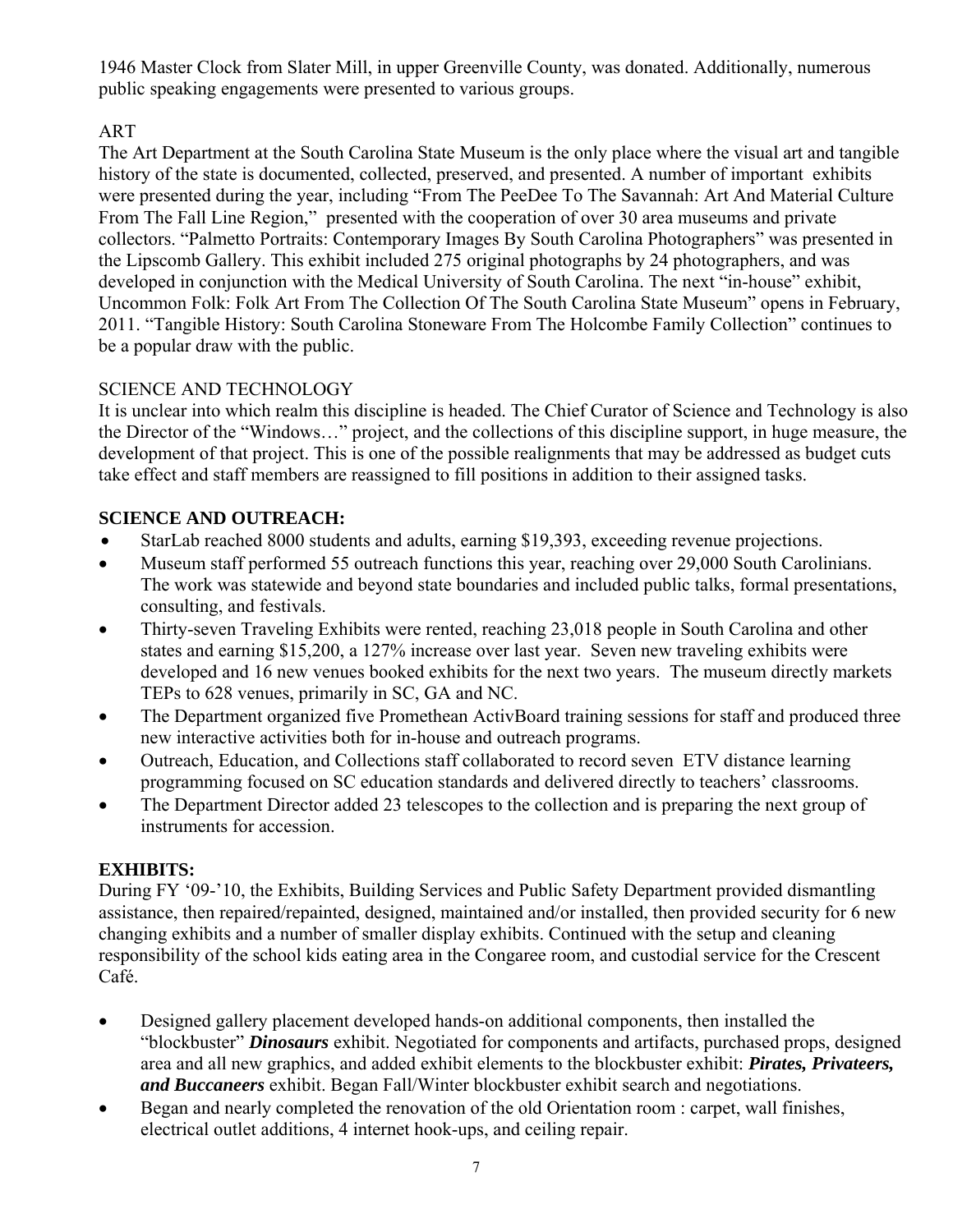- Designed and produced many graphic projects: *Images* (quarterly publication); newspaper and billboard ads; flyers; postcards, sponsor packets, posters and program signage; street banners; 6 bimonthly guest calendars; invitations; exhibit panels, exhibit photographic enlargements, and exhibit labels, staff name badges, graphic buttons, forms, WEB and email graphics, name cards and photographs.
- Kept our guests' "entry image experience" fresh with holiday, exhibit, and programmatic enhancements, including Fall Heritage Festival, Halloween seasonal props in the galleries, Winterfest seasonal enhancements, Congaree Arts Festival display, and Fourth of July decorations.
- Assisted in the set-up, then dismantled off-site revenue booths: at Holiday Market and assorted temporary off-site store sites. Held a successful Museum Garage Sale of museum props and old graphics that netted over \$4,000 in sales in just one day.
- Generated over \$8,000 in exhibit and design projects for other outside groups.
- Produced, installed, or assisted in the installation of the following exhibits:  *Deadly Medicine* exhibit; *Fall Line* exhibit; *Clay Rice* book illustrations exhibit; *Haunted Museum* (all floors exhibit); *Fall Heritage* display; *Dinosaurs: Mesazoic Monsters* exhibit; *Boy Scouts*  exhibit; *LC Carson conservation* exhibit; *Pirates, Privateers, and Buccaneers* exhibit; *Palmetto Portraits* exhibit; *Silver* exhibit; and the *Military Miniatures* exhibit.

## **REVENUE:**

The Cotton Mill Exchange exceeded prior year sales by 6% with sales of \$688,342. The store sales per cap rose to \$4.39 which exceeded prior year per cap of \$4.22. Facility Rentals sales fell to \$167,564. Food service sales fell to \$107,054 down from prior year of \$127,600. This was due in part to the drop in Facility Rental events booked which fell from 339 to 305.

- Maintained a themed store within a store for nine months throughout the year. Transitioned the shop once during the year with specific products to coordinate with blockbuster exhibits which were *Dinosaurs: Mesozoic Monsters and Pirates, Privateers and Buccaneers*. Also purchased specific products to accompany the *SC Silver: Varieties in Society*.
- Our web site with SC Interactive produced record sales of \$8,416 our largest year since we started ecommerce sales in 2000.
- Sold at four off-site venues throughout SC for 21 days to produce sales of \$38,686 with a 24 % increase from prior year.
- Improved store profitability by raising the gross margin by 2% for a margin of 57%.
- Partnered with various organizations and corporations throughout the year to increase store revenue and awareness of the store and museum. Those organizations were: the Sandlapper Society, SC Autism Society, Indian Waters Council of the Boy Scouts of America, Blue Cross Blue Shield of SC, and AT&T
- Partnered with museum programs to entice program attendees to shop the store by offering coupons. Added value to programs such as movie nights and camp ins by providing movie treats and camp in goodie bags.
- Hosted book signings for authors, Pat Conroy, and artist, Clay Rice.
- Staffed the Fall Heritage Festival Bar-B-Q prepared by regional cookers. Purchased and sold all of the side dishes, assorted drinks and snacks outside the museum adjacent to the Bar-B-Q cookers. Sales were \$3,105.
- Added a third coin op machine to increase coin op revenue to \$2,385 for the year. This new medallion machine was custom themed for the *Pirates, Privateers and Buccaneers* exhibit.
- Organized and held the museum's second Garage Sale September 26 and sold \$4,460 in exhibit props and old signage.

## **MARKETING:**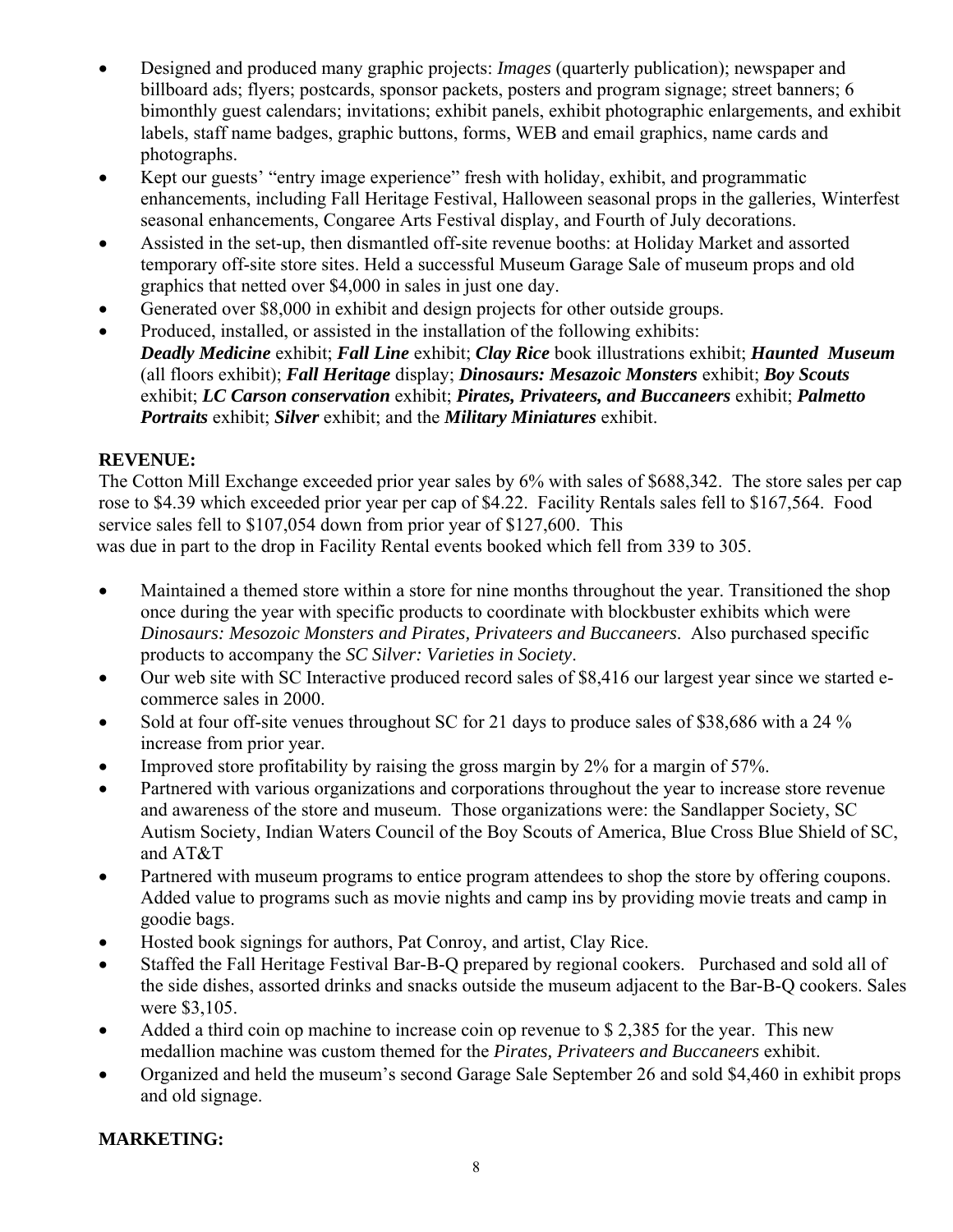There were numerous achievements and opportunities reached by the department during 2009-10. They included obtaining media sponsorships for major exhibits, and FY 08-09 continued to see new money granted to market the museum, as the museum received a total of \$117,607 from various government entities in the Midlands even without new funds from the cities of Columbia and Forest Acres, which were diverted to the Windows capital campaign. The museum also partnered with the area's other attractions. Highlights of 09-10. The department of Public Information and Marketing:

- Partnered with Colonial Life Arena to co-promote our exhibit *Dinosaurs: Mesozoic Monsters* (Oct. 17 – Feb. 28) with the arena's show Walking with Dinosaurs Oct. 7-11
- Negotiated media sponsorships for *Dinosaurs: Mesozoic Monsters* exhibit from WACH- TV, Lamar Advertising, The State, Clear Channel radio
- Negotiated media sponsorships for *Pirates, Privateers and Buccaneers* exhibit from WACH- TV, Lamar Advertising, The State, Clear Channel radio
- Negotiated exhibit sponsorship of *Palmetto Portraits: Images by Contemporary South Carolina Photographers* by AT & T.
- Obtained \$117,607 in A & H tax grants from City of Cola (98-09 carryover), Richland Co., City of Springdale and Lexington Co., plus Forest Acres (\$27,500 not included above)
- Sales partnered with several new businesses, chiefly hotels, to distribute our discount tickets. Sheraton Downtown, Marriott Downtown and Staybridge Suites.
- Issued RFP for audience research firm, engaged firm and began research which will conclude in early FY 10-11
- Negotiated to get the museum on the cover of the 2010 Talking Phone Book, now known as Local Edge
- Increased online marketing with trades from WIS TV and The State, as well as new directions with Go Gamecocks, more in Women's magazines like Skirt and Jolie and Palmetto Parent. Plus Glory Communications radio trade for space.
- Promoted successful events such as Beach Music Day with partners Beach Music Association International, plus all eight signature events from the Southeastern Toy Soldier Show to the Congaree Art Festival
- Participated with Smithsonian magazine in Museum Day in September to promote museums and the SC State Museum to Smithsonian readers in the Southeast and build email list with names from Smithsonian.

## **ADMINISTRATION:**

The Administrative staff completed the successful conversion and implementation of the South Carolina Enterprise Information Systems Human Resource and Payroll Modules. Finalized and implemented reorganization of Administration staff duties and responsibilities and successfully completed the Museum's financial audit for fiscal year 2008/2009 with no major audit findings. Due to the aforementioned conversion and re-organization, updates were made to the Human Resource/Accounting and Administration Office policies.

- Successfully completed the Museum's Financial Audit for fiscal year 2008/2009 with no major audit findings
- Human Resources and Payroll staff completed over 415 hours of SAP training preparing for the January 1<sup>st</sup>, 2010, "SCEIS Go-Live" date
- Personnel and payroll records were updated in HRIS and SABER to comply with conversion requirements of SAP
- Trained museum staff on Employee Self Service and Manager Self Service Time and Leave Entry Modules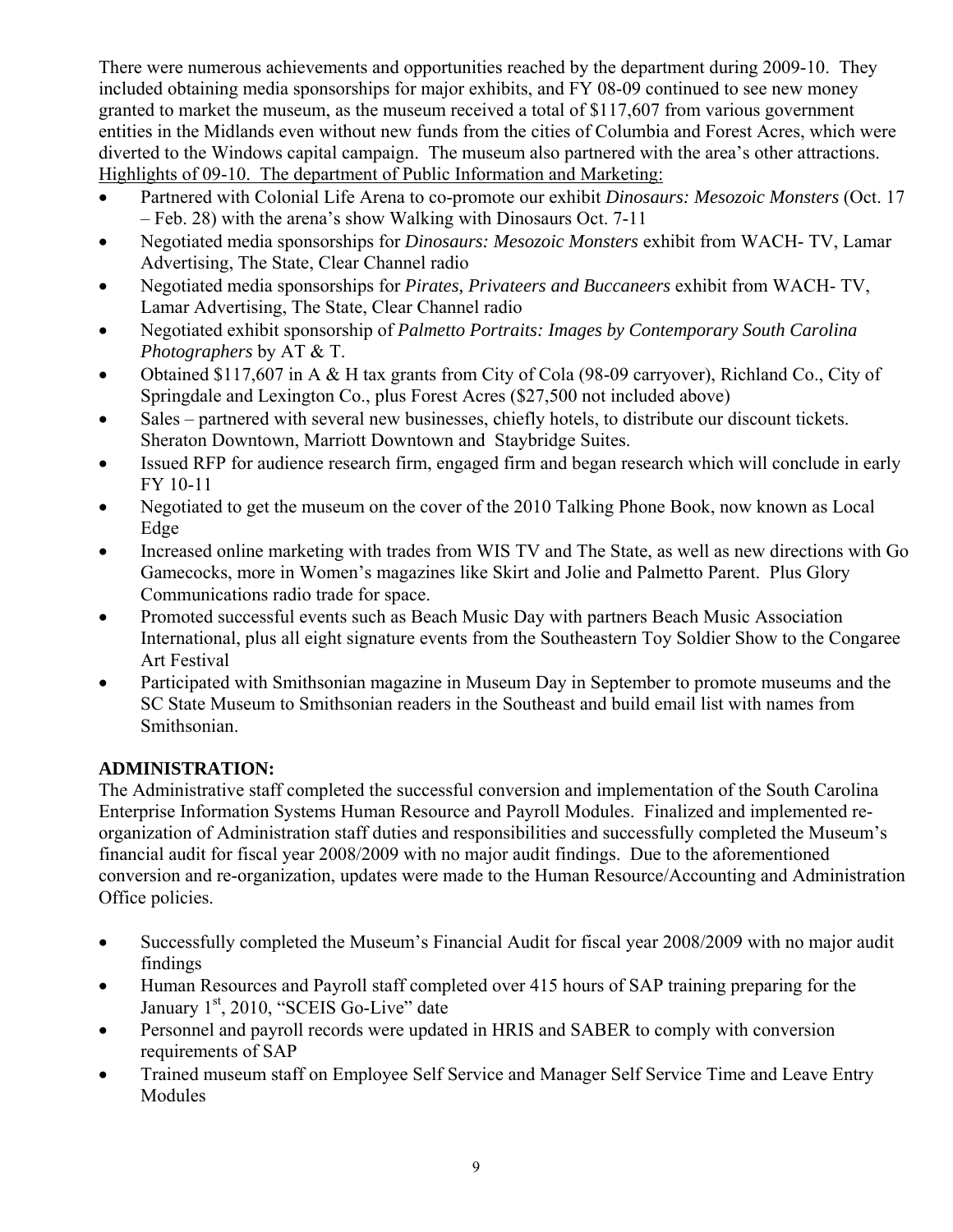- Procurement Officer assumed management of the custodial and maintenance personnel and completed assessment of job duties, functions and schedules enabling the department to operate more efficiently with clear and concise objectives
- As a result of the conversion to the SCEIS HR/PR Module, the Human Resource Director and Foundation Bookkeeper delineated job duties according to respective job functions and responsibilities balancing workload and streamlining processes
- Updated Human Resource/Accounting and Administration Office policies and procedures to correspond with current SCEIS, State, Comptroller General, Treasurer's Office, and Office of Human Resources Rules and Regulations. Updated policies were EPMS, State Fleet, and RIF Policies and Social Media
- Reviewed and analyzed bids received for 2010 Audience Research Services Proposal and awarded contract to the Melior Group
- Provided continuous training to staff on the SCEIS Employee Self Service Portal
- Employee's annual EPMS ratings and planning stages were entered into SCEIS

# **3. Key Strategic Goals:**

The key current and long term goal of the State Museum is to remain current, competitive, and unique in the market place while maintaining its educational point of difference. The State Museum is competing for discretionary dollars and leisure time with a multitude of other various attractions, events, and places. We must remain diligent listeners to the needs and expectations of the citizens of South Carolina who are the "owners" of the facility. We must remain respectful of the past but committed to the future.

## **Key Comprehensive Goals Include:**

- Increasing attendance and revenues in order to become more self-sustaining and to self-fund desperately needed core improvements and renovations to the permanent exhibits.
- Increasing citizen, corporate, and foundation private financial support for the museum including increasing the corporate, family, and individual membership base.
- Build, preserve and use collections of distinction.
- To improve exhibits, educational programs and public programs that provides lasting experiences and impact.
- To provide assistance to the statewide museum community and to forge strategic alliances and partnerships that will magnify the museum's ability to provide benefits to the public.
- Provide facilities and technology that meet customer expectations, museum standards and programming needs.
- To secure a growing and diverse funding base to meet operational needs and to enable the museum to fulfill its vision of an ever-changing institution that is a model among museums nationally.
- Recapitalization and Renovation of dated core product.
- Maximize limited resources (time, staff, money, supplies, collateral)

## **Key Specific Goals:**

## **EDUCATION:**

- **1:** Address needs of students and educators.
	- Identify lessons most relevant to upcoming exhibits and promote on website. For example, highlight *Antebellum SC* and *Palmetto State at* War docent tours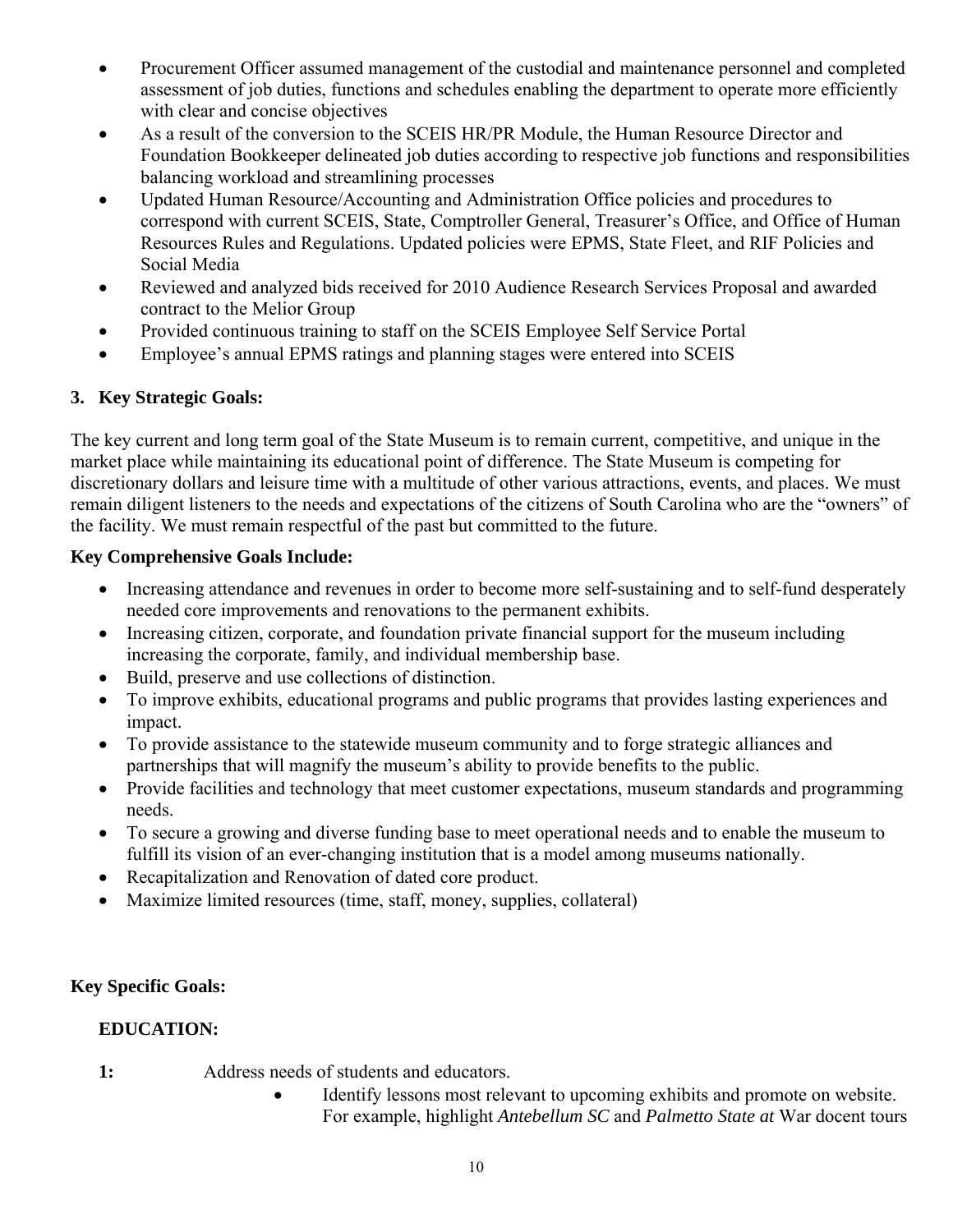in Education section and provide link to Civil War Sesquicentennial sections and exhibit description.

• Rotate lessons based on seasonal demand. Ex. *SC Symbols* in spring or fewer Science Theater classes in fall.

**2:** Generate attendance and revenue by providing an unmatched SCSM educational experience.

- Promote group visitation among emerging (magnet, virtual, and charter schools) and tangential (PTO parent associations, Montessori Educators Alliance, AAP) educational communities. Collaborate with Marketing to develop a communications plan.
- Investigate feasibility of conducting tailored classes similar to "Homeschool Fridays" for virtual school students.
- **3:** Improve overall effectiveness of Education department.
	- Evaluate policies and procedures based on the revised organizational structure.
	- Cross-train seasonal workers to conduct multiple tasks.
- **4:** Maintain volunteer pool through innovative recruitment, training and retention methods.
	- Create a Volunteer Handbook.
	- Enforce dress code by establishing a uniform policy.
- **5:** Increase communication and collaboration about Museum initiatives.
	- Collaborate with Curators to develop educational components of changing exhibits and update existing lessons.
	- Review and implement Marketing Audience Research findings.

# **PROGRAMS:**

- **1:** Increase revenue and attendance from programs and events.
	- Offer program options that enhance the guest experience such as daily summer movie showings and public StarLabs.
	- Initiate promotion of Signature Events immediately upon conclusion of each event. For example, post signage and update website for Winter Roadshow at least 1 week prior to the Summer Roadshow. Post notices in promotional brochure.
- **2:** Assess impact and effectiveness of events.
	- Integrate feedback from Audience Research marketing survey.
	- Modify or eliminate Signature Events that do not meet acceptable attendance and/or revenue goals. Example: Discontinue one-day Earth Day event and integrate earth-themed activities into WinterFest. Discontinue Congaree Art Festival.

**3:** Maximize staff and financial resources.

- Expand existing relationship with Mad Science to serve as an afterschool site for students.
- Consider viability of expanding Science Theater and Nature Space programming for general public on weekends.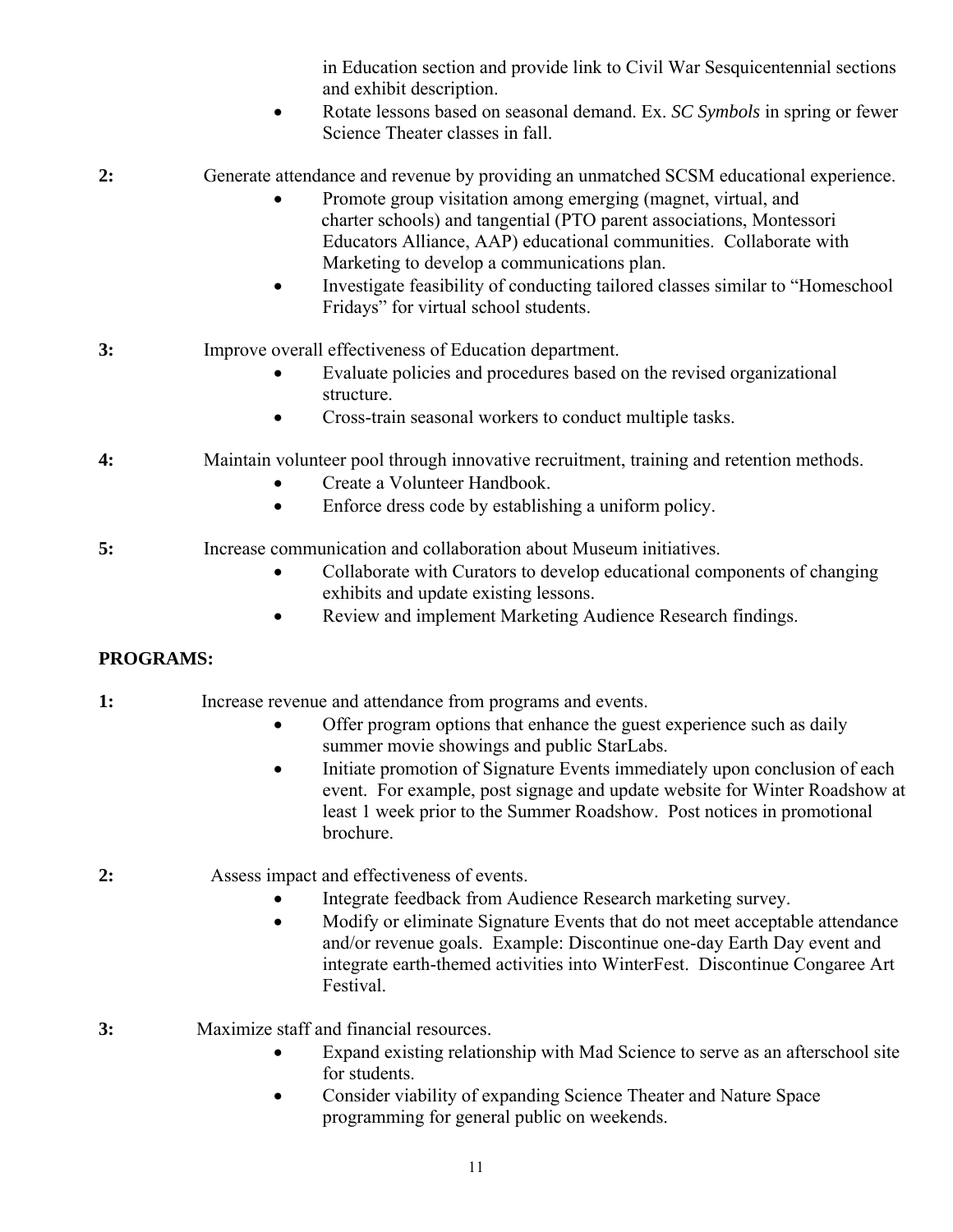# **4:** Increase collaboration and communication within museum departments and external partners.

- Work with Marketing to offer on-line registration for the Museum Roadshow.
- Maximize website capability by working with Webmaster to ensure program announcements are current and easily accessible on website.

# **COLLECTIONS:**

- **1**: Acquire collections of specimens/artifacts in all disciplines.
	- Each Curator and the Registrar will remain constantly vigilant for opportunities to enhance and grow the collections. This is particularly true for "Collections of Excellence," those collections which contain especially important or exemplary specimens/artifacts which are of particular significance to the mission of the State Museum. These acquisitions enhance the scholarly value, the educational value, and the exhibit value of the collections housed at the State Museum.
- **2**: Enhance the safety and security of the collections.
	- Each Curator takes responsibility for the safety and security of collections. Additionally, each Curator takes a large role in conservation and registration of the specimens/artifacts, providing stability to the item and cataloging of the item in a timely manner. Each Curator is responsible for alternative ideas regarding the development of a security plan for the exhibit and storage areas. Technical aspects of collection safety include, but are not limited to, exogenous effects such as lighting and climate control. Aspects of Collections ecology are monitored by staff to insure that established standards are maintained. Additionally, transition to documentation the collections with digital imaging are now in place.
- **3**: Collections support for the ongoing "Windows…" project.
	- The entire Collections Staff is involved with supporting the Museum Foundation, with special emphasis on the "Windows…" project. The Collections Staff provide assistance with storage of artifacts and the associated library, currently housed on the  $3<sup>rd</sup>$  floor storage area. The Collections Staff also assists with fund-raising for the project, primarily by providing "Behind the Scenes" tours to potential donors, and providing supporting information and technical expertise to donor questions.
- **4**: Exhibit development and implementation.
	- Active participation in exhibit development is practiced by each Curator. As members of the Exhibit Development committee, each Curator is part of the decision-making body concerned with subject matter, feasibility and production. Each Curator actively searches for outside exhibit opportunities that fall within the Museum's mission. Exhibits done "in-house" requires the Curator to be the driving force in research, writing, editing and collecting the specimens/artifacts necessary. Opportunities to generate rentable TEP exhibits are also being explored in order to enhance the revenue stream through TEP rentals. The "Windows…" Project has slowed exhibit development and exhibit length so that Curators can devote more time to supporting a Public Programs project by giving lectures and developing the Distance Learning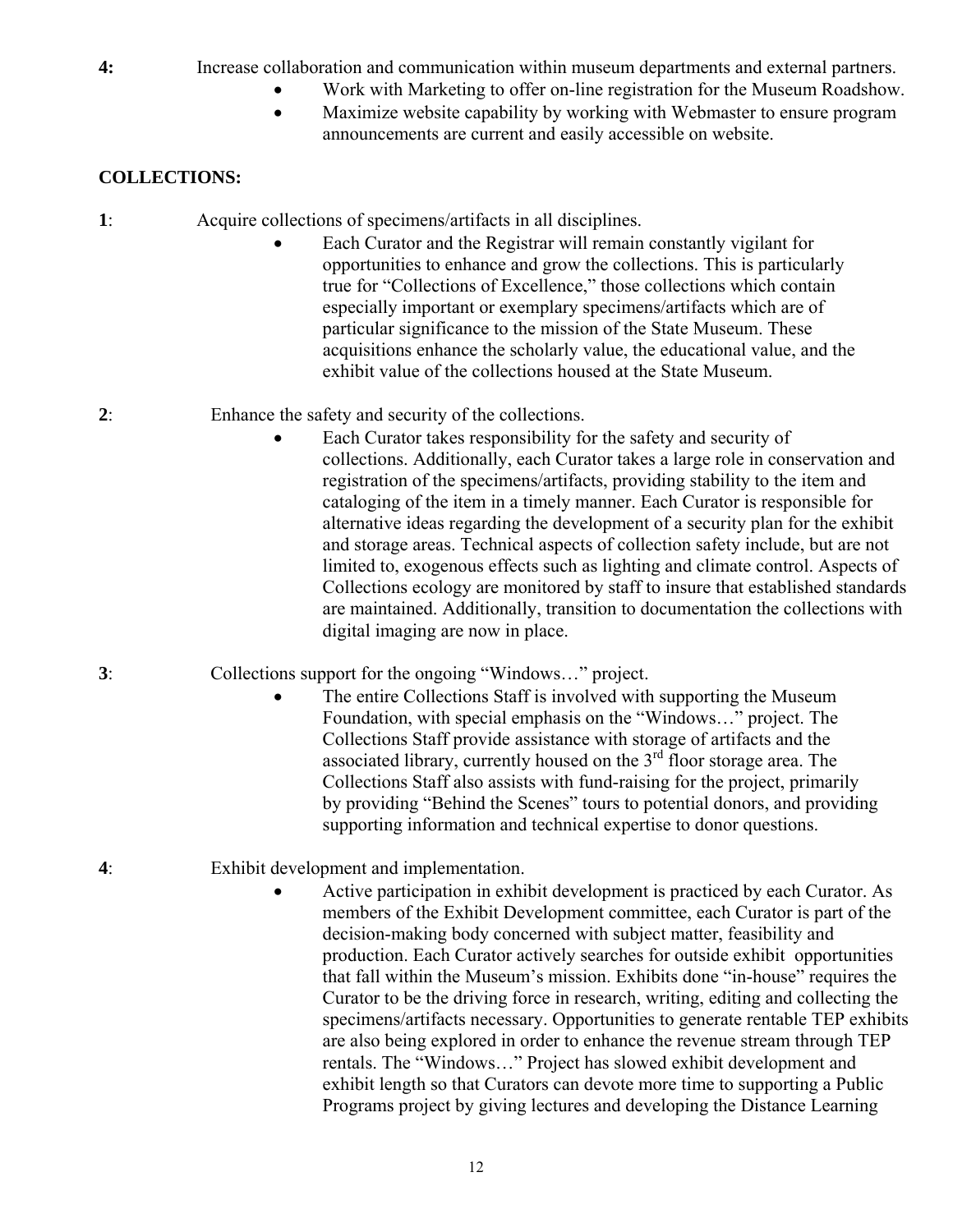Program. Additionally, they will develop cell-phone tours for existing exhibits.

- **5**: Interaction with other intra-museum departments.
	- The Curation Staff provides the information base for not only the individual disciplines but also for outside special interest groups and visitors. In this capacity the Collections Staff provides "Behind the Scenes" tours and both in-house and outside speakers. The Collections Staff also provides in-depth coverage of various subject areas for the Distance Learning programming project with ETV. Additionally, the Collections Staff provides Marketing with knowledgeable persons to do public outreach appearances in support of particular efforts , in addition to onsite presentations. "Ask the Curator" has become a popular aspect of the Museum web-page, and future additions to the website will include similar links to particular subjects. Downloadable copies of publications by Curators will be added to the web-page so that interested parties may make their own copies.
- **6**: Collections Staff professional development.
	- It is incumbent on each Curator to attend at least one professional meeting each year, and to present papers focused on some aspect of his/her research at the State Museum. Each Curator is encouraged to write and to submit scholarly papers to both the popular literature and to reviewed journals based on State Museum research and collections

#### **7**: Collection storage improvements.

The installation of a mezzanine storage area in Room 419 has increased available space in that room by about 50 %. Curators and the Registrar are constantly looking for opportunities to store specimens/artifacts in more efficient ways. We will both increase our storage area and reduce operating costs by closing down the "cold room" and converting it to conventional storage space.

#### **8**: Increasing revenues through increased public contact.

• Though not a part of the revenue generating side of the Museum, the Collections Staff non-the-less takes part indirectly in generating revenue. "Outside" oral presentations by the Collections Staff generate some funds but the establishment of a regular speaking schedule on some aspect of research of each of the Curators, presented at the State Museum, should not only generate more income but will also provide another guest service which will hopefully attract additional visitors to the State Museum. Each Curator will actively pursue grants in his/her discipline. In addition, Granting opportunities that will cover overhead will be searched for and applied for. In this way grants free up dollars that will be utilized by other aspects of Museum operations.

#### **9**: Staffing Issues

• At a minimum each discipline must have a Chief Curator in charge of operations of that discipline. Efforts must be extended to fill the position of Chief Curator of Natural History. As funding becomes available it would be useful to have assistants in each discipline and in Registration.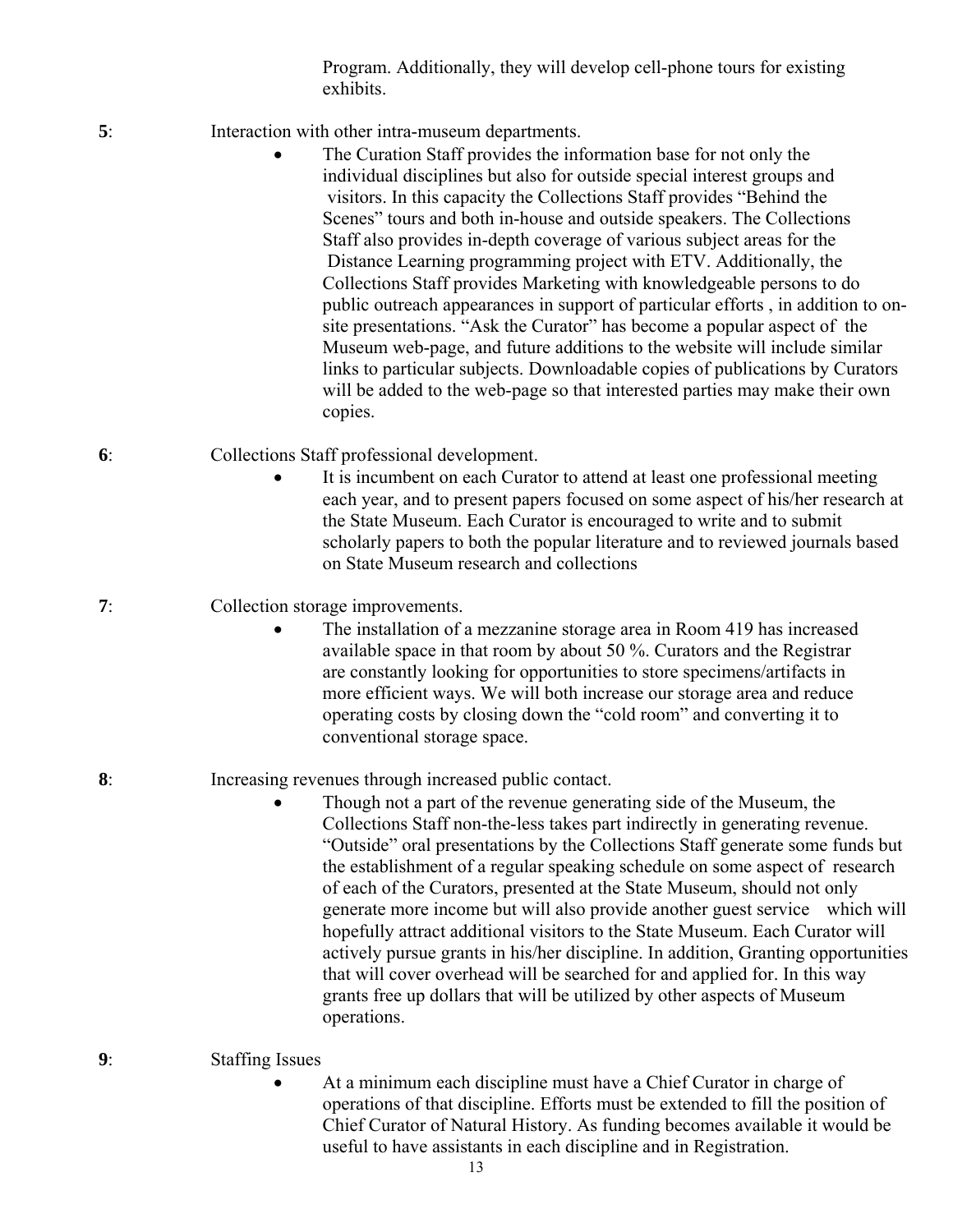#### **SCIENCE AND OUTREACH:**

- **1:** Guide *Windows to New Worlds* programming.
	- Create plan to inform and engage museum staff, volunteers and stakeholders about *Windows* design, content and schedules.
	- Work with State Department of Education and school district curriculum specialists to develop Windows-related technology and education initiatives for schools. Make use of outside agency expertise to meet program objectives.
- **2:** Coordinate museum-wide technology education initiatives.
	- Work with all relevant staff to develop distance learning and interactive white board education and professional development programs.
	- Create museum teams to develop programs and goals in technology, distance learning, on-site education and professional development.
- **3:** The Science and Outreach Department will assist with education program content, particularly as it applies to teacher professional development, public programs and outreachrelated activities.
	- Meet regularly with Education to maintain continuity and keep current with educational events and public programs.
	- Department staff will collaborate with the Museum Education Department to attend educator conferences
- **4:** The Director will fulfill curatorial duties, overseeing exhibit content on the Science and Technology floor and changing galleries.
	- The Director, as part of the exhibits development group will research and propose temporary and long-term exhibit concepts and address necessary changes to the third floor exhibit area.
	- As part of the Collections staff, the Director will respond to science and technology public inquiries, including questions, requests, loans, and donations.
- **5:** Create marketing plan that notifies state-wide stakeholders of museum Traveling Exhibit Program.
	- Identify best delivery method to increase awareness among legislators and local government officials.
	- Create page in *Images* magazine that details statewide outreach efforts.

#### **EXHIBITS:**

- **1:** Secure blockbusters for the fall, winter/spring and summer.
	- Negotiate for a *Pirate* exhibit extension through Jan. 3, 2011. Research back-up exhibit options just in case extension falls through. Secure a winter/spring blockbuster for kids and families. Secure a mega blockbuster to open this coming summer.
- **2:** Develop Civil War mini-exhibits, with the first one opening on November 5th. These will become the Civil War permanent gallery expansion over several years.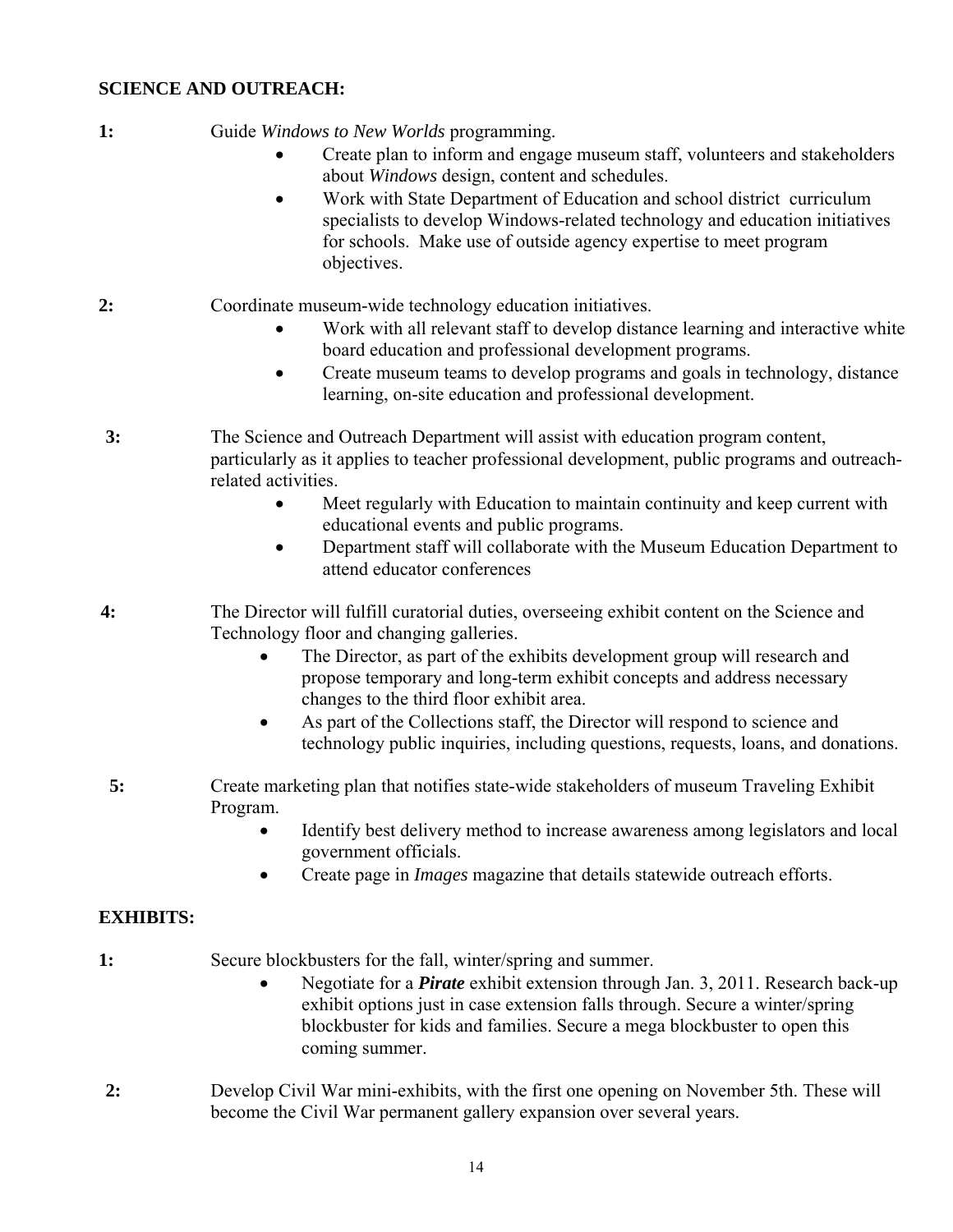• Plan, design, produce and install exhibit elements and graphics on the Civil War. Alter existing exhibit components and gallery traffic flow to accommodate expanded Civil War stories and artifacts.

 **3:** Provide creative input, graphic and display design and production, and related support for Exhibits, Marketing, Programs & Events, Education, Facility Rentals, Outreach, Revenue, the Foundation and *Windows To New Worlds* opportunities.

- Design and produce exhibit panels and labels; all ads and promotional signage for programs, events, and marketing. Organize image computer folders for easy staff access and dissemination. Update table advertising cards on a periodic schedule. Develop sponsor packages and help the *Windows To New Worlds* project move forward with graphic support. Encourage deadline responsibility and receiving correct and edited information before design work begins in order to increase work creativity and productivity.
- **4:** Provide creative input, architectural and program input and support for the *Windows to New Worlds* project.
	- Provide architectural and planning feedback to assist with the development, then final construction drawings of the *Windows* project. Begin organizing architectural documentation for project management assistance in the next phase (construction).
- **5:** Provide quality service with less resources. Save money and generate revenue. Support agency restructuring.
	- Encourage and monitor efficient use of work time; provide interdepartmental assistance and cross training; improve scheduling and communication; practice cost effective material ordering. Seek revenue generating opportunities, like exhibit panel design work for River Alliance, without overtaxing the staff workload. Utilize volunteers and participate in the free work sources like *Experience Counts* and the *Youth Arbitration* after school public service program.
- **6:** Improve the work quality, personal pride and guest services attitude in the building services department.
	- Evaluate other internal structural options for improved results. Seek outsource options when needed. Provide positive reinforcement, and provide facility use assistance when needed.
- **7:** Provide security coordination for the Museum's portion of the building's fire system upgrade, and provide logistical and aesthetic input and feedback during the continuing fire system rework project.
	- Participate in bi-weekly meetings with General Services and contractors; provide access and security controls for all Museum spaces; coordinate with staff for collection areas security; review and provide safety and access input and assistance as needed; provide agency quality control monitoring.
- **8:** Design, install, and maintain all permanent and most of the changing exhibits. Do less changing exhibits.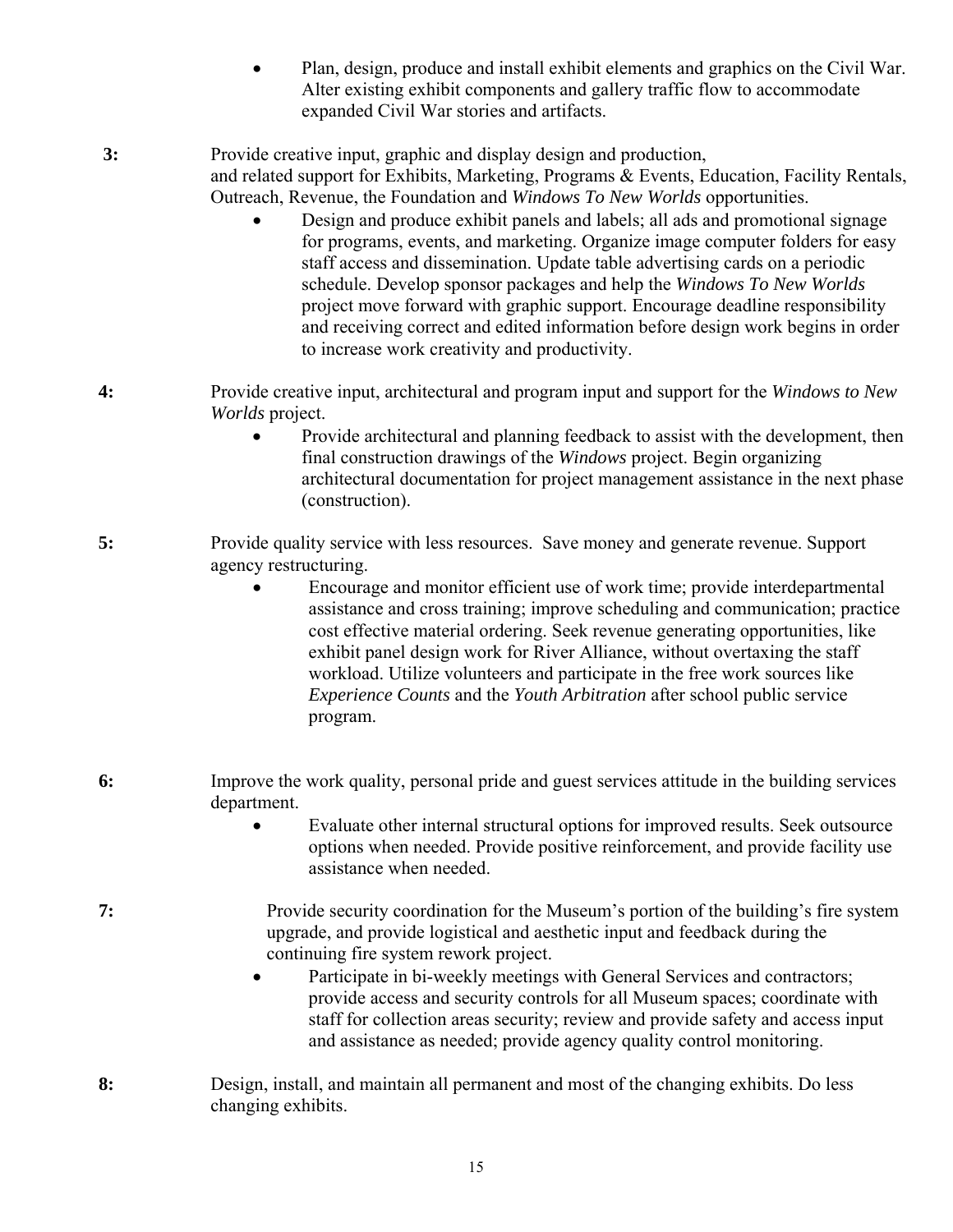- Handle exhibit repairs more quickly. Develop floor layouts, design graphic panels and labels, produce components and enhancements, install or assist in installing (then later dismantling) the changing exhibits as follows:
- **9:** Organize exhibit storage areas for better space utilization.
	- Throw out broken or unneeded props, or save for museum garage sale. Store saved items in a more accessible and efficient manner by the spring of 2011. Utilize staff and volunteers to accomplish this.

#### **REVENUE:**

- **1:** Increase store sales over prior year sales of \$688,342 and exceed the planned sales of \$690,000.
	- Continue the three off-site Junior League shows during the October, November and December holiday season.
	- Host an evening of holiday shopping for SCSM Community Partners November 9. Investigate the same event for the various Chambers of Commerce in order to better target corporate sales.
- **2:** Plan the new Windows To New Worlds retail store.
	- Work with the various designers and architects to plan the new retail store to accompany the Windows project.
- **3:** Generate additional store income by offering more products to be wholesaled especially various museum art publications.
	- Work with USC Press and other distributors to have them distribute our catalogs to provide a new revenue source.
	- Negotiate the best percentage of return for the museum.
- **4:** Increase revenue from facility rentals.
	- Implement new Facility Rental policies and procedures.
	- Implement new Facility Rental rates based on benchmarking study.
- **5:** Continue to increase revenue from web site sales by exceeding plan of \$ 7,600. This year sales were \$8,416.
	- Grow the number of on line products by adding a new category to the web site which would be Certified SC Products, gourmet food prepared in SC.
	- Promote the web site at all remote sales events by using bag stuffers.
- **6:** Learn Data Works/Gateway to utilize the software to its fullest potential.
	- Implement new Data Works updates as they become available.
	- Continue to train seasonal staff on Data Works and Gateway software. Utilize Data Works reports such as best sellers to improve purchasing and restocking the selling floor.
- **7:** Increase revenue from concession machines and exceed the plan of \$2,150. This year combined sales were \$2,385 from 3 machines.
	- Add new Hurricane Simulator machine within the exhibit area that is applicable.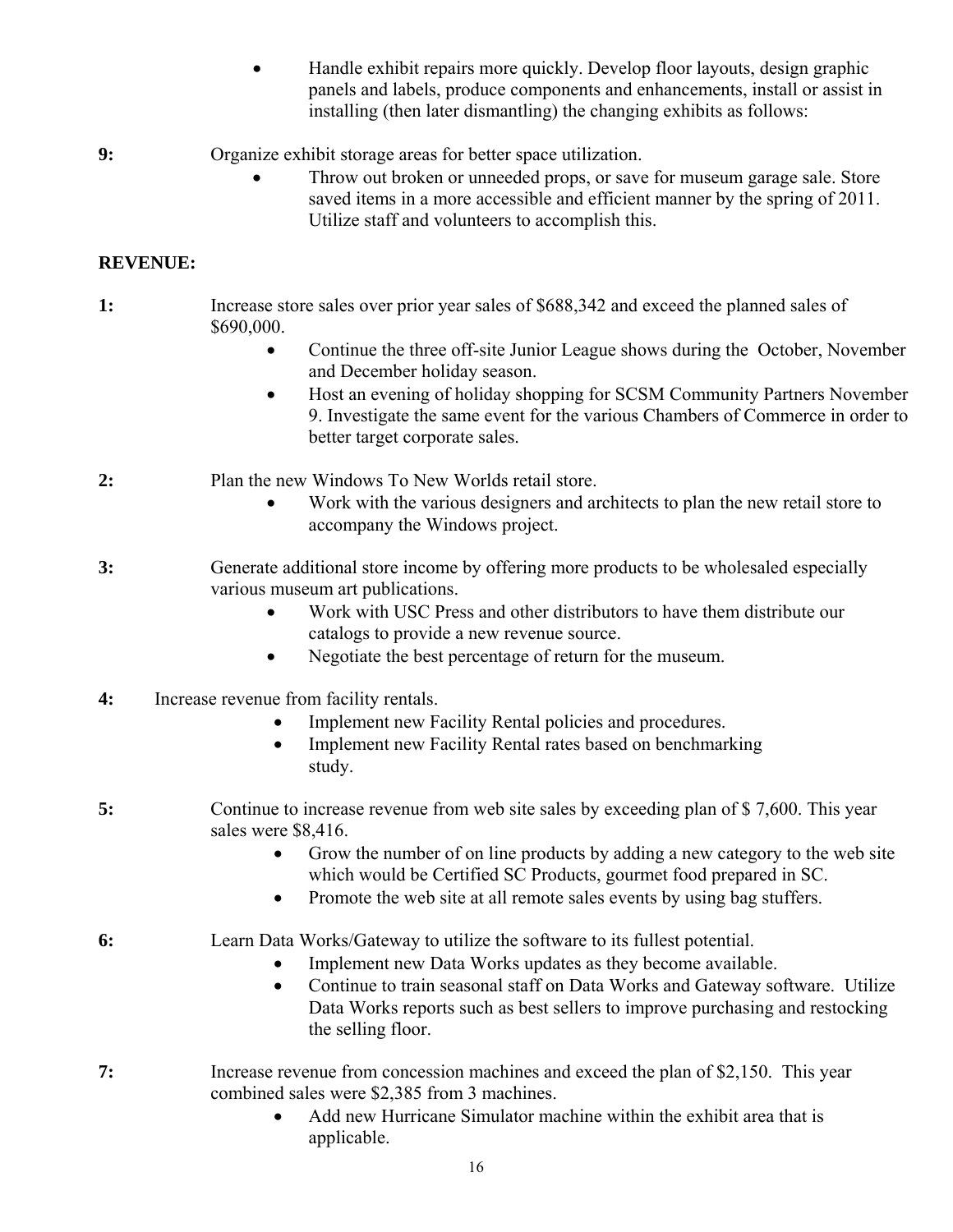- Maintain the new Pirate Medallion machine until Jan. 3 at the close of the Pirate exhibit. Transition the machine to another medallion image, possibly a Civil War Sesquicentennial image.
- **8:** Add five new volunteers to Revenue staff in order to reduce expenditures for seasonal salaries.
	- Work with the Volunteer Coordinator to recruit new volunteers who can ring on the register in the Cotton Mill Exchange and Guest Services.
- **9:** Increase food service sales.
	- Work with staff of Signature Catering to notify them of various museum events, openings and closings to maximize café sales.
	- Negotiate with Signature Catering and the rental client to help them make a catering sale wherever possible

## **MARKETING:**

- **1:** Increase target marketing, particularly online marketing
	- Spend \$32,000 (or 25%) of budget in online ads (including Facebook where appropriate) on promotion of signature events and other designated projects to targeted groups
	- Build in coupons or other trackable elements to make sure audience is responding to online ads.
- **2:** Consolidate positions into the marketing dept. under new restructuring of museum
	- If and when funding allows, add new marketing person to enable full time personnel in both marketing and public relations.
	- Also consider expanding the department in light of upcoming museum restructuring, including possibly restoring admin. asst. position, moving graphic designer and outreach into the new structure.

## **3:** Continue development of marketing aspects of the Web site

- Work with webmaster to use forms owed to us by Aristotle (OR use other means, such as the state's shopping mall) to make sure technology is in place and working to actively sell admissions, program registrations, memberships, store items and blockbuster exhibit tickets, etc. Decide which uses are most advantageous to make best use of the forms we have (ex. Events registration, pre-formed group bookings, etc). If needed, engage professional to make sure Aristotle's forms can be made to work.
- Continue to develop use of Facebook and Twitter to promote museum programs, exhibits & activities, including using Facebook advertising. Attend workshops where available to learn more techniques about using social media for marketing.

**4:** Attract more pre-formed groups such as senior, youth, church, summer campers, and others.

• Work with Museum education dept. to explore new ways to appeal to school groups and communicate new ideas to teachers, such as Dept. of Education database, e-mail blasts, on-site teacher surveys, Web site specials for teachers, costumed interpreters, and other ideas.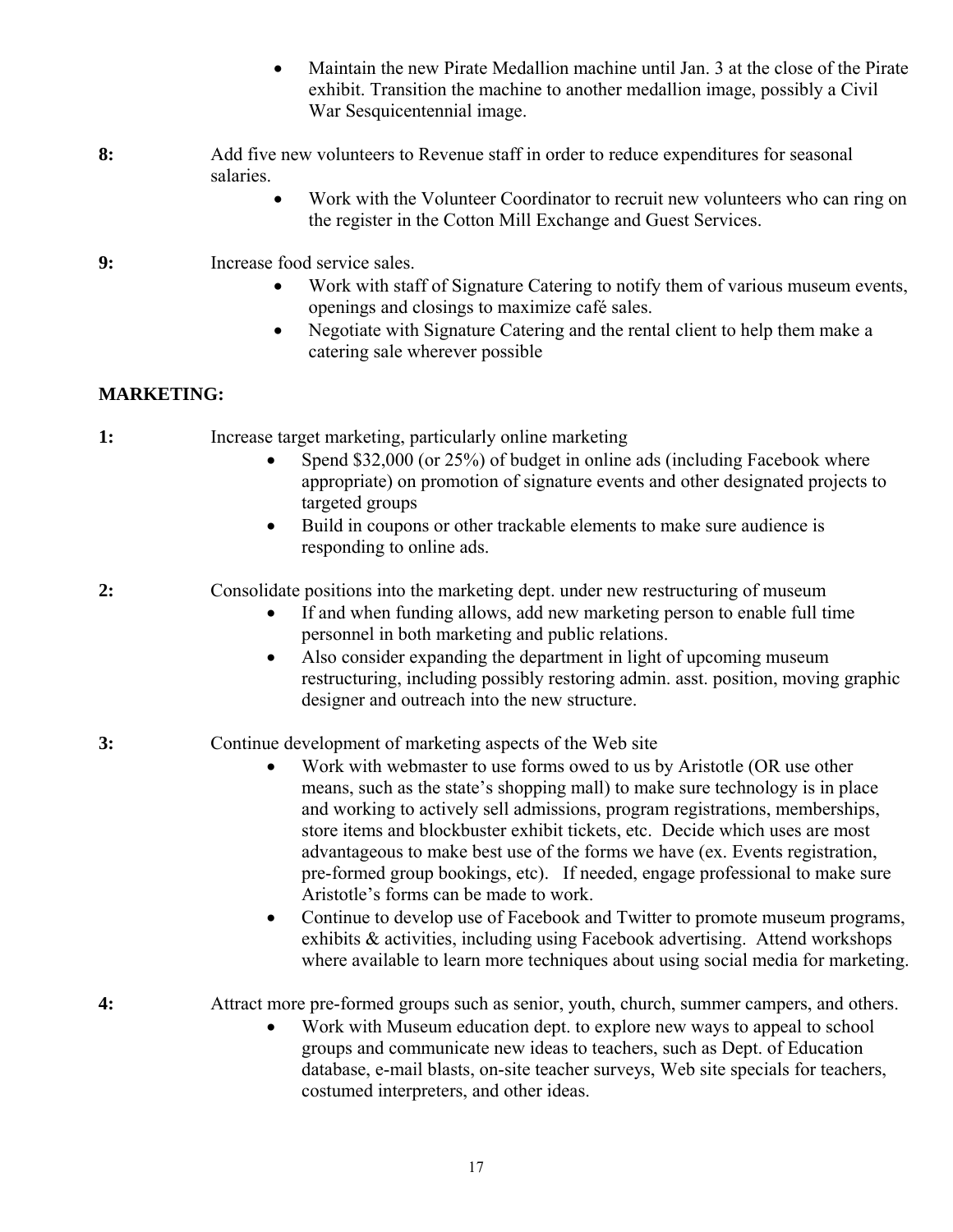- Seek new groups to market to such as GIs through service clubs on military bases and market to graduating soldiers at Fort Jackson and their families. Develop other niche markets to groups.
- **5:** Increase marketing funds from non-state sources
	- Seek new partners (ex. City of Cayce) for grants to obtain Accommodations or Hospitality tax for marketing funds
	- Re-apply to City of Columbia for H-tax funds in 10-11 which were put off in 09- 10 in favor of Windows to New Worlds (recommended by a city councilwoman who encouraged us to re-apply)
- **6:** Begin process of formulating brand and image for the Windows project.
	- Work with museum and Foundation executive directors and outside consultants, when selected, to formulate brand and image desired for the opening of the Windows to New Worlds project, and develop a story line for release to the media.
	- Develop materials to be distributed to media at ground breaking of project in May or June 2011.

## **ADMINISTRATION:**

- **1:** Strengthen the Museum's financial operations and maintain SCEIS
	- Ensure financial transactions are thoroughly processed and properly documented in SCEIS by careful audit and inspection of data entry and account reconciliation
	- Maintain updated policies and procedures allowing a clear concise direction for accounting control
- **2:** Replace aging and outdated computers and equipment
	- Establish successful strategy for replacing outdated and failing computers

## **3:** Modify Human Resource procedures to comply with State and Federal Guidelines

- Re-write new hire process for full time, seasonal and volunteer staff, create forms to guide hiring managers
- Revise and/or update Human Resource Policies as required by State and Federal Law changes
- **4:** Reduce SCEIS time and leave Employee Self Service difficulties for staff
	- Create instruction guide for staff on entering time and leave into the SCEIS Employee Self Service Portal
	- Provide comprehensive one on one instruction for staff

#### **WINDOWS TO NEW WORLDS**

- **Design** 
	- Jack Rouse Associates Thematic Design
	- Developing Story "Thru" Line
	- Detail Design
	- **OSE** Submittal
	- General Services Review
	- Obtaining Approval for using  $CM@Risk$
	- Sourcing In-Kind Contributors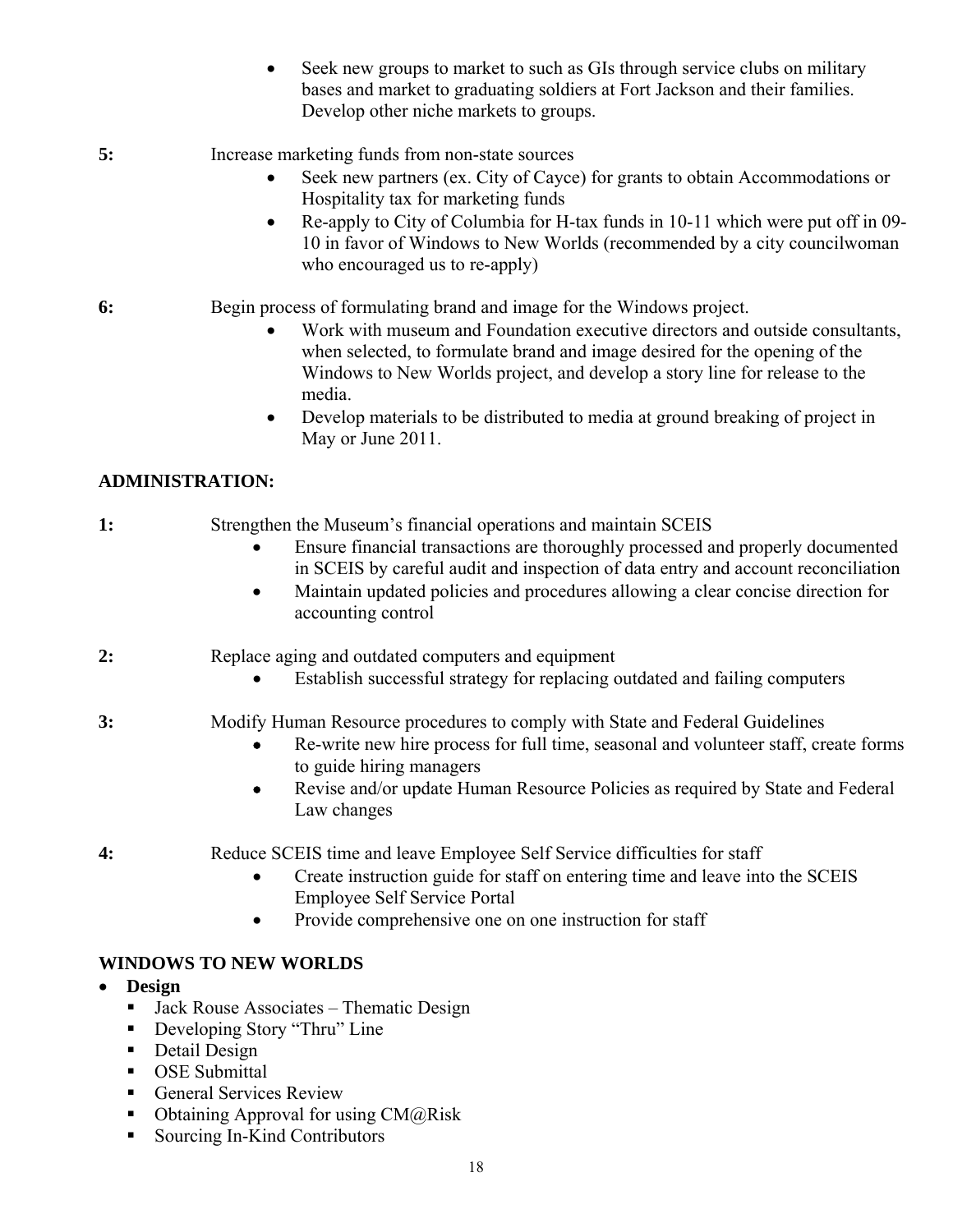## • **Content**

- **Maximizing Hardware Capabilities**
- Developing New Programming Partners
- **Confirming Facility Partners**
- Retaining Creative Program Developers

#### • **Operations**

- Negotiating Future Rent Payment
- Development of Image and Brand
- Development of Marketing Message

#### **22 YEAR OLD FACILITY**

- Renovation of Permanent Exhibits
- Combating Competition that is more Current and Appealing

#### **4. Opportunities & Barriers:**

The South Carolina State museum has the potential to reach and thus impact many more people. We need to focus our limited resources (time, staff, and dollars) on priorities that most deliver on the desired results of our mission. As a result, some past tasks deemed important may be discontinued such as our consultation with other museums. Also impacted has been the elimination or reduction of our artifact conservation department, reduction in educational research and collections, and our outreach into the community.

#### **Opportunities:**

- Increasing Private Contributions
- Acquiring more volunteers and docents.
- Better utilization of part time labor and more use of volunteers
- Creating productive partnerships with other facilities.
- Training all staff to be more Guest focused on a quality visitor experience.
- Reaching out more into the community and into more areas of the State.
- Better utilization of the permanent collection to create new engaging and interactive exhibits,
- Creation of innovative programs and events to stimulate visitation.
- Establishment of a beneficial relationship all other Columbia attractions and the Columbia CVB.
- Use of our Retail expertise to form beneficial financial partnerships with other organizations.
- Creation of marketing partnerships that stretch limited advertising funds.
- Writing more operational grants to help fund special needs.
- Retooling existing permanent exhibits to bring back their vitality.
- Continued development of new revenue streams such as contract services, offsite retail, and paid programming
- Enhanced partnership relationship with South Carolina Museum Foundation
- Aggressive marketing to induce more pre-formed groups to visit.

#### **Barriers:**

- Reduction of staff from 67 to 25 over the past 8 years
- Negative economic conditions impacting earned revenues.
- The huge rent financial obligation of over \$1,800,000/year, which makes up 66% of our base appropriation.
- The operation of a current, competitive facilities in our core market.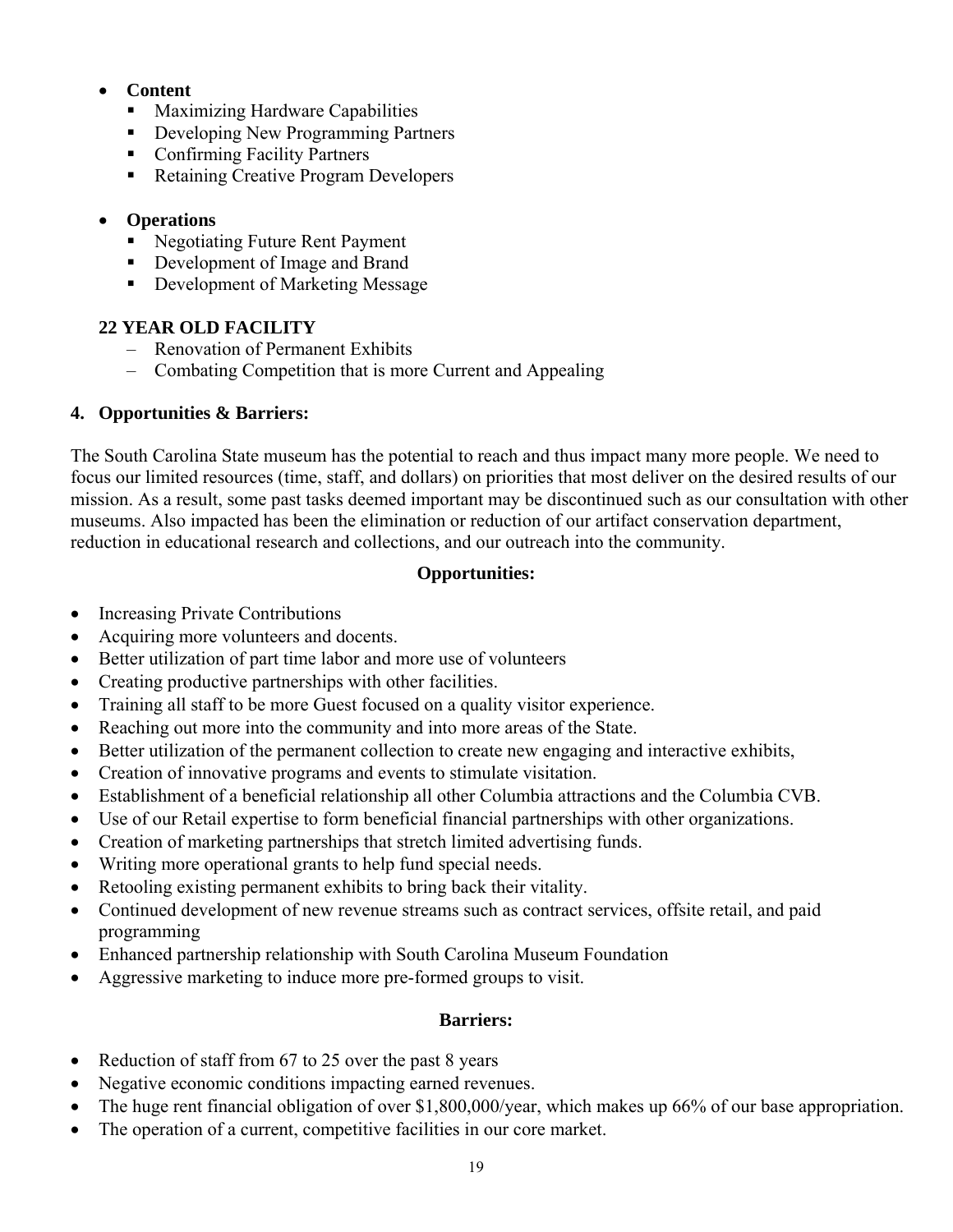- Sourcing and creating impactful exhibits with limited funds
- Finding cooperative partners for funding in a tight economy.
- Competition for once exclusive retail product
- Lack of knowledge of the breadth of museum operations by the major stakeholders.
- An image of being old and outdated.
- Shifting the culture of an established institution into an environment of change.
- School testing and budget cuts that restrict out of classroom travel.
- Acquiring funding sources for needed facelift of exhibits.
- The continued transition of agency senior management into more self directed innovation and accountability

#### **Issues:**

#### **MUSEUM WIDE**

- Impact of Organizational Restructuring on Staff's Motivation and Effectiveness
- Increasing Awareness Amongst Political and Community Leadership
- Funding \$422,000 in New Budget Cuts
- Finding and Funding a Mega-Blockbuster (+\$500,000)
- Increasing Facility Rental Program with Outside Sales Effort
- Maximize Potential of Civil War Sesquicentennial Exhibit and Program Plan
- React to Audience Research with Proactive Plan
- Maximize Social Media Marketing to Drive Attendance and Transactions
- Implement Targeted, Niche Marketing Preformed Groups, Database Mgmt
- Increase Partnerships Utilizing Their Resources to Deliver Museum Impacts
- Repair and Maintenance of Existing Permanent Galleries as Funding Allows
- Lack of Resources for Acquisitions, Collecting, and Maintaining the Collection

## **EDUCATION:**

- Loss of full-time Volunteer Manager
- Impact of organizational restructuring on staff roles and responsibilities.
- Reduction or elimination of internal programs in response to personnel changes.
- Reallocation of state and school district discretionary funds from field visits to higher priority items such as teacher salaries.
- Ability of spring blockbuster exhibit to engage groups to pay additional admission fees.

## **PROGRAMS:**

- Evaluation of pricing for programs and events.
- Ability of marketing efforts to reach and engage audiences in a timely manner.
- Availability of staff to supervise program and event implementation.
- Identification of programs to be delayed or discontinued to maximize limited funding and decreased staff resources.
- Determining appropriate pricing of programs

# **COLLECTIONS:**

- Loss of 40% of the Collections Staff
- Loss of off-site artifact storage due to budget reductions
- Competition for declining numbers of cultural artifacts for collection and exhibit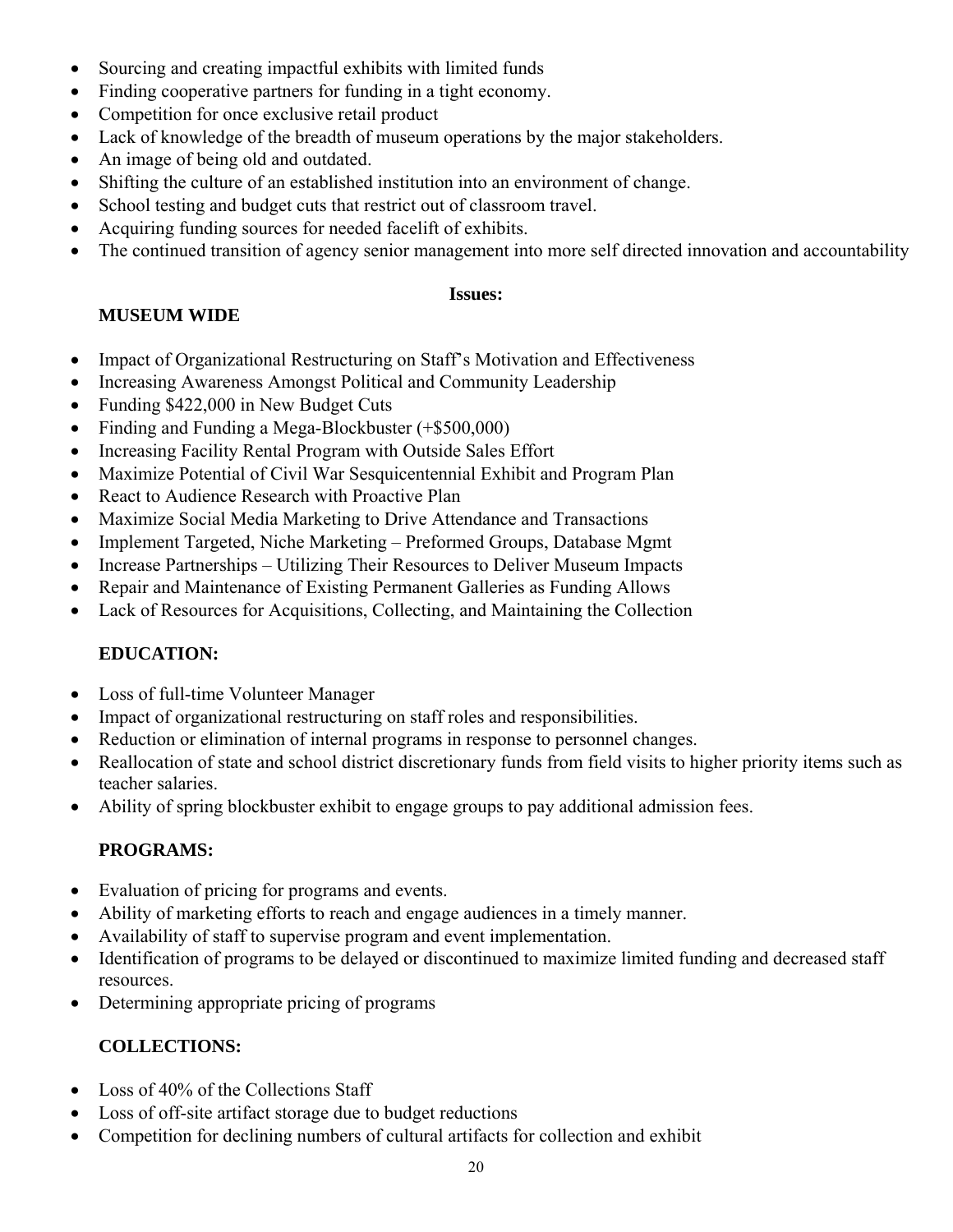- Enhancing storage space utilization on-site
- Collections record keeping and safety improvements
- Developing original research in each discipline and getting that research published in the peer-reviewed literature
- Staying current on discipline technology advances

## **SCIENCE AND OUTREACH:**

- Funds for outreach and traveling exhibits materials are low.
- Impact of programs and exhibits lack state-wide visibility.
- Windows to New Worlds teacher professional development is undefined.
- Observatory telescope work and distance learning technologies details are not clearly defined.
- Third floor science exhibits are outdated and old.
- Non StarLab outreach program revenues are low.
- StarLab program does not have adequate funding for season labor.
- Ariail collections are not finalized.
- Windows partners have not committed resources to occupy space.

# **EXHIBITS:**

- Negotiating an extension of the *Pirates* exhibit (with alternative exhibits as back-up strategies).
- Securing a winter/spring 2011 blockbuster exhibit for school children.
- Securing a summer/fall 2011 Mega blockbuster exhibit.
- Increase in graphic and physical support for Exhibits, Marketing, Programs and Events, Education, Outreach, Revenue and the Foundation.
- Planning and supporting the development of the *Windows To New Worlds* project.
- Planning, designing, removing and remodeling existing components, then producing and installing the first of a series of mini-Civil War exhibits, which will become our permanent Civil War exhibit expanded area.
- Providing quality service with less resources.
- Continuing to support revenue generating projects.
- Setting priorities and developing pride in building maintenance and upkeep.
- Assisting with providing security and input for the building's extended fire system upgrade.
- Managing changing exhibit enhancements, schedules, and development.

## **REVENUE:**

- Loss of retail experience within the staff due to a full time position elimination and illness of long time seasonal staff.
- Increased competition in the market selling SC related products.
- Increased competition from brand new rental and meeting spaces.
- Declining facility rental income as well as food service revenue.

## **MARKETING:**

- Target marketing, including online advertising, needs to be increased
- Consolidating marketing dept. with new positions is needed with new museum structure, especially as Windows construction approaches
- Web site marketing opportunities are increasing but have not been fully maximized
- Not enough pre-formed groups are visiting the museum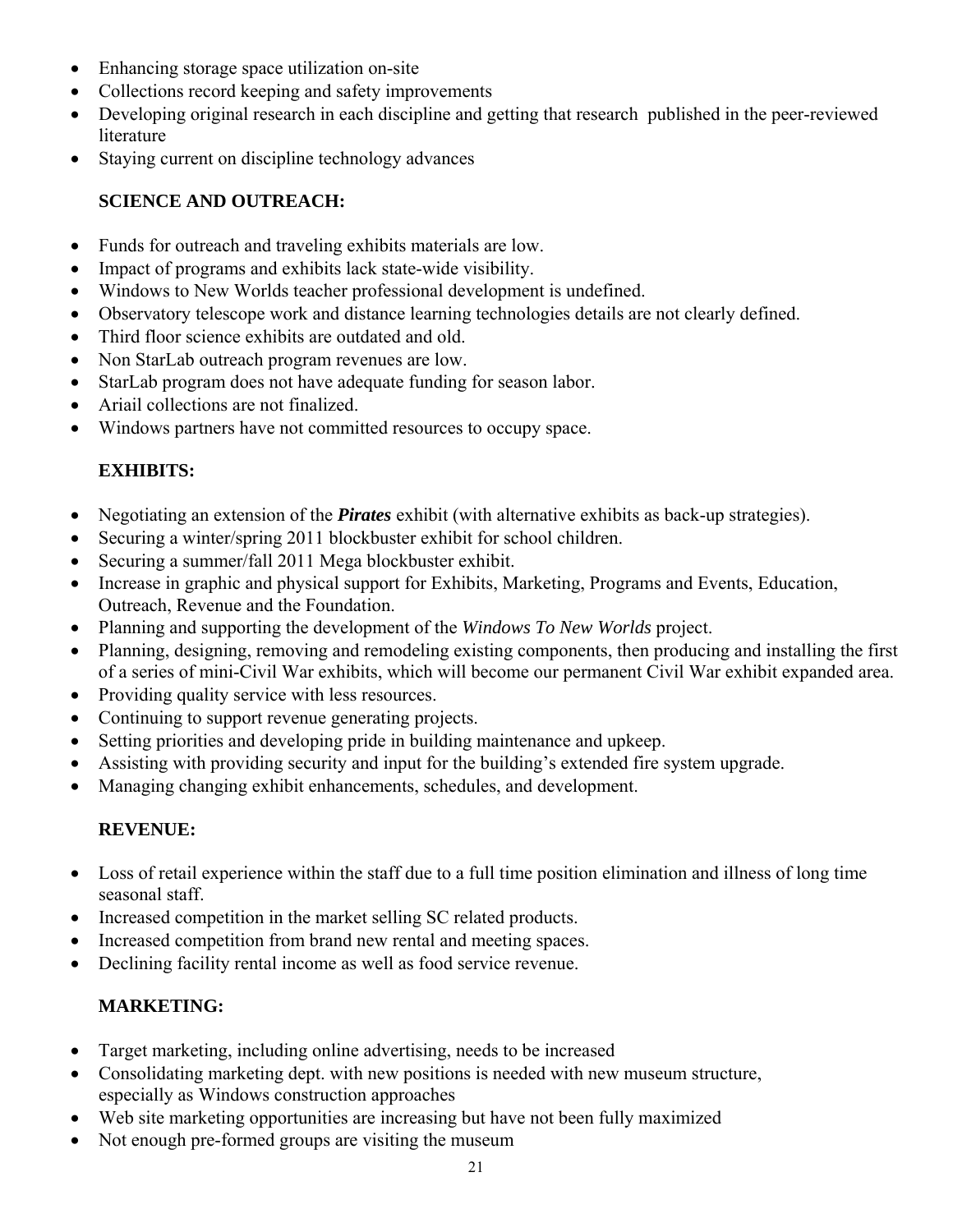- Local A & H taxes have diminished in the face of hard economic times
- Branding, image, storyline for Windows project needs to be begun

# **ADMINISTRATION:**

- To ensure Finance Department staff cross training/workload balance is significant and fully integrates a clear understanding of the Foundation and Museum and their collective interests
- Increase in accounting responsibilities and tasks due to Windows To New Worlds Project
	- Purchasing and Contract Negotiations
	- Establish procedures for managing mixed funding sources
	- Coordinate payables with Foundation
- Building Services
	- Ensure daily maintenance and custodial responsibilities are met
	- Adequately staffed
	- Ensure Facility Setup needs are achieved
- Establish a successful strategy to replace outdated and failing computer equipment and software
- Human Resource procedures and compliance
	- New Hire Process for Full Time, Seasonal and Volunteer Staff
	- Law and Benefit updates
	- Assistance with Time/Leave Entry and Employee Self Service portal

#### **5. Accountability Report Usage**

The accountability report is one of the vehicles used by the museum to communicate to the staff and its stakeholders the pertinent issues and resulting strategies and direction for the agency. Business plans and operational plans are thus developed in the context of the information and issues presented in the report.

Each staff member and Museum Commission Trustee is given a printed copy of the report. Before the first of the year, the report will then be discussed in subsequent staff and board meetings. The Executive Director of the agency clarifies any points and the personnel have a chance to react from their perspective to the information presented.

The report is a valid mechanism that the museum uses to insure all stakeholders understand the issues and see the vision of the facility.

## **I. BUSINESS OVERVIEW:**

## **1. Major Products and Services:**

The South Carolina State Museum is the primary storyteller of the history of South Carolina. We tell our story through our rich, diverse collection displayed through interactive, engaging exhibits. The galleries housed in our historic building are used to educated, inspire and enrich the lives of schoolchildren and families. We also tell our story through special events and programs that reach out to all segments of the citizens of South Carolina. Specifically we use:

- Interactive, engaging, educational exhibits
- Educational programs and written curriculum
- Web site interaction
- Collection of historical artifacts, scientific specimens and works of art
- Public programs, performances, lectures and workshops
- Special events
- The Museum store (The Cotton Mill Exchange) and the Museum Café (Crescent Café)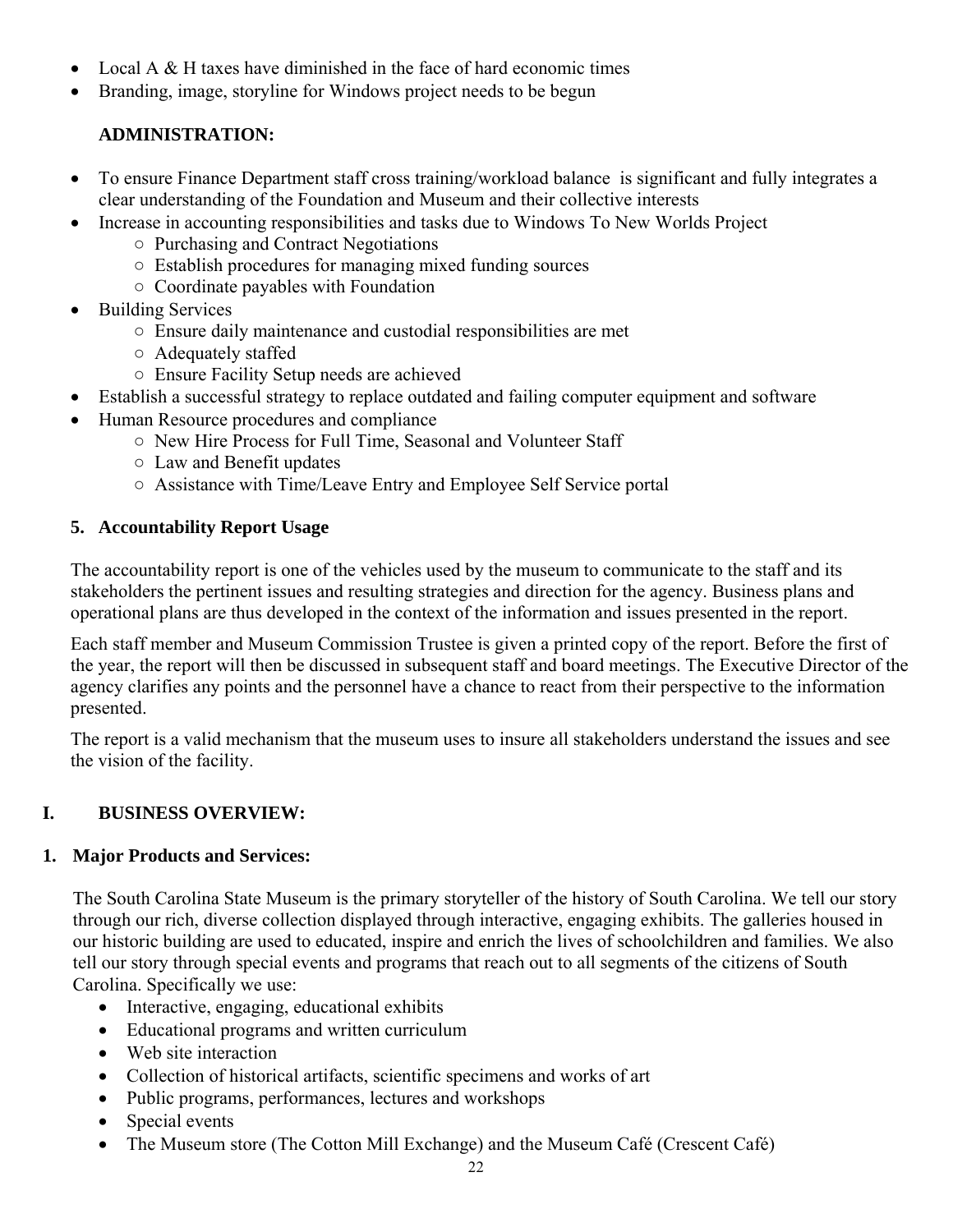- Facility Use Rental
- Fabrication of Exhibits and Graphic Panels for third parties.
- Consultation, assistance & training for other (local) museums/institutions

#### **2. Key Customers**

The State Museum is owned by the citizens of the state and supported by the appropriations from the legislature as well as earned funds.

- All people of South Carolina
- Educators
- Traveling visitors & guests from other states & countries
- School Children & teachers from South Carolina & neighboring states
- Meeting and event planners and organizers
- Gift buyers and collectors
- Preformed groups such as church, senior, educational, etc.
- Local museums  $\&$  institutions of higher education
- The SCFM through museum services.
- Individuals involved in research
- Businesses

Requirements and Expectations-

- Quality, current, competitive exhibits of excellence
- Entertaining, Educational, Interactive experiences
- Programs that are unique, tell stories and inform
- Family friendly
- Curriculum that adheres to educational standards
- Outstanding Guest Service
- Outstanding value for time and dollars expended

#### **3. Key Stakeholders**

- Museum Staff
- South Carolina Museum Foundation
- Museum Commission Trustees
- General Assembly and Governor of South Carolina
- Donors and Collectors
- Museum Members

#### **4. Key Suppliers and Partners:**

The State Museum relies on a number of organizations and business to help support the needs of the facility. The organizations derive from both the private and public sector. Staff support, facility support, and product support are all vital to the success of the museum.

- State of South Carolina
- The South Carolina Museum Foundation
- Volunteer Board and Commission members.
- Other state agencies such as General Services and BPS that provide services.
- Scholars, artist, performers and other craftspeople
- Merchandise, Equipment, Printing, Supply, and Food vendors and purveyors
- People of South Carolina and beyond that donate services and/or items for the collection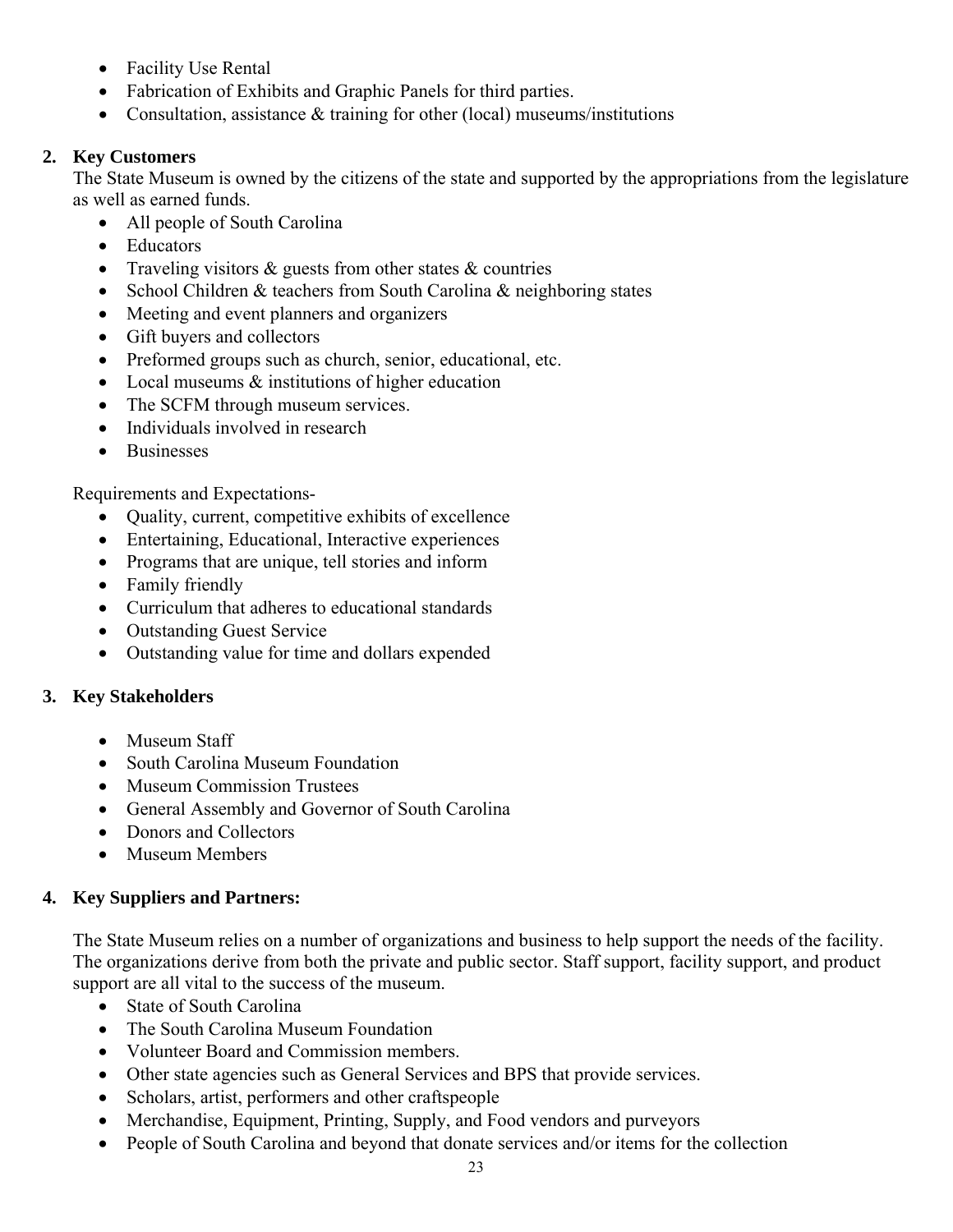- Volunteers
- ETV and State Archives and History
- Columbia Attractions Zoo. Art Museum, Edventure, Historic Columbia
- City of Columbia and Forest Acres
- Richland and Lexington Counties
- Media Providers Print, Outdoor, Radio, Broadcast, Cable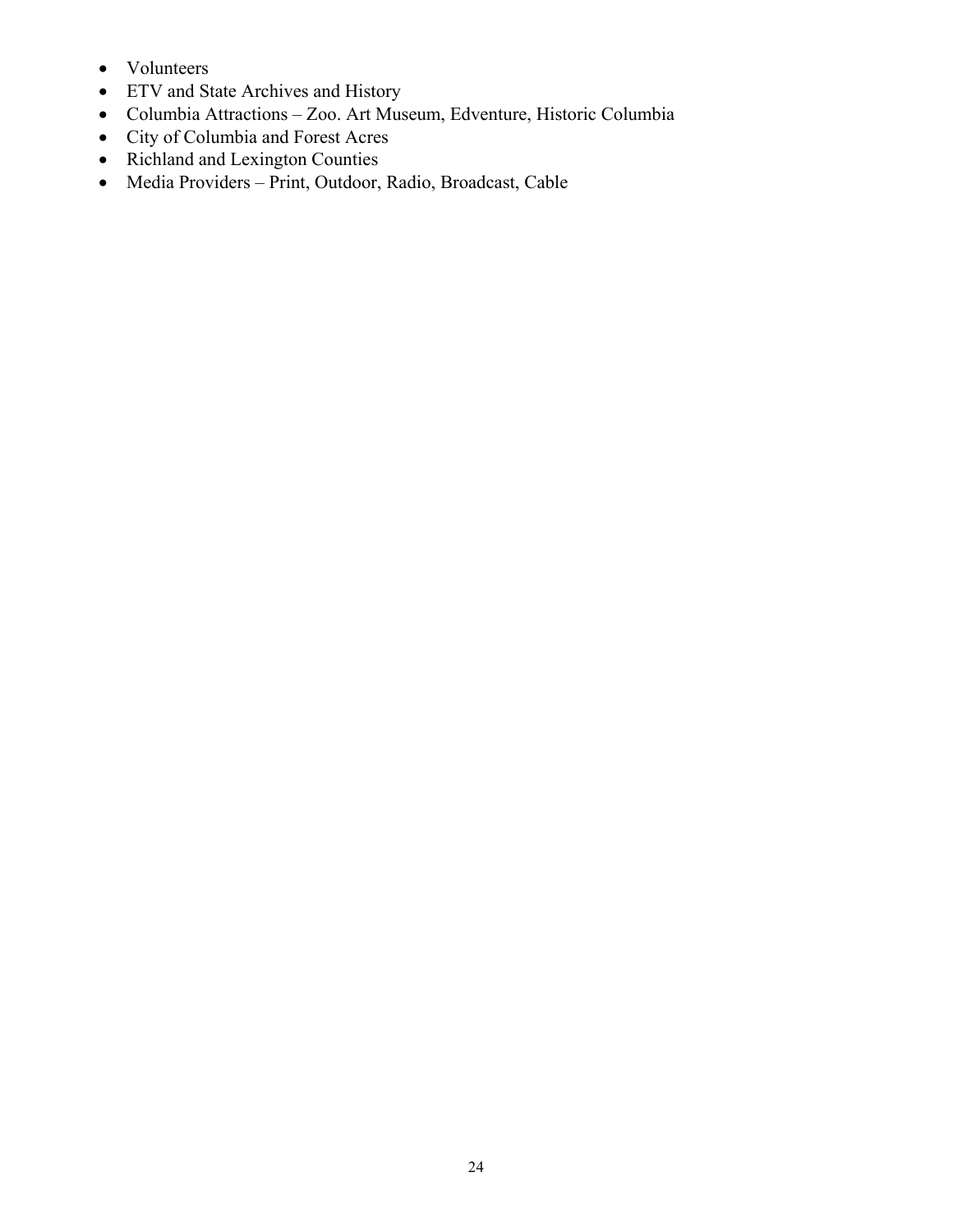#### **5. Operation Location:**

The State Museum is located in the Columbia Mills Building at 301 Gervais Street in Columbia, South Carolina. The State Museum also travels across the State to participate in retail markets in an effort to generate additional earned revenue as well as build outer market awareness. Additionally, the museum has a portable planetarium (Star Lab) that is taken offsite to schools for astronomy programming.

#### **6. # of Employees:**

• Authorized Full-time Positions (FTE's): 40 (Includes Unclassified Executive Director)

- Un-Classified 1
- Positions Filled as of 06/30/09 31.5
- Positions Vacant as of  $06/30/09$  8.5
- # of Part-time positions as of  $06/30/09$  55
- Grant Funded 4.5

## **7. Regulatory Environment**

Section 60-13-10

## **8. Performance Improvement Systems**

- EPMS
- Departmental Business Plan development
- Goal setting quantitative and qualitative
- Weekly Director Meetings and Bi-annual plan reviews with peers.
- Visitor and User Feedback
- Stakeholder feedback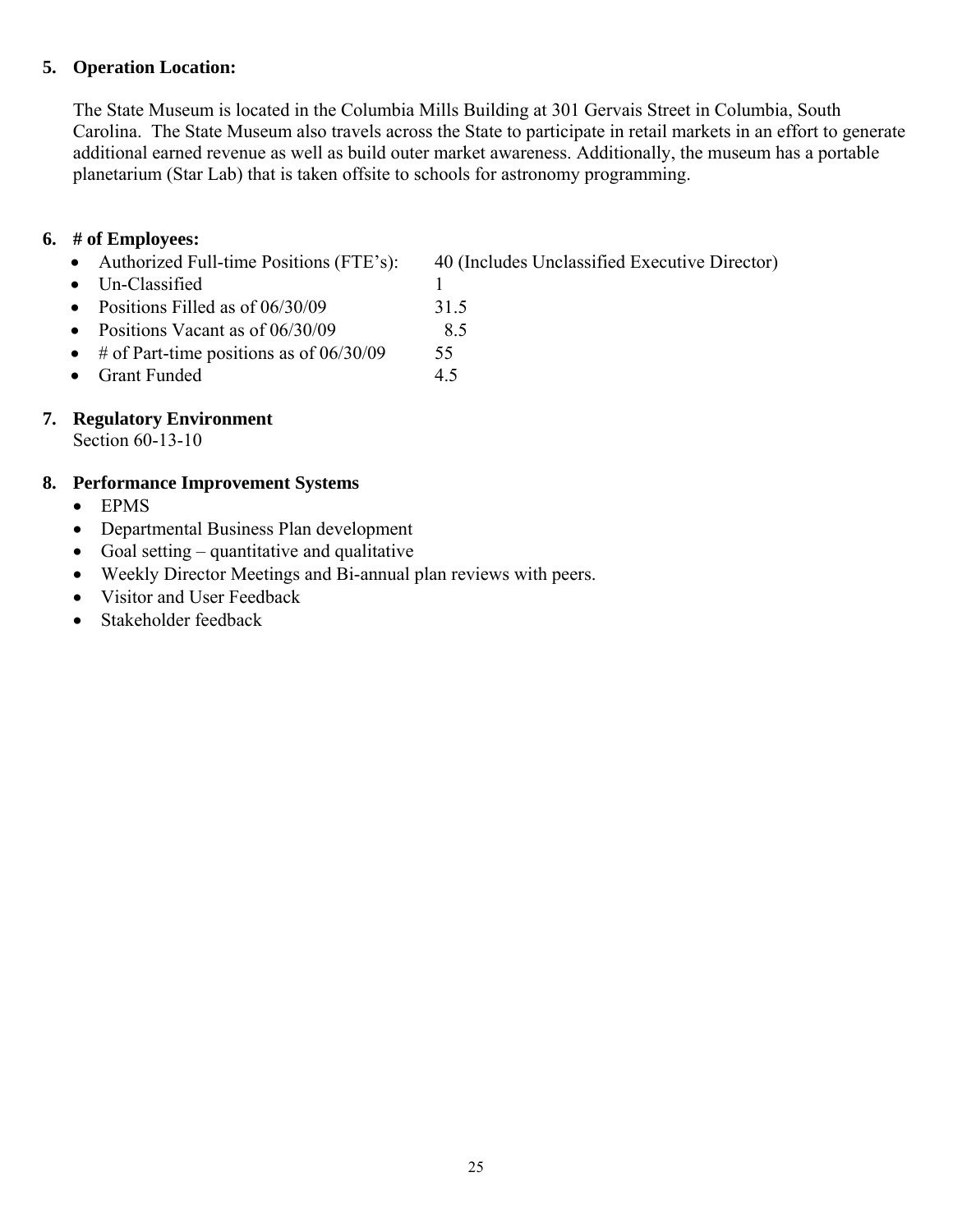#### **9. Organizational Chart:**

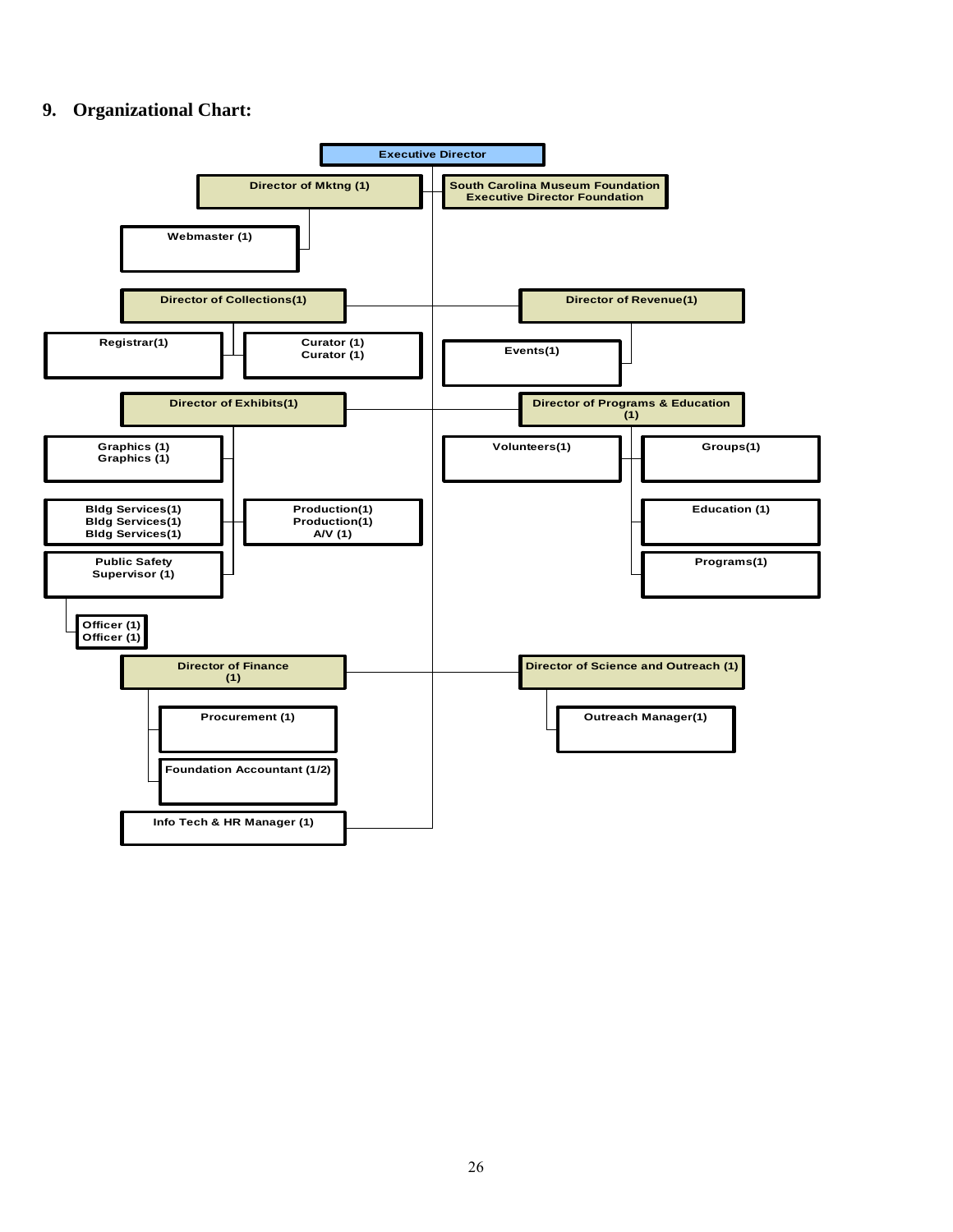# **Expenditure/Appropriations Chart**

|                                  |                                      | FY 08-09 Actual Expenditures<br>FY 09-10 Actual Expenditures<br>FY 10-11 Appropriations Act |                    |                 |                    |                |
|----------------------------------|--------------------------------------|---------------------------------------------------------------------------------------------|--------------------|-----------------|--------------------|----------------|
| <b>Major Budget</b>              | <b>Total Funds</b><br><b>General</b> |                                                                                             | <b>Total Funds</b> | <b>General</b>  | <b>Total Funds</b> | General        |
| <b>Categories</b>                |                                      | <b>Funds</b>                                                                                |                    | <b>Funds</b>    |                    | <b>Funds</b>   |
| Personal<br>Service              | \$<br>1,745,041                      | \$<br>1,521,640                                                                             | \$<br>1,594,848    | \$<br>1,127,995 | \$1,364,932        | \$845,386      |
| Other<br>Operating               | \$2,899,308                          | \$1,369,928                                                                                 | \$966,089          | \$146,163       | \$2,678,026        | \$1,643,893    |
| Special Items                    | 19,850<br>\$                         | \$<br>19,850                                                                                | \$0                | \$0             | 0                  | $\mathbf 0$    |
| Permanent<br>Improvements        |                                      |                                                                                             | \$250,944          | $\mathbf 0$     | $\mathbf 0$        | $\mathbf 0$    |
| <b>Case Services</b>             |                                      |                                                                                             | 0                  | 0               | 0                  | 0              |
| Distributions to<br>Subdivisions |                                      |                                                                                             | \$1,800,000        | \$1,560,000     | 0                  | 0              |
| <b>Fringe Benefits</b>           | \$<br>560,185                        | \$<br>500,923                                                                               | \$<br>456,973      | \$<br>347,721   | \$409,130          | \$294,309      |
| Non-recurring                    | 127,125<br>\$                        | \$<br>127,125                                                                               | \$<br>50,161       | \$<br>50,161    | 0                  | 0              |
| <b>Total</b>                     | \$5,351,510                          | \$3,539,466                                                                                 | \$5,119,015.00     | \$3,232,040.00  | \$4,452,088.00     | \$2,783,588.00 |

# **Other Expenditures**

| Sources of<br><b>Funds</b>   | FY 08-09<br>Actual<br><b>Expenditures</b> | FY 09-10<br>Actual<br><b>Expenditures</b> |
|------------------------------|-------------------------------------------|-------------------------------------------|
| Supplemental<br><b>Bills</b> | 3,900,000<br>\$                           |                                           |
| Capital<br>Reserve<br>Funds  |                                           |                                           |
| <b>Bonds</b>                 |                                           |                                           |
|                              |                                           |                                           |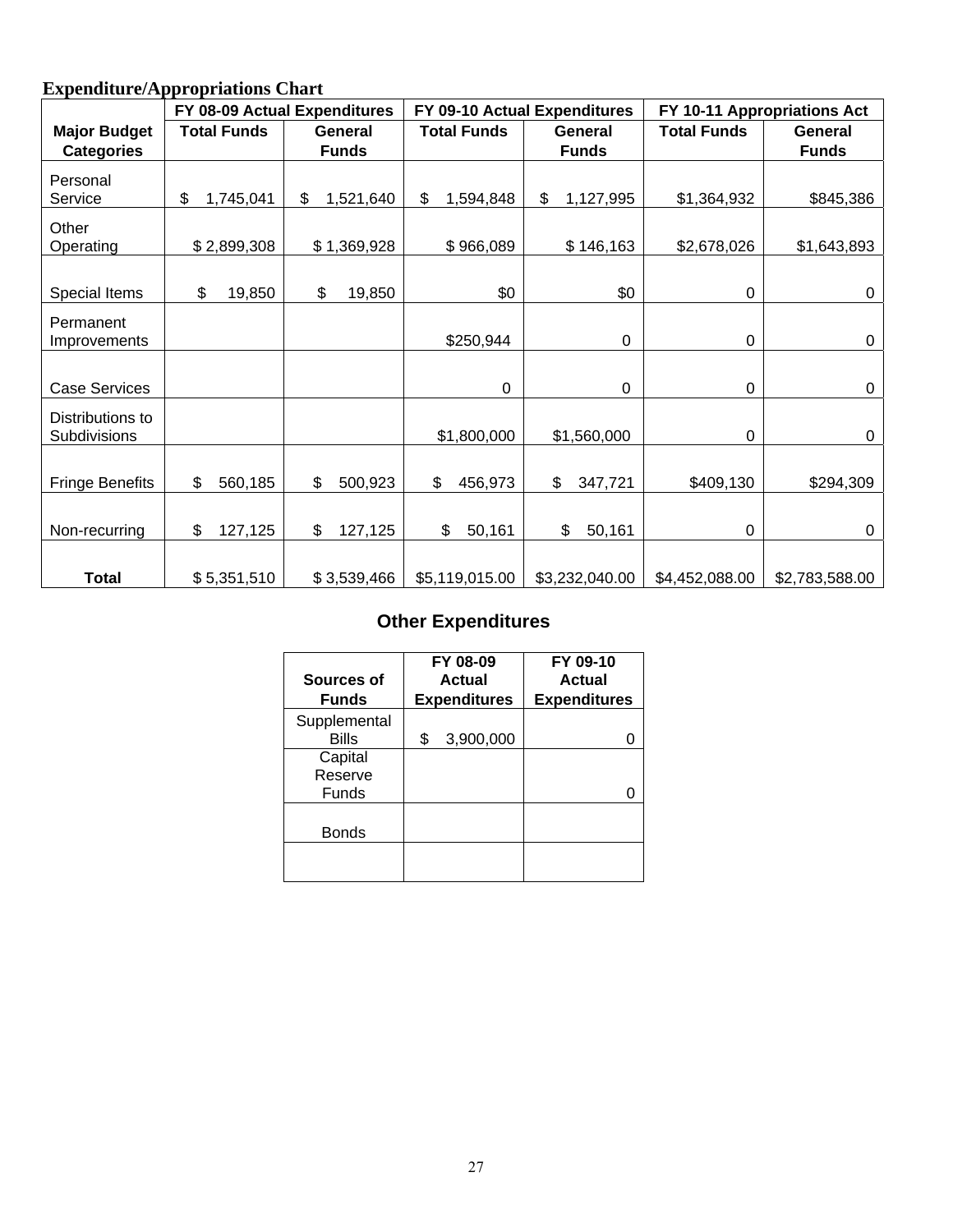| Program         | <b>Major Program Area</b>                                                                                    | FY 08-09                   |            | FY 09-10 |                            |            | <b>Key Cross</b> |                              |
|-----------------|--------------------------------------------------------------------------------------------------------------|----------------------------|------------|----------|----------------------------|------------|------------------|------------------------------|
| <b>Number</b>   | <b>Purpose</b>                                                                                               | <b>Budget Expenditures</b> |            |          | <b>Budget Expenditures</b> |            |                  | <b>References for</b>        |
| and Title       | (Brief)                                                                                                      |                            |            |          |                            |            |                  | <b>Financial Results*</b>    |
| IB - Guest      |                                                                                                              | State:                     | 84,032.01  |          | State:                     |            |                  | $7.20 - 7.29$                |
| Services,       | Operation of Admissions, the Gift Shop, Food                                                                 | Federal:                   |            |          | Federal:                   |            |                  | $7.50 - 7.51$ , $7.3 - 7.31$ |
| $HIC -$         | Service, and other resell opportunities including                                                            | Other:                     | 618.561.04 |          | Other:                     | 819,431.00 |                  |                              |
| <b>Benefits</b> | the facility rental program                                                                                  | Total:                     | 702,593.05 |          | Total:                     | 819,431.00 |                  |                              |
|                 |                                                                                                              | % of Total Budget:         |            | 13%      | % of Total Budget:         |            | 18%              |                              |
| $IIA -$         |                                                                                                              | State:                     | 273,877.19 |          | State:                     | 227,037.00 |                  | 7.80 - 7.83, 7.50 - 7.51     |
| Collections.    | Responsible for the collecting, preserving, storing,<br>interpreting, and exhibiting the specimens/artifacts | Federal:                   |            |          | Federal:                   |            |                  |                              |
| $HIC -$         | that represent South Carolina's past, present and                                                            | Other:                     | 136,449.90 |          | Other:                     | 10,000.00  |                  |                              |
| <b>Benefits</b> | future                                                                                                       | Total:                     | 410,327.09 |          | Total:                     | 237,037.00 |                  |                              |
|                 |                                                                                                              | % of Total Budget:         |            | 8%       | % of Total Budget:         |            | 5%               |                              |
| $IIB -$         |                                                                                                              | State:                     | 739.119.86 |          | State:                     | 385,223.00 |                  | 7.40 - 7.44, 7.50 - 7.51     |
| Exhibits,       | Responsible for the fabrication and upkeep of<br>exhibits, public safety, building services, and             | Federal:                   |            |          | Federal:                   |            |                  |                              |
| $IIIC -$        | graphic design which includes departmental<br>support.                                                       | Other:                     | 91.859.33  |          | Other:                     | 192,521.00 |                  |                              |
| <b>Benefits</b> |                                                                                                              | Total:                     | 830,979.19 |          | Total:                     | 577,744.00 |                  |                              |
|                 |                                                                                                              | % of Total Budget:         |            | 16%      | % of Total Budget:         |            | 13%              |                              |
| $\text{IIC}$ -  | To fulfill the educational mission by providing                                                              | State:                     | 158,674.56 |          | State:                     | 94,889.00  |                  | $7.70 - 7.74.$               |
| Education,      | quality learning experiences for the visitors as well                                                        | Federal:                   |            |          | Federal:                   |            |                  | 7.50 - 7.56,7.61             |
| $IIIC -$        | as responsibility for managing group reservations                                                            | Other:                     | 24,049.92  |          | Other:                     | 65,590.00  |                  |                              |
| <b>Benefits</b> | and volunteers/docents.                                                                                      | Total:                     | 182,724.48 |          | Total:                     | 160,479.00 |                  |                              |
|                 |                                                                                                              | % of Total Budget:         |            | 3%       | % of Total Budget:         |            | 4%               |                              |
| $IIE -$         | To present educational, entertaining, and impactful                                                          | State:                     | 254,243.70 |          | State:                     | 97,929.00  |                  | 7.30, 7.32-7.33,             |
| Programs,       | exhibit and thematic related programs and events                                                             | Federal:                   |            |          | Federal:                   |            |                  | $7.50 - 7.51$                |
| $HIC -$         | as well as the management and execution of the                                                               | Other:                     | 45.093.51  |          | Other:                     | 77.683.00  |                  |                              |
| <b>Benefits</b> | outreach programs.                                                                                           | Total:                     | 299,337.21 |          | Total:                     | 175,612.00 |                  |                              |
|                 |                                                                                                              | % of Total Budget:         |            | 6%       | % of Total Budget:         |            | 4%               |                              |
| $IIF -$         | To generate attendance at the museum and its                                                                 | State:                     | 72,110.99  |          | State:                     |            |                  | $7.10 - 7.14$ , $7.60 -$     |
| Marketing,      | events through publicity and paid advertising as                                                             | Federal:                   |            |          | Federal:                   |            |                  | $7.50 - 7.51$<br>7.61,       |
| $IILC -$        | well as performing public relations in the                                                                   | Other:                     | 226,620.30 |          | Other:                     | 288,200.00 |                  |                              |
| <b>Benefits</b> | community and State.                                                                                         | Total:                     | 298,731.29 |          | Total:                     | 288,200.00 |                  |                              |
|                 |                                                                                                              | % of Total Budget:         |            | 6%       | % of Total Budget:         |            | 6%               |                              |

| <b>Remainder of Expenditures:</b>               | State:             | 674.976.68   |     | State:             | 370,387.00   |     |
|-------------------------------------------------|--------------------|--------------|-----|--------------------|--------------|-----|
| IA - Administration, IIIC - Benefits            | Federal:           |              |     | Federal:           |              |     |
| Finance, IT, Executive Director, and Human      | Other:             | 37.538.01    |     | Other:             | 23.199.00    |     |
| Resources as well as agency wide overheard such | Total:             | 712.514.69   |     | Total:             | 393,586.00   |     |
| as paper, copiers, etc.                         | % of Total Budget: |              | 13% | % of Total Budget: |              | 9%  |
| Sub-Total Operating w/o Bond and Rent           | 3,437,207.00       |              | 64% |                    | 2,652,089.00 | 60% |
| <b>Rent and Bond Payments</b>                   | State:             | 1,135,457.00 |     | State:             | 1,608,124.00 |     |
|                                                 | Federal:           |              |     | Federal:           |              |     |
|                                                 | Other:             | 758.997.00   |     | Other:             | 191,876.00   |     |
|                                                 | Total:             | 1,894,454.00 |     | Total:             | 1,800,000.00 |     |
|                                                 | % of Total Budget: |              | 36% | % of Total Budget: |              | 40% |
|                                                 |                    |              |     | 4,452,089.00       |              |     |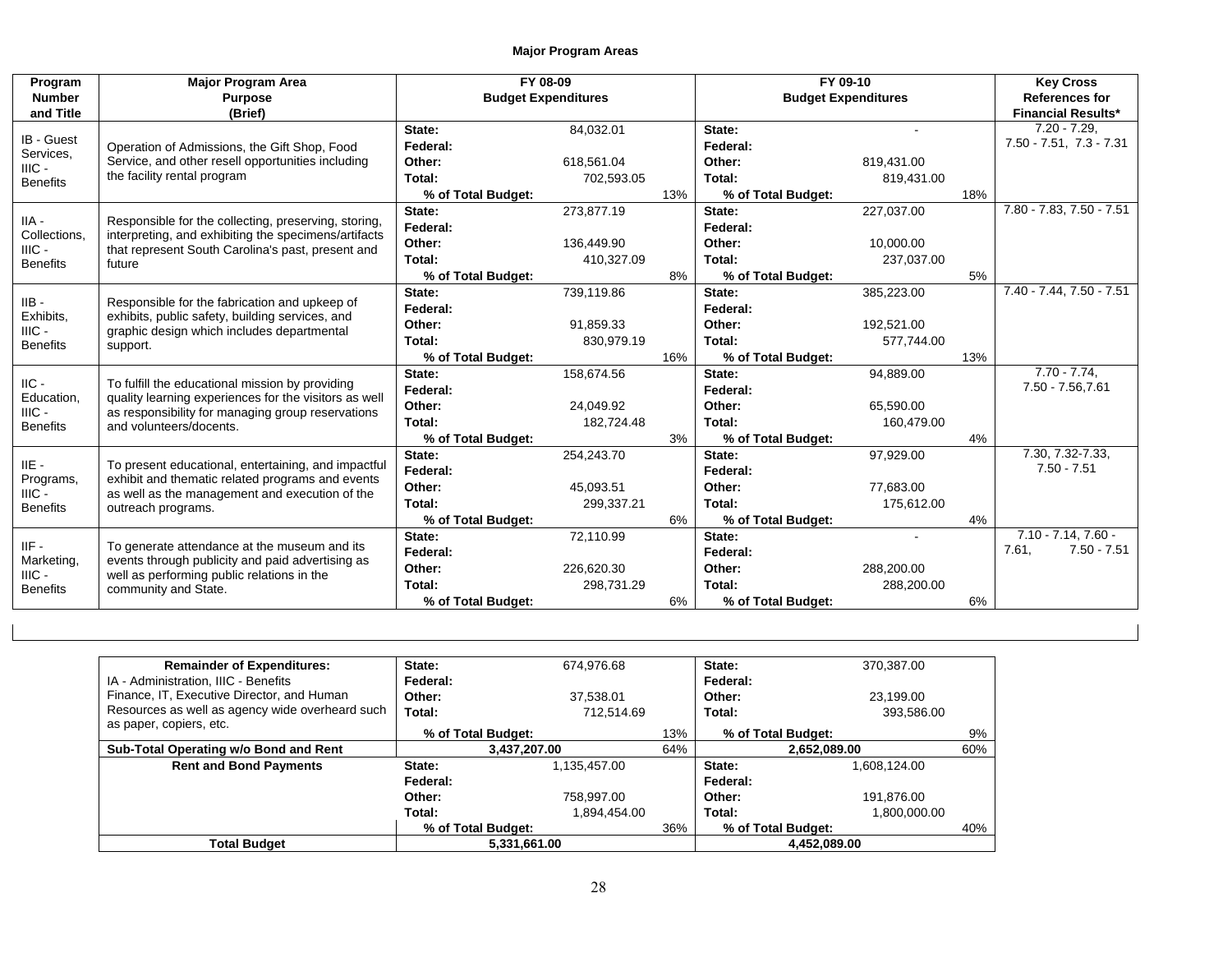#### **II. ELEMENTS OF MALCOLM BALDRIDGE AWARD CRITERIA:**

#### **Category 1 – Leadership**

1.1 (a-f)

The senior management team meets weekly to review operations and to make decisions on matters affecting the museum. Staff members are invited to participate as necessary. The directors conduct regular meetings with department heads to receive feedback on management issues. Once per month, the museum holds a separate general staff meeting to give and receive information related to the organization. A volunteer newsletter provides other avenues of communication.

A detailed Business plan with specific department goals and objectives give clarity to mission and purpose. Through that staff collaborative process values and facility culture are instilled. Being a facility that relies on new ideas to generate visitation, we constantly challenge each other to develop new programs and exhibits that we can effectively market in the competitive marketplace.

The South Carolina Museum Commission consisting of nine citizens has ultimate responsibility for the museum. Meeting bi-monthly, the commission 1) sets policy and strategic direction for the museum 2) monitors financial performance, approves internal budgets and recommends budget increases to the Governor and the General Assembly 3) exercises fiduciary responsibility for the museum's collections 4) supervises and evaluates the performance of the executive director and 5) oversees operations to insure consistency with the museum's chartered purpose, strategic plan and state regulations.

Each year the department directors are responsible for developing a business plan for their area. The draft plans are presented to the Executive Director in one on one sessions. After writing reviusions, the department plans are then presented by each director to the other directors in a day long work session. From that input, the directors then draft their final plan which is once more submitted to the Excutive Director for final approval.

The Business Plans are composed of three parts - 1) Where are You? Strengths, weaknesses, successes, failures, etc. 2) Where do you want to be? Identify goals and objectives 3) How are you going to get there? A detailed listing of the operational plan for their department of steps that they will take that will lead to the accomplishment of the overall strategic issues of the museum. Also included are what measurement tools are used to determine successful outcomes. This process begins in June and is completed in August.

## 1.2

Senior management communicates the organization's Guest service focus through the forums listed above. Teaching by example from senior leaders is a prime component of the methodology. A small but important change was made as the staff, through the direction of the Executive Director, now refers to the visitors of the museum as "Guests" versus customers.

## 1.3

The museum initiates new exhibits and programs based on a review of the stakeholder expectations and a gap analysis. The impact is measures through participation, attendance, and support which could be financial, in-kind, or participatory. Risks are evaluated by senior management and in borderline or suspect instances the Executive Director will review his decision with the trustees prior to implementing.

## 1.4

The Executive Director in conjunction with the Finance Director and the Human Resource Manager are the prime staff members whose responsibility includes maintaining fiscal, legal, and regulatory responsibility. The Annual Audit process in itself is a great tool that is used to discover and verify procedures and compliance. First during the audit itself, just the discovery process of producing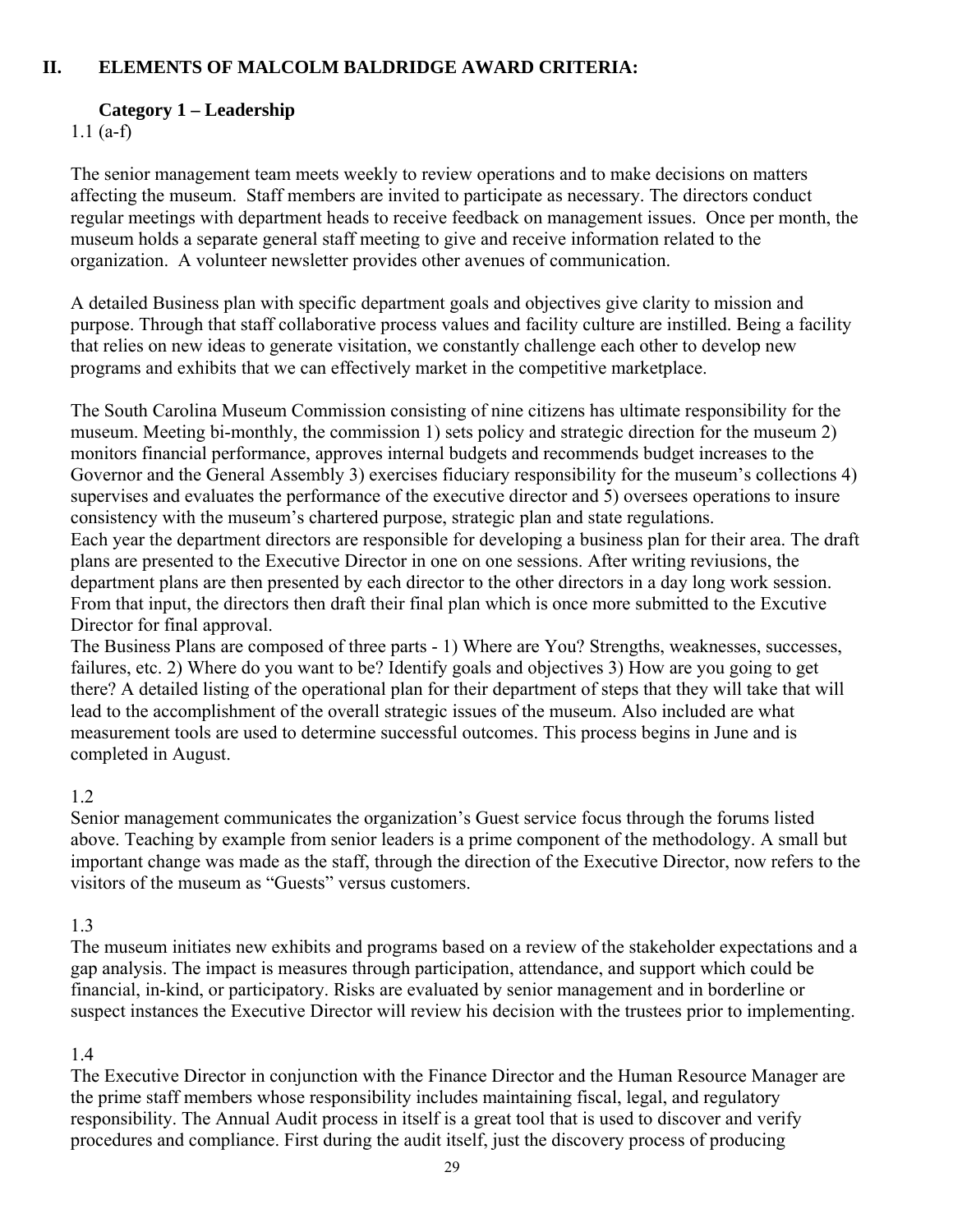documents and answering questions reveals potential issues. Secondly, when the actual audit report is received some months later, it once again provides us with the third party overview and review of potential issues. The museum also relies heavily on the staff of the B&CB to answer questions and provide guidance when there is a question. The HR Manager and the Controller regularly contact staff at OHR, the AG's office, the CG's office, and the Budget Office to insure the museum is following proper protocol.

# 1.5

Key performance measures are:

- Number of accessions recorded and objects added to the collection
- Response to public requests for information
- Participation in curriculum-based educational programs  $\&$  educational experiences for younger audiences
- Performances, lectures, presentations and summer classes offered to enhance cultural appreciation
- Data on value of volunteer contributions
- Production of changing exhibits & presentation of special attractions
- Technical assistance provided to other museums/institutions
- Data related to traveling exhibits
- Information on grants
- Statistics related to the facility rental program
- Attendance by category
- Store sales
- Community Outreach
- Statewide impact and penetration

## 1.6

The Museum currently does not have a formal process for providing direct employee feedback. Instead, we strive to create an environment of open communication where all employees are encouraged to give constructive feedback to each other. All directors use the facility's performance as a guide when setting personal and departmental goals.

The facility distributes weekly financial and attendance results which are discussed in weekly director meetings. The monthly information is compiled and presented and discussed in the staff wide monthly meetings

## 1.7

The public is the reason for the museum's existence and therefore all policy/operational decisions must be made with respect to the impact on the public. We address those impacts when deciding new programs and exhibits. All departments are represented at the table and have the responsibility to react to potential public issues. Through specific advisory panels, directors solicit non-staff reaction to proposed programs. The museum's numerous volunteers are another source of public feedback as facilitated through monthly brown bag luncheons.

## 1.8

Priorities for improvement are set and communicated via the forums listed in 1.1.

i.e. Presentation of the yearly business plan sets the strategic direction and the weekly director meetings for action steps and reaction measures.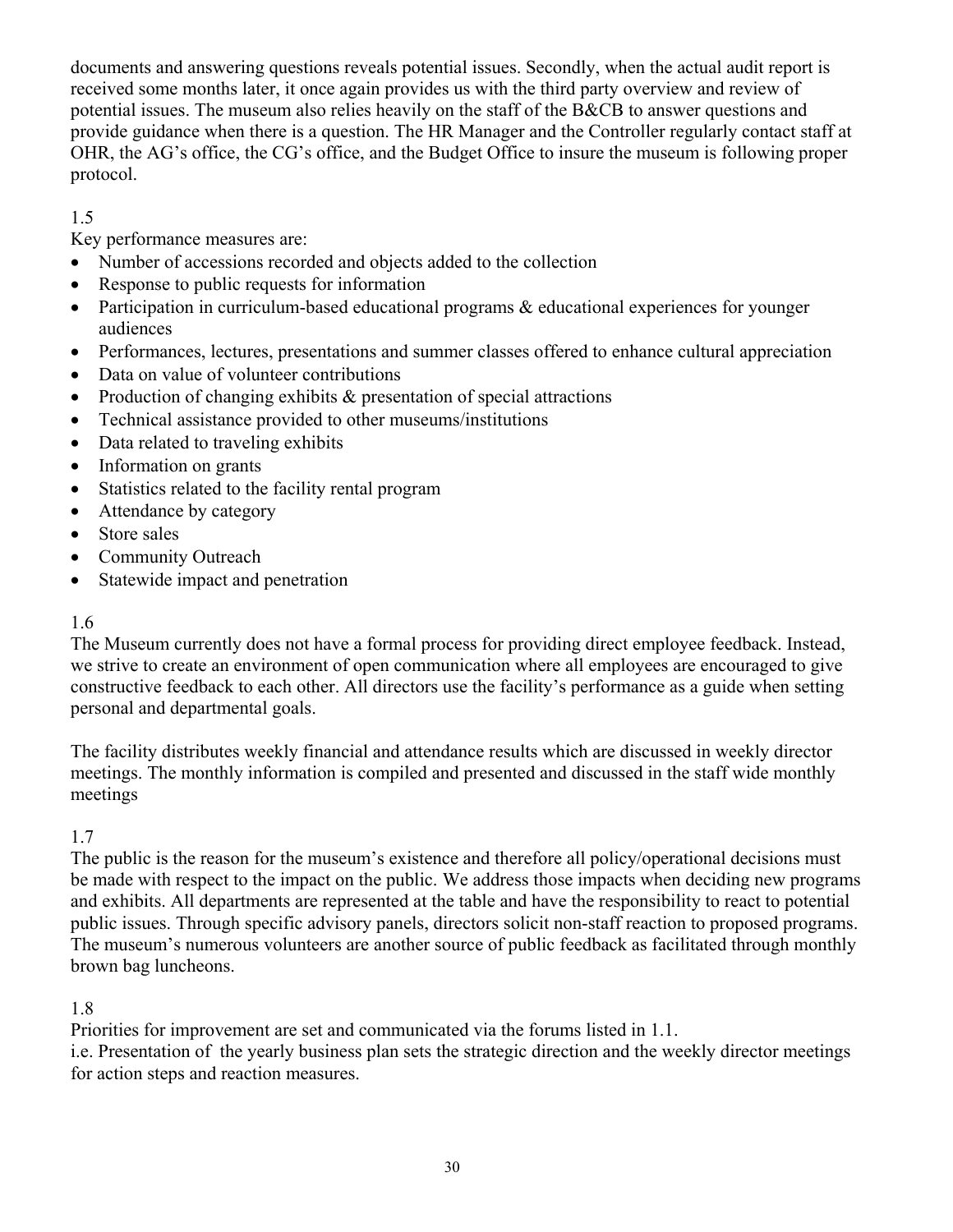# 1.9

The museum supports the community by:

- Providing a cultural and recreational outlet for individuals and families
- The experience teachers and schools have through visitation and programs offered
- Facility rental customers enjoy a unique setting
- Cooperation with other cultural agencies/institutions
- The store promotes South Carolina through its product offerings

The areas of emphasis are determined by listening to the needs and expectations of the community and by using the talents, knowledge, and experience of the staff. Prior year unfavorable results are specifically targeted for improvement and more detailed examination. Through our zip code data reports and school databases we can determine specific market niches that we are not reaching.

#### **Category 2 – Strategic Planning**

#### 2.1

The museum operates under a strategic plan adopted in 1999 and updated annually through the business plan process. The plan is the result of an extensive analysis of expectations, strengths, weaknesses, opportunities and threats identified during the planning process and discussed in other sections of this report. The current strategic direction lies in the completion of the Windos to New Worlds rennoavation project.

#### 2.2

Strategic Objectives – See Chart

#### 2.3

The directors meet with the Executive Director on a continual basis to review and adjust their work plans relative to changes in current conditions. In mid year, a formal recap and resulting adjustment are made to each department plans. This is done in a half day director workshop where each director presents their plan and proposed changes. The other directors then have the opportunity to offer constructive feedback and perhaps alternative solutions.

2.4 Action Plan – See Chart

#### 2.5

Communication of the strategic plans are handled as referenced in category 1.1 ie Monthly staff meetings, weekly director meetings, quarterly half day topic driven director meetings, trustee meetings, etc.

# 2.6

see 2.3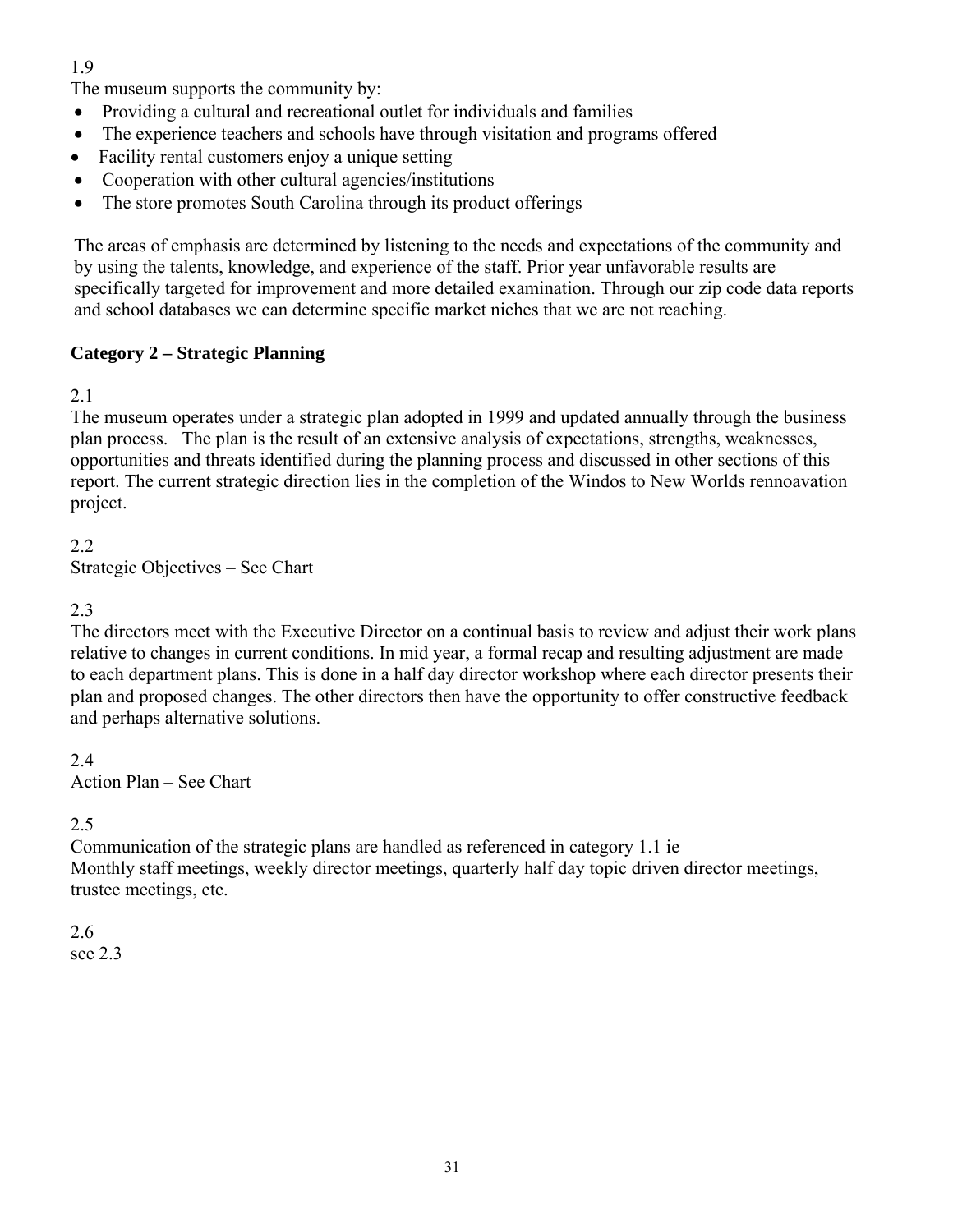# **Strategic Planning**

| Program<br><b>Number</b><br>and Title             | <b>Supported Agency</b><br><b>Strategic Planning</b><br>Goal/Objective                                                                                                                                                                                                                                                                                                                                                                                                   | Related FY 09-10 and beyond<br><b>Key Agency Action Plan/Plan/Initiative(s)</b><br>and Timeline for Accomplishing the Plan (s)                                                                                                                                                                                                                                                                                                                                                                                                                                                                                                                                                                                                                                                             | <b>Key Cross</b><br><b>References for</b><br><b>Performance</b><br>Measures* |
|---------------------------------------------------|--------------------------------------------------------------------------------------------------------------------------------------------------------------------------------------------------------------------------------------------------------------------------------------------------------------------------------------------------------------------------------------------------------------------------------------------------------------------------|--------------------------------------------------------------------------------------------------------------------------------------------------------------------------------------------------------------------------------------------------------------------------------------------------------------------------------------------------------------------------------------------------------------------------------------------------------------------------------------------------------------------------------------------------------------------------------------------------------------------------------------------------------------------------------------------------------------------------------------------------------------------------------------------|------------------------------------------------------------------------------|
| IB - Guest<br>Services. IIIC -<br><b>Benefits</b> | The goals of the Revenue Generating Department are to grow<br>store sales, maximize sales in the food service area, generate new<br>revenue streams, and enhance the museum guest's visit.<br>Maximization of the store software and hiring and training new staff<br>are additional goals. Net profit margins are to be improved by<br>improving markup and reducing part time labor costs.                                                                             | Participate in more profitable off-site one day sales events; Develop exclusive merchandise<br>for the store; maximize outside catering operation; Retain a visual merchandiser to enhance<br>appearance and sales; Develop a store buy plan that maximizes turns and minimizes year<br>end inventory; Maximize sales on the web site and continued partnership with SC<br>Interactive; Maximize rental program thru outside sales efforts. Aggressively market the<br>museum's rental spaces by hosting meeting planner events and through incentives.<br>Oversee preferred catering program for museum rental events. Timeline - Ongoing<br>throughout fiscal year.                                                                                                                      | $7.20 - 7.29, 7.50 - 7.51,$<br>$7.30 - 7.31$                                 |
| IIA - Collections,<br>IIIC - Benefits             | The staff of the Collections Department will actively pursue<br>collections and, once collected, their safe-keeping, allowing for<br>enhanced exhibit possibilities All the while the Collections Staff will<br>continue to develop their professional standings in their respective<br>professional communities. The staff is also responsible for writing<br>and researching new exhibits for their area of discipline.                                                | Focus acquisitions on needs revealed by gap analysis, Develop and write story lines for new<br>Exhibits for the changing Galleries. Register/catalog specimens/artifacts in a timely manner.<br>Reorganize curator responsibilities to include overseeing of conservation of new<br>acquisitions. Develop storage plan to efficiently utilize all spaces. Write and submit one<br>scholarly, peer-reviewed paper per discipline. Finalize the collecting plan by discipline and<br>by identifying collection gaps. Each curator to aggressively pursue grants and other outside<br>funding sources. Timeline - Ongoing throughout fiscal year.                                                                                                                                             | 7.80 - 7.82, 7.50 - 7.51                                                     |
| IIB - Exhibits,<br><b>IIIC - Benefits</b>         | The goals of the Exhibits, Building Services, and Public Safety<br>Department are to continue to provide agency-wide design<br>services including foundation, traveling exhibit rental handling,<br>exhibit production, installation & maintenance; custodial services &<br>Facility Use support; and building, staff & collection security and<br>public safety oversight.                                                                                              | Develop and produce in-house two blockbuster exhibits - Dinos and Pirates. Develop<br>process for achieving schedule deadlines and budget for new exhibits. Maximize<br>partnerships with outside groups by seeking support for new exhibits. Add engaging &<br>attractive exhibit elements to permanent and changing galleries. Provide support for<br>revenue operation to insure maximization of revenues. Insure newly installed exhibits are<br>appealing to the market. Timeline - Ongoing throughout fiscal year.                                                                                                                                                                                                                                                                   | 7.40 - 7.44, 7.50 - 7.51                                                     |
| IIC - Education,<br>IIIC - Benefits               | The goals of the Education Department are to provide a statewide<br>education presence in the form of on-site and outreach programs.<br>The museum must maintain the education point of difference with<br>programming by providing free standards-based educational<br>experiences for South Carolina students. In addition, the museum<br>must provide high quality programs for special interest groups and<br>the general public to increase attendance and revenue. | Provide and serve the education community with resources and programs to assist teachers<br>to meet curriculum standards. Provide guests "added value" experiences in Nature Space<br>on weekends and holidays. Develop a marketing plan to increase attendance and revenue<br>with camp-ins, birthday parties and special programs. Recruit and train additional (20)<br>volunteers to assist with a variety of vital functions. Develop a volunteer "characters in<br>costume" interpretive program. Increase partnerships between the museum and the<br>educational community such ETV. Manage Group Visits area to operate more smoothly and<br>efficiently. Continue to adapt curriculum to current DOE needs such as Math and Science.<br>Timeline - Ongoing throughout fiscal year. | 7.70 - 7.74, 7.50 - 7.56,<br>7.61                                            |
| IIE - Programs,<br><b>IIIC - Benefits</b>         | The goals of the Programs Department are to increase<br>attendance and revenue through programs and events, rentals<br>of museum spaces and bookings of traveling exhibits and to<br>continue enhancement and development of signature events. To<br>also touch as many people as possible through the outreach<br>programs which are programs and exhibits fulfilled outside of the<br>actual State Museum facility.                                                    | Work closer with the Marketing Department to create event specific marketing plans for<br>each signature event. Generate revenue by offering programs that require registration fees<br>and by collecting fees from resell users. Secure funding from granting organizations to<br>sponsor Public Programs. Market the Traveling Exhibition Program through production and<br>distribution of a promotional brochure. Source new provider for outsourcing of summer<br>programs. Work closer with the Foundation's membership manager to maximize<br>participation in signature events. Timeline - Ongoing throughout fiscal year.                                                                                                                                                         | 7.30, 7.50 - 7.51, 7.32 -<br>7.33                                            |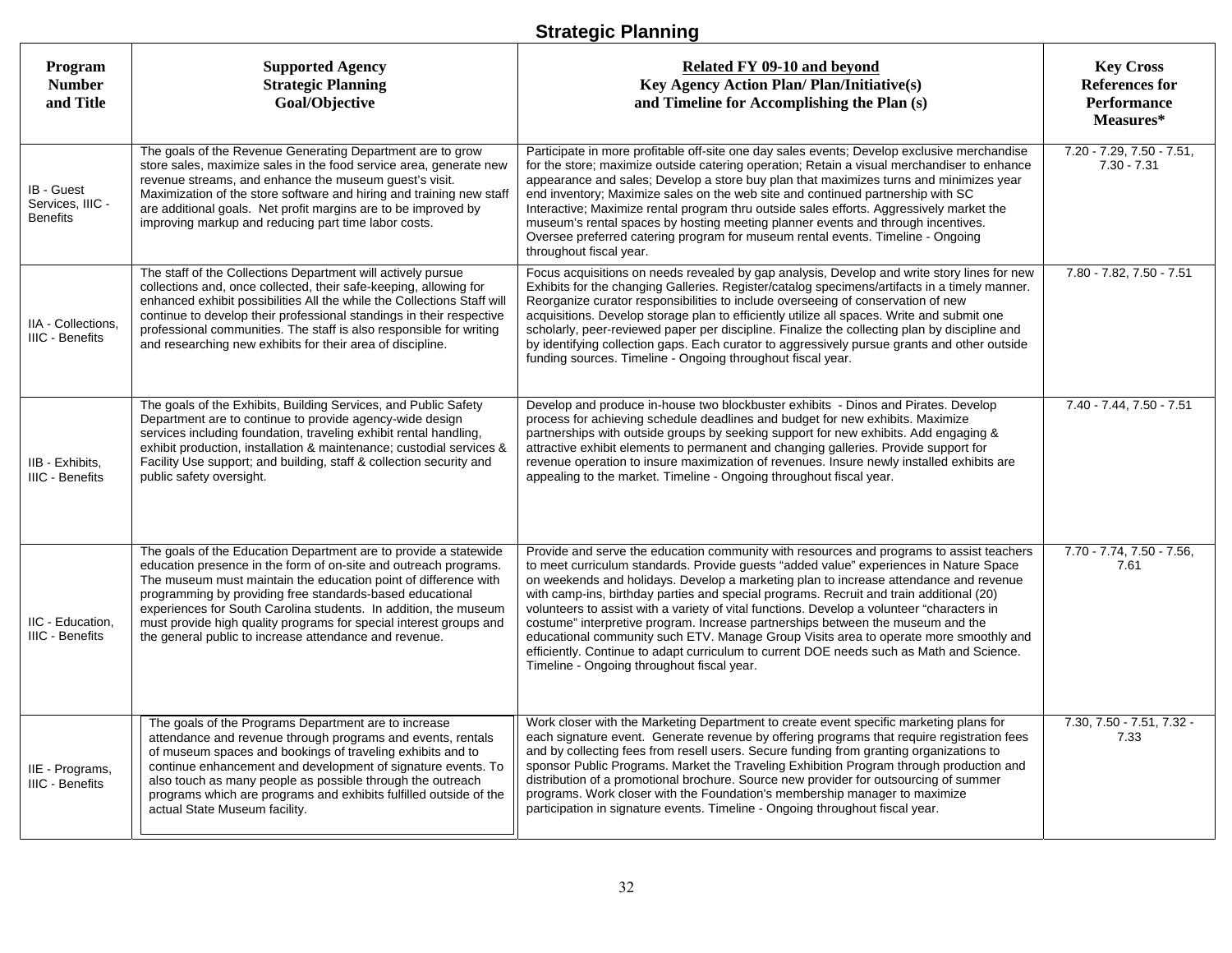| Program<br><b>Number</b>                   | <b>Supported Agency</b><br><b>Strategic Planning</b>                                                                                                                                                                                                                                                                                                                                                                                                                           | Related FY 09-10 and beyond<br><b>Key Agency Action Plan/Plan/Initiative(s)</b>                                                                                                                                                                                                                                                                                                                                                                                                                                                                                                                                                                                                                                                                                       | <b>Key Cross</b><br>References for               |
|--------------------------------------------|--------------------------------------------------------------------------------------------------------------------------------------------------------------------------------------------------------------------------------------------------------------------------------------------------------------------------------------------------------------------------------------------------------------------------------------------------------------------------------|-----------------------------------------------------------------------------------------------------------------------------------------------------------------------------------------------------------------------------------------------------------------------------------------------------------------------------------------------------------------------------------------------------------------------------------------------------------------------------------------------------------------------------------------------------------------------------------------------------------------------------------------------------------------------------------------------------------------------------------------------------------------------|--------------------------------------------------|
| and Title                                  | Goal/Objective                                                                                                                                                                                                                                                                                                                                                                                                                                                                 | and Timeline for Accomplishing the Plan (s)                                                                                                                                                                                                                                                                                                                                                                                                                                                                                                                                                                                                                                                                                                                           | Performance                                      |
|                                            |                                                                                                                                                                                                                                                                                                                                                                                                                                                                                |                                                                                                                                                                                                                                                                                                                                                                                                                                                                                                                                                                                                                                                                                                                                                                       | Measures*                                        |
| IIF - Marketing,<br><b>IIIC - Benefits</b> | The goals of the marketing department include increasing public<br>attendance; obtaining media sponsorships for blockbuster exhibits;<br>partnering with CVB, Lake Murray, etc. to promote the museum<br>along with the city of Columbia; to acquire Accommodations &<br>Hospitality Tax grants from the City of Columbia and Richland and<br>Lexington Counties; to perform audience research; and to develop<br>a marketing relationship with identified corporate sponsors. | Overseeing continuous updating of web site to an interactive, transaction capable marketing<br>site that drives attendance, participation, and revenues. Obtain media sponsorships for new<br>exhibits. Increase group sales through direct marketing including e-mail and ticket<br>consignment. Partner with CVB and PRT to create specific plans to promote and package<br>the museum. Obtain Accommodations and Hospitality Tax grants. Perform audience<br>research to determine product and communication gaps. Develop corporate marketing<br>sponsorships specifically targeting grocery and beverage categories. Develop an<br>"underserved" group ticket program. Maximize social media marketing museum 2.0.<br>Timeline - Ongoing throughout fiscal year. | $7.10 - 7.14$ , $7.60 - 7.61$ ,<br>$7.50 - 7.51$ |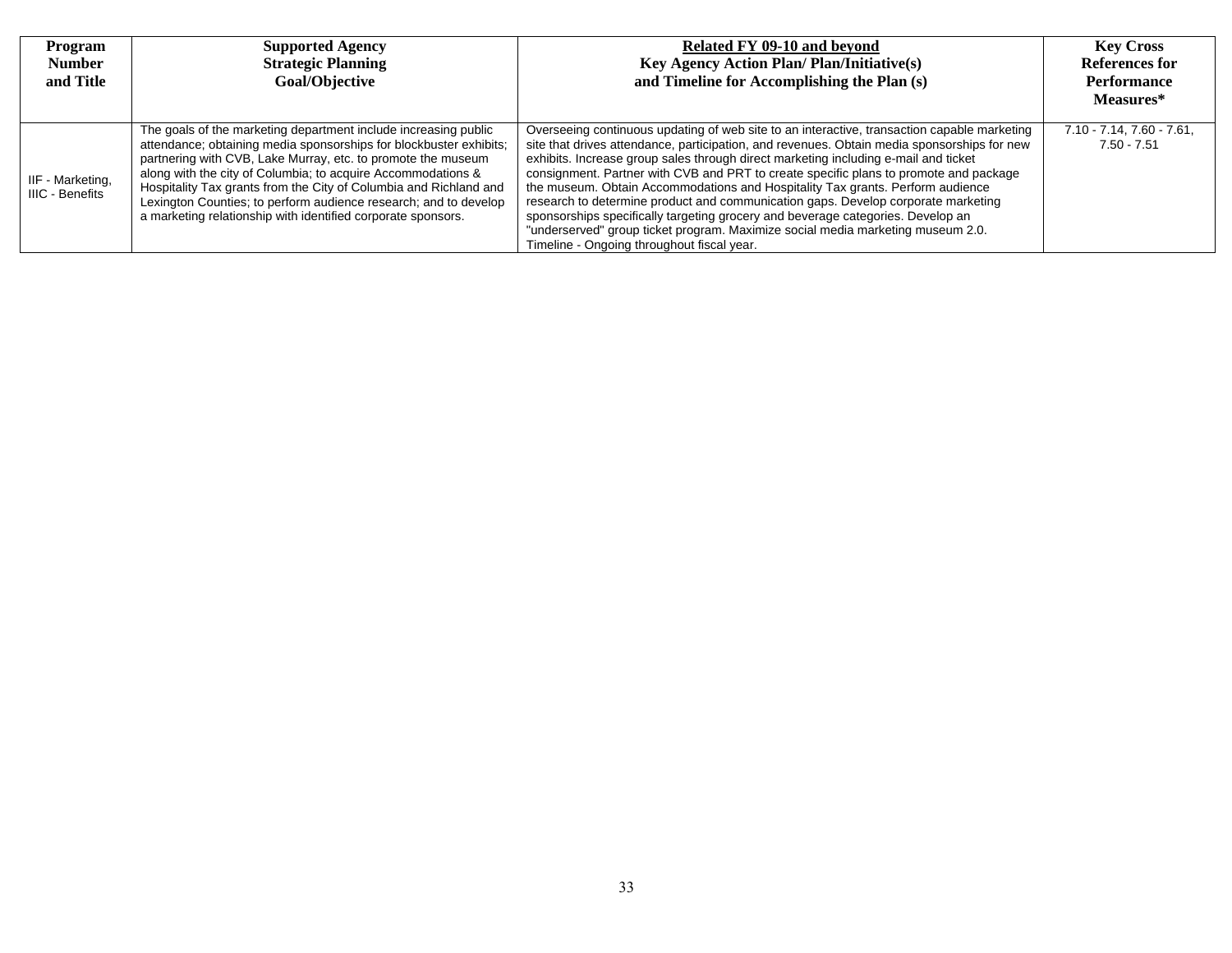# **Category 3 – Customer and Market Focus**

3.1-5

The State Museum provides many kinds of services-exhibitions, educational programs, science demonstrations, videos and films, lectures, performances, tours, facility rentals, publications and educational resource materials-but our most important product is the Guest's experience, which encompasses not only the programmatic elements but also the appearance, cleanliness, safety and friendliness of the facility and staff. The quality of the experience is our most fundamental concern.

Every citizen of South Carolina and every visitor to the Palmetto State potentially are customers of the museum. More than half of our visitors are children. In addition to the students that come with their teachers on organized visits, many other children come with their families, youth groups, clubs, scout groups and summer camps. Adult visitors make up our primary source of admissions revenue.

In our daily operations, we collect information on numbers, categories and points of origin of visitors, age profiles, facility rental customers and other program participants. We use this information to evaluate trends and the success of our promotional efforts. Also, we are able to determine which educational programs the teachers consider most beneficial and which exhibits are most popular.

# **Category 4 – Measurement, Analysis, and Knowledge Management**

## 4.1,3,4,5

We measure areas related to the operations, processes and systems that define our mission and strategic objectives. The collection of data, referred to in Category 3, provides us with useful insight into the factors that determine our customer's preferences. We are able to use that data in evaluating the effectiveness of our revenue programs and in planning for the future development of new and innovative educational programs.

The museum uses industry compiled data and personal industry contacts to determine relevant comparative data. Trade publications are utilized to see what is happening in the industry and what are some of the new, innovative issue resolutions. Currently, we do informal analysis and comparison based on published data and through personal contact. We have begun to better utilize our current software systems that compiles important visitor data. Our 'VISTA' ticketing system collects Guest admission data while our 'Gateway/DataWorks' retail software collects Guest retail spending data. Attendance and spending data is collected daily and weekly and monthly reports are generated and distributed.

4.2 Key Measures:

- Attendance
- Earned Revenue
- Programs Presented
- Exhibits Presented
- Costs per Visitor
- Statewide Visitation
- School Visitation
- Artifacts Collected

4.6 Retention of Organizational Knowledge

Weekly director planning/update meetings requires that each of the seven directors listen and provide input to each other reports so they understand the priorities of each department. Business plans are presented internally for review and comment before finalization. As a result, this forced communication of each department goals and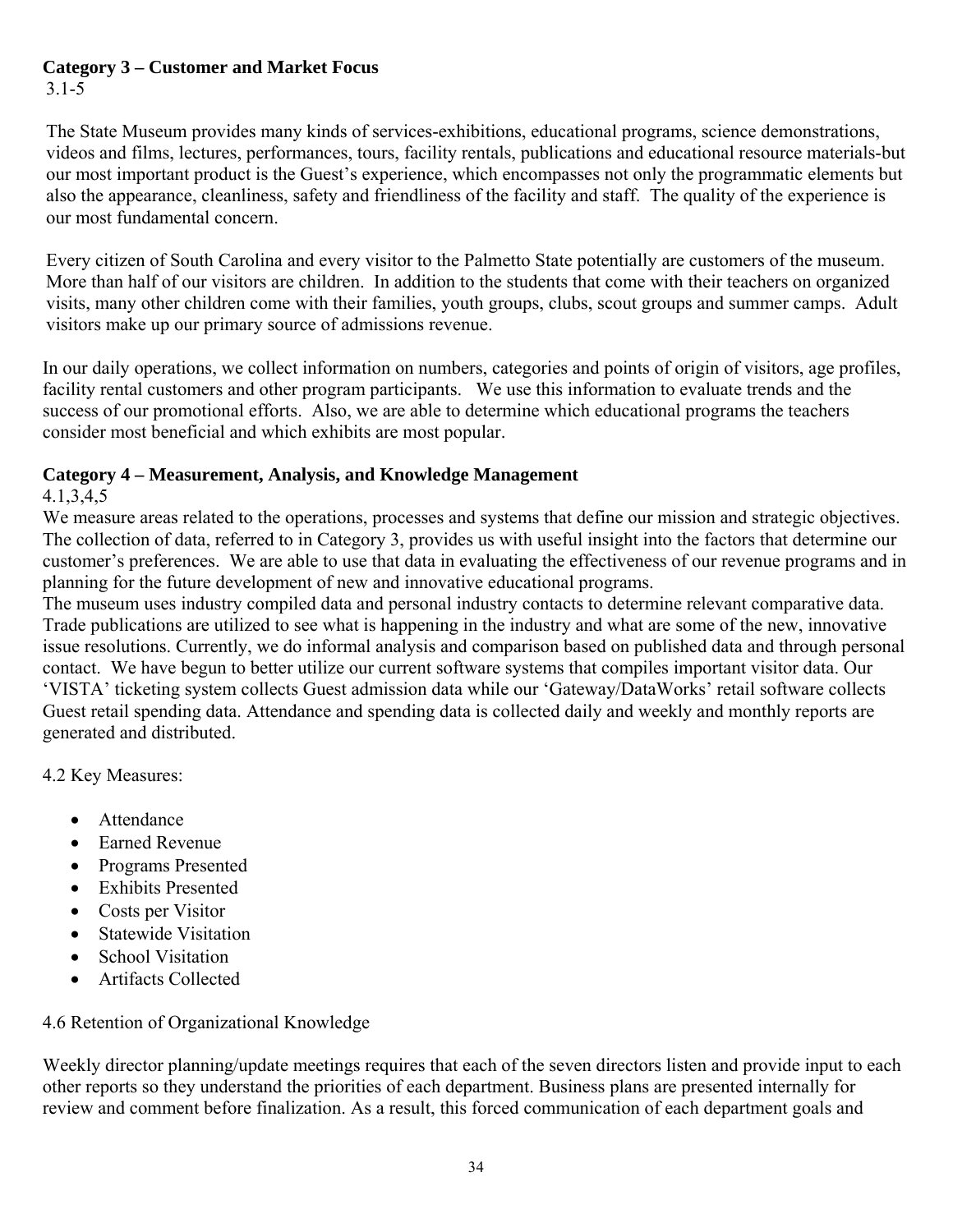objectives results in a cross trained management staff. Each director then has smaller internal meetings where again the info is communicated. No one performs in a vacuum.

## **Category 5 – Workforce Resources Focus**

5.1-6

- 1. The Executive Director sets the tone for all staff relationships by providing hands on, supportive leadership. Staff is encouraged to participate in the planning of changes in exhibits and programs. A revised process of new exhibit planning now requires meetings with representation of all facility disciplines thus enabling a team approach to solutions rather than a sequenced process where individual department solutions are developed in isolation and then passed along to the next one.
- 2. The Human Resource manager works in collaboration with OHR to present relative and necessary trainings. This past year trainings were held on sexual harassment and right to know. New employee orientation for the agency wide policies and expectations is handled by the Human Resource manager via one on one interviews. Specific departmental trainings are organized by each of the seven departmental directors. The security chief handles safety trainings such as fire drills, fire extinguisher use, and personal safety. The agency is in the process of developing a part time handbook that will clarify to them the code of conduct expectations as well as general policies and procedures.
- 3. The EPMS system is designed to set clear objectives and expectations for each staff member. With formal reviews yearly, each supervisor sits down with appropriate staff to outline those expectations and goals. The job descriptions are used as a basis for the development of those goals. With staff reductions, an important component of that process is the clear communication that each staff member has responsibility for the overall results of the State Museum not just their designated areas. The performance of the facility has vastly improved with this self motivated accountability
- 4. The museum has designated a small committee to monitor attitude and job satisfaction. They have named themselves the "Rah-Rah" committee. They are charged with planning staff functions that encourage participation and offer a different setting for everyone to interact with each other. Examples from the past year include a family Christmas Party, pot luck lunches, and cook outs.
- 5. The security department, building services, and the Human Resource manager all work together to monitor the health of the work environment. They constantly meet with each other to evaluate and adjust as needed.
- 6. The staff goes offsite for lectures, talks, and appearances in the community. We have made many radio appearances throughout the year to inform the public on the exhibits, events, and program opportunities at the museum. The State Museum also participates in the annual United Way fund raising campaign in the community as well as Breast Cancer Awareness.

## **Category 6 – Process Management**

6.1 Customer Processes- Processes required for delivering mission and value to the customers through direct and non-direct interaction.

- Ticket Sales
- Store Sales
- Food Sales
- Program Presentation
- Curriculum Presentation
- Operation of Exhibits
- Development of Exhibits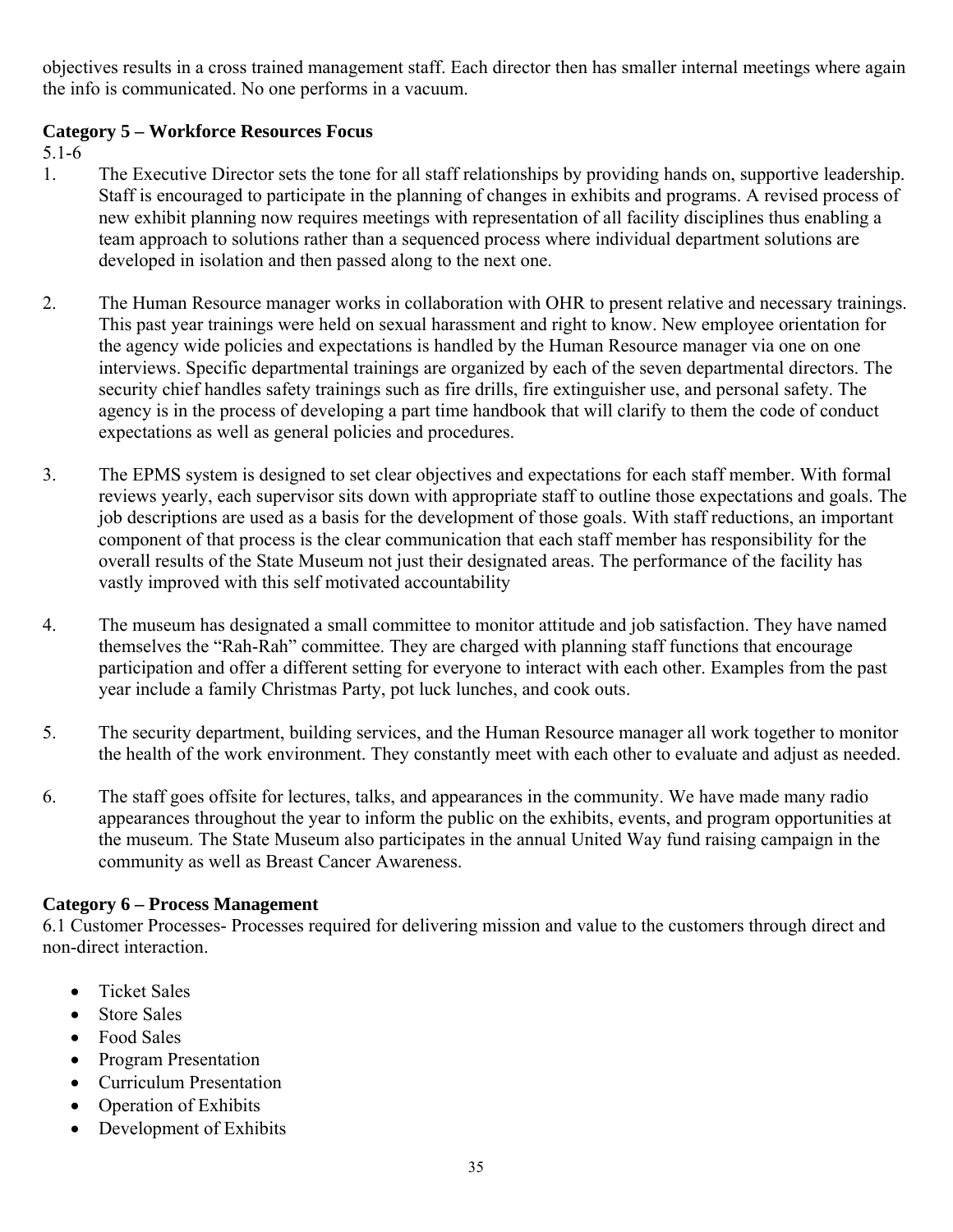- Development of Programs
- Purchasing of Retail Product
- Safety of Guests
- Security of Collection
- Cleanliness of Building
- Operation of Rental Program
- Booking of Groups, Events, and Programs
- Marketing
- Graphic Design
- Exhibit Fabrication

6.4 Support Processes – Processes where the museum interacts internally.

- Human Resource Management
- Off Hour Security
- Accounting
- Procurement
- Software and Hardware Management and Data Processing
- Employee Relations

6.5 Partner Processes – Processes where the museum interacts with third party partners.

- Purchases
- Contracts
- MOU
- Meetings
- Direct Contact
- Grant Request
- Cooperative Programming and Marketing

#### Monitoring –

6.3 Effectiveness –

The museum measures effectiveness with the customers using primarily the same key success measures as outlined in section 4.2. Internally, employee satisfaction as gauged by turnover, conflict, and participation demonstrate the effectiveness of our internal programs. With external third parties, the quality of the relationship as demonstrated by respectful interaction with functional and mutually productive output for both parties

#### 6.2 Changes –

The museum as it competes in the open market for visitor's discretionary time and income is constantly monitoring performance and results and making necessary improvements. The operation of the museum is fluid in that there are not starting and stopping periods so we must continually change as we best determine based not only on staff initiative but in reaction to the realities of a competitive market. Again, weekly director meetings, weekly department meetings, and monthly general staff meetings are very effective in communicating and broadcasting the changes needed and the rationale behind those changes.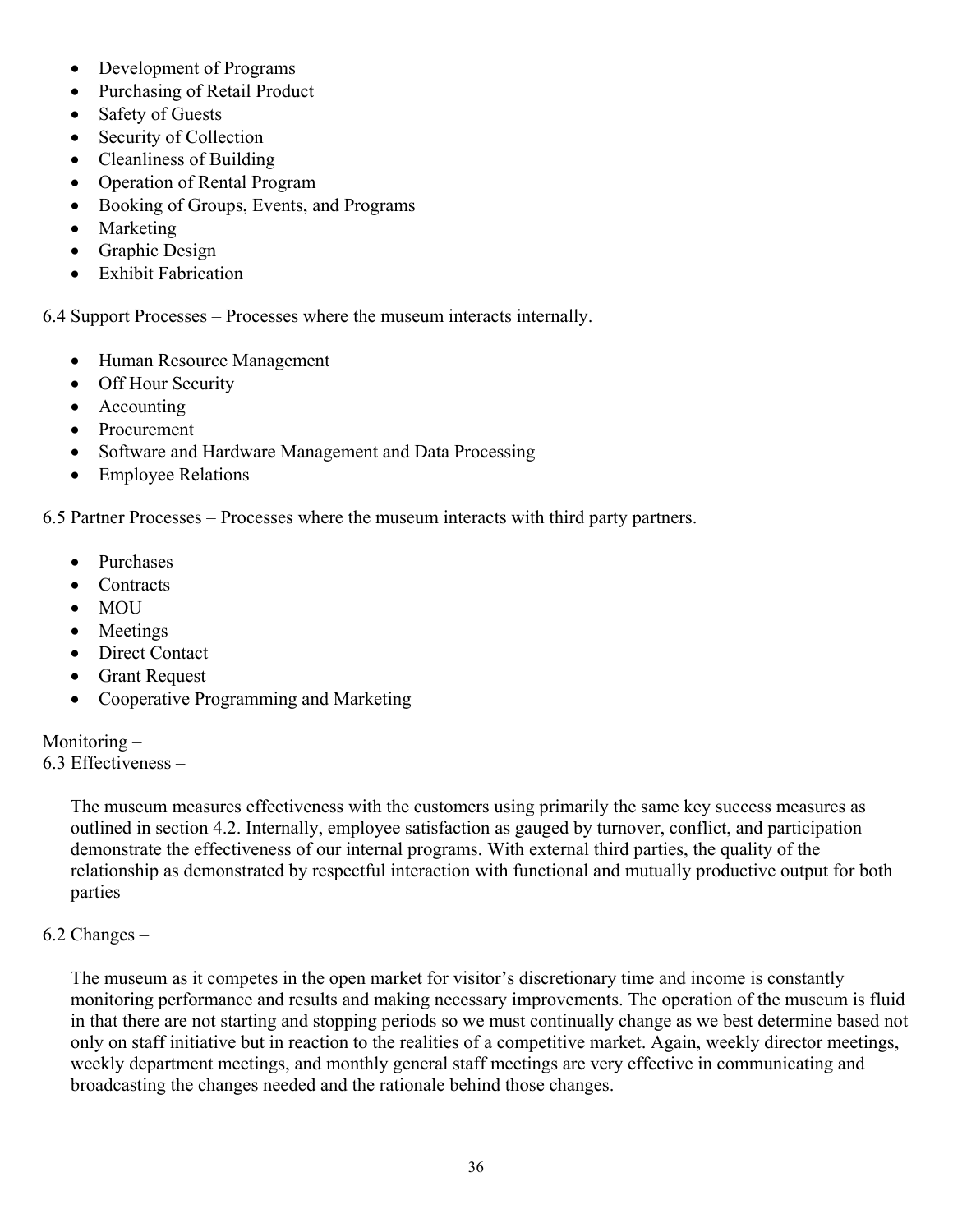#### **7.1 Attendance Measures**



#### **7.10 Annual Attendance Since Museum Opening**

#### **7.11 Guest Services by Pricing Category**

|                              | 2005-06 | 2006-07 | 2007-08 | 2008-09 | 2009-10 |
|------------------------------|---------|---------|---------|---------|---------|
| General<br><b>Admissions</b> | 56,225  | 48.726  | 46.448  | 56.654  | 59,665  |
| \$1 Sunday                   | 6,492   | 6.882   | 5.779   | 7.977   | 8,776   |
| <b>Education</b>             | 67.145  | 68,095  | 62,585  | 69,459  | 65,183  |
| <b>Friends</b>               | 11.169  | 13.072  | 11.868  | 13.810  | 15,203  |
| Birthday's                   | 365     | 312     | 469     | 558     | 714     |
| <b>Passes</b><br>Total       | 4.449   | 4.115   | 4.582   | 5.826   | 6,938   |
| <b>Attendance</b>            | 145.845 | 141,202 | 131,731 | 154.487 | 156,810 |

#### **7.12 Attendance for Special Attractions**

| 80,000<br>60,000<br>50,000<br>50,000<br>30,000<br>20,000<br>10,000<br>64.142 | 52,538                     | 45,309                      | 28.597                     | 46.803                  | 72.370          |
|------------------------------------------------------------------------------|----------------------------|-----------------------------|----------------------------|-------------------------|-----------------|
| 2004-05<br>Africa/Prehistoric                                                | 2005-06<br>Trucks/Napoleon | 2006-07<br>Napole on/Aliens | 2007-08<br>Aliens/Hollwood | 2008-09<br>Leonardo/PON | 2009-10 Pirates |



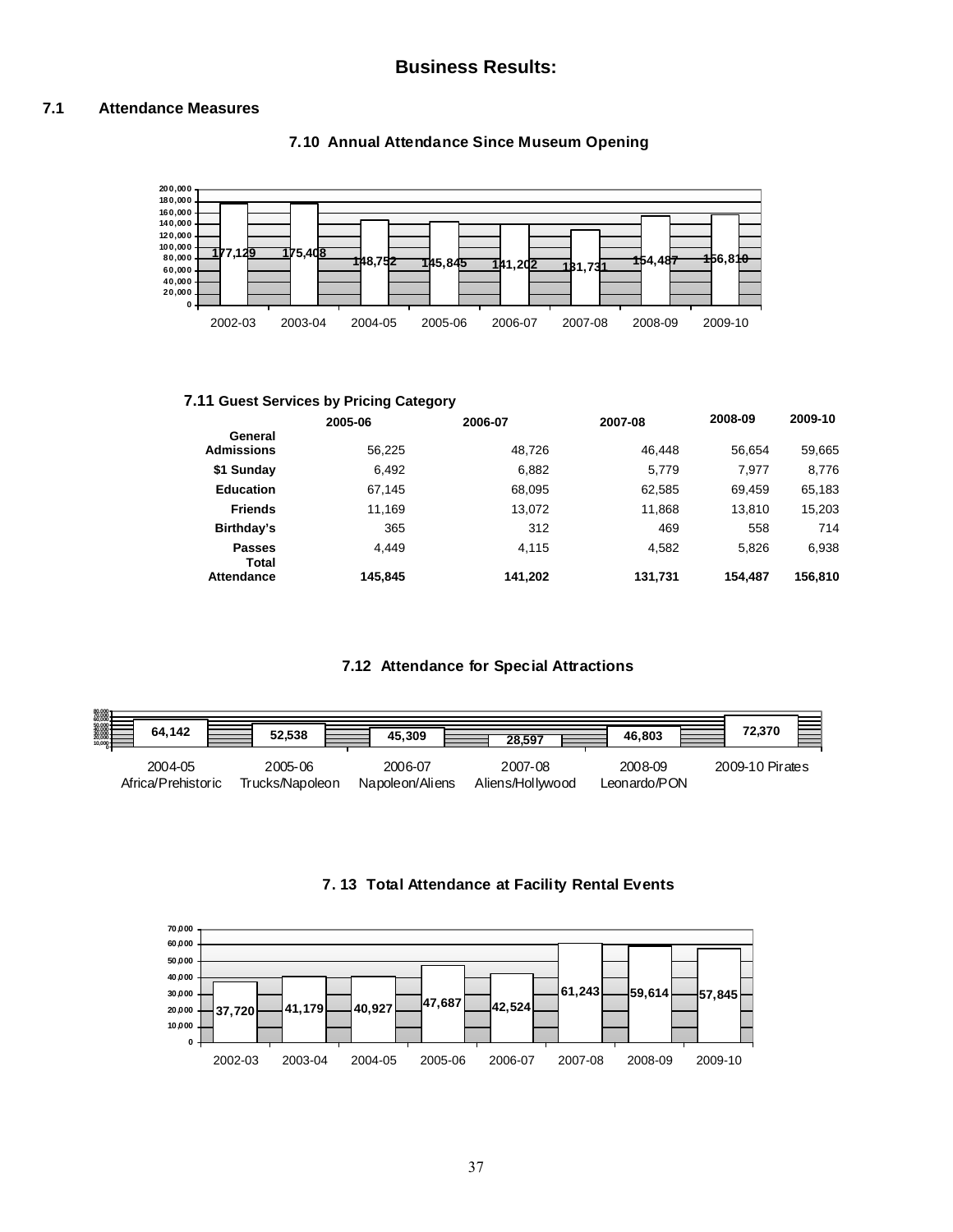#### **7. 14 Number of Facility Events Scheduled by Clients**



#### **7.2 Revenue Measures**

**7.20 Admission Fees Collected** 



#### **7.21 Gross Revenue-Special Attractions**





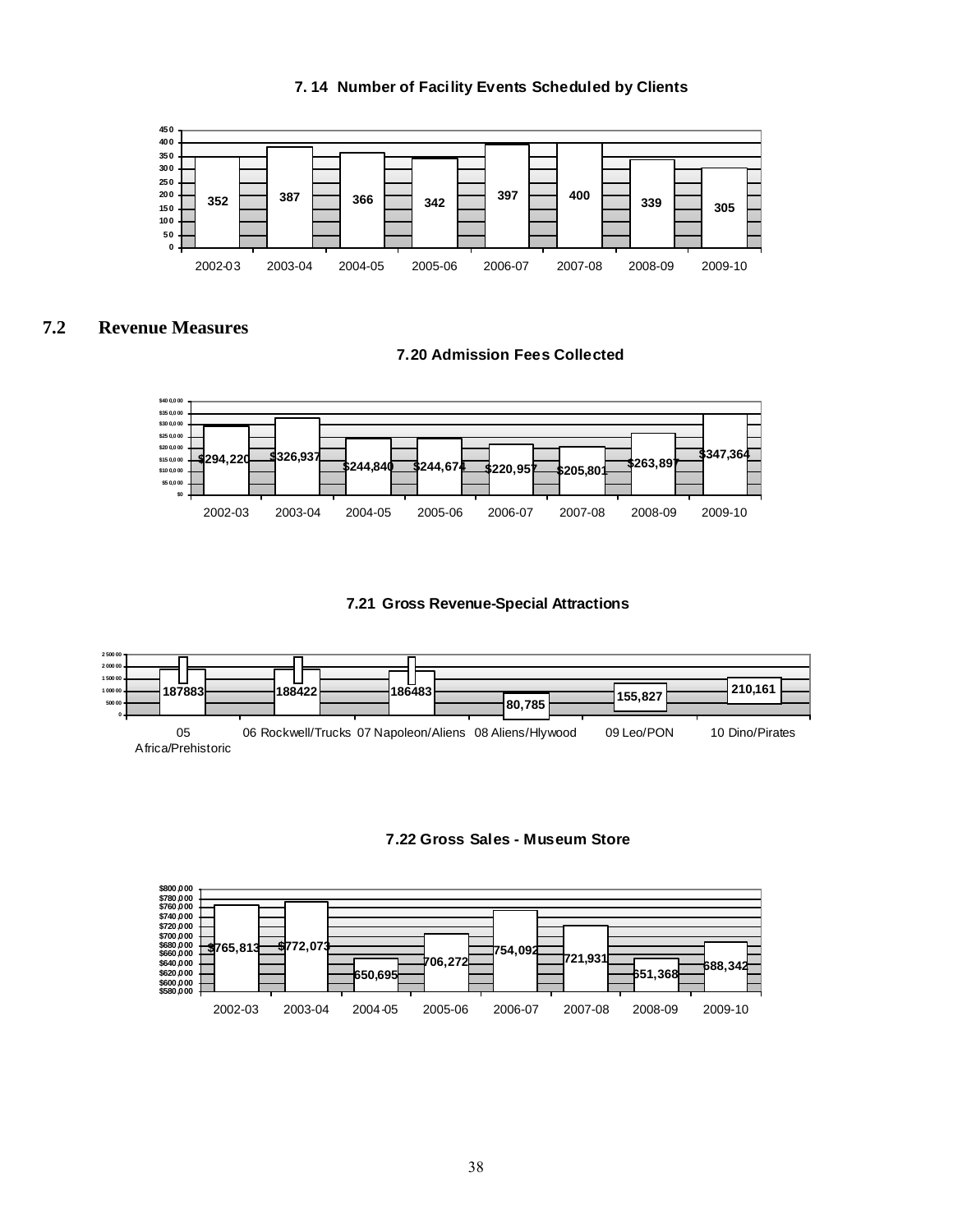













#### **7.23 Sales Per Visitor - Museum Store**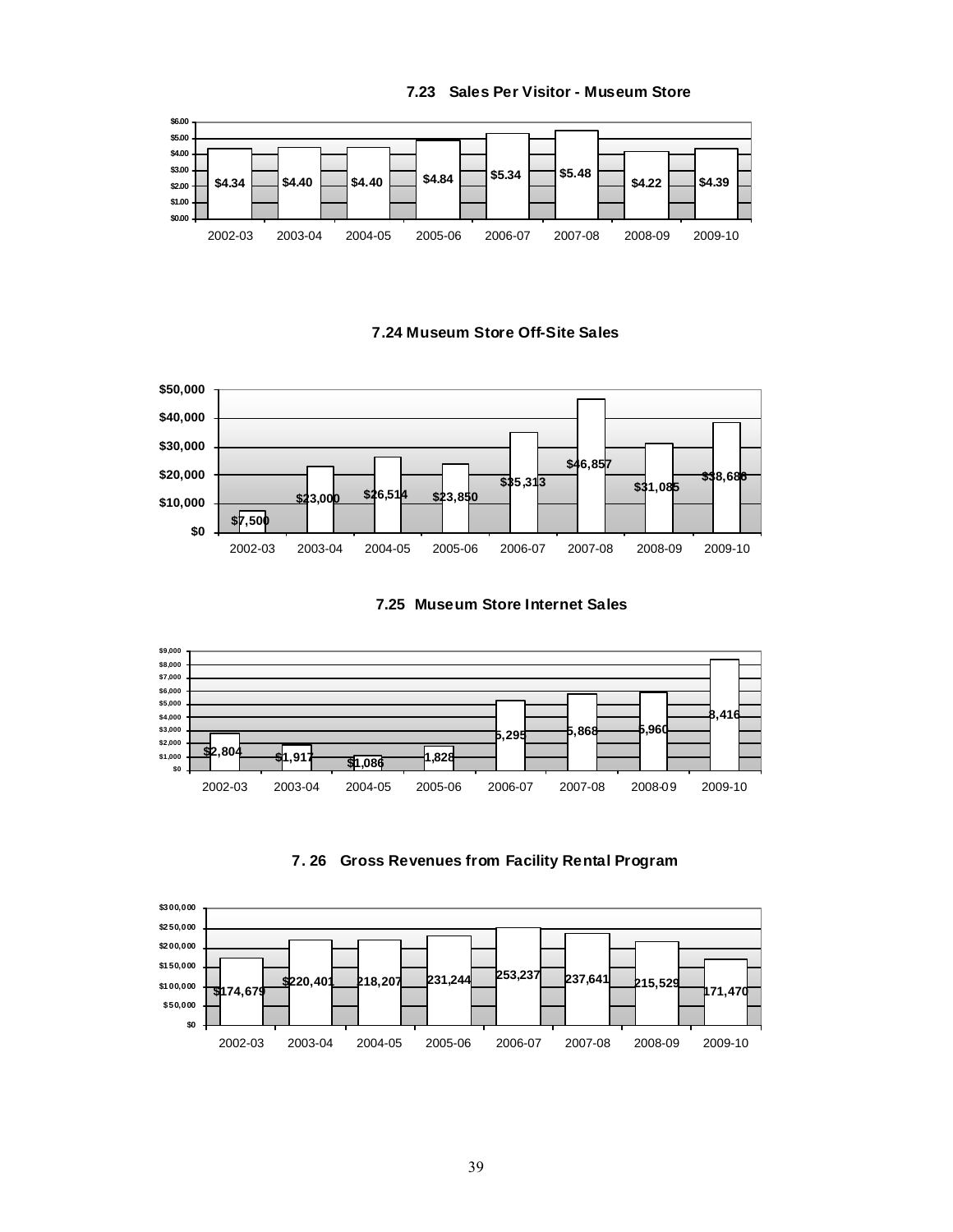

#### **7. 27 Number of Grant Proposals Submitted**





**7. 29 Total Grant Funds Awarded**



#### **7.30 Food Service Revenue**

#### **7.30 Food Service Revenue**

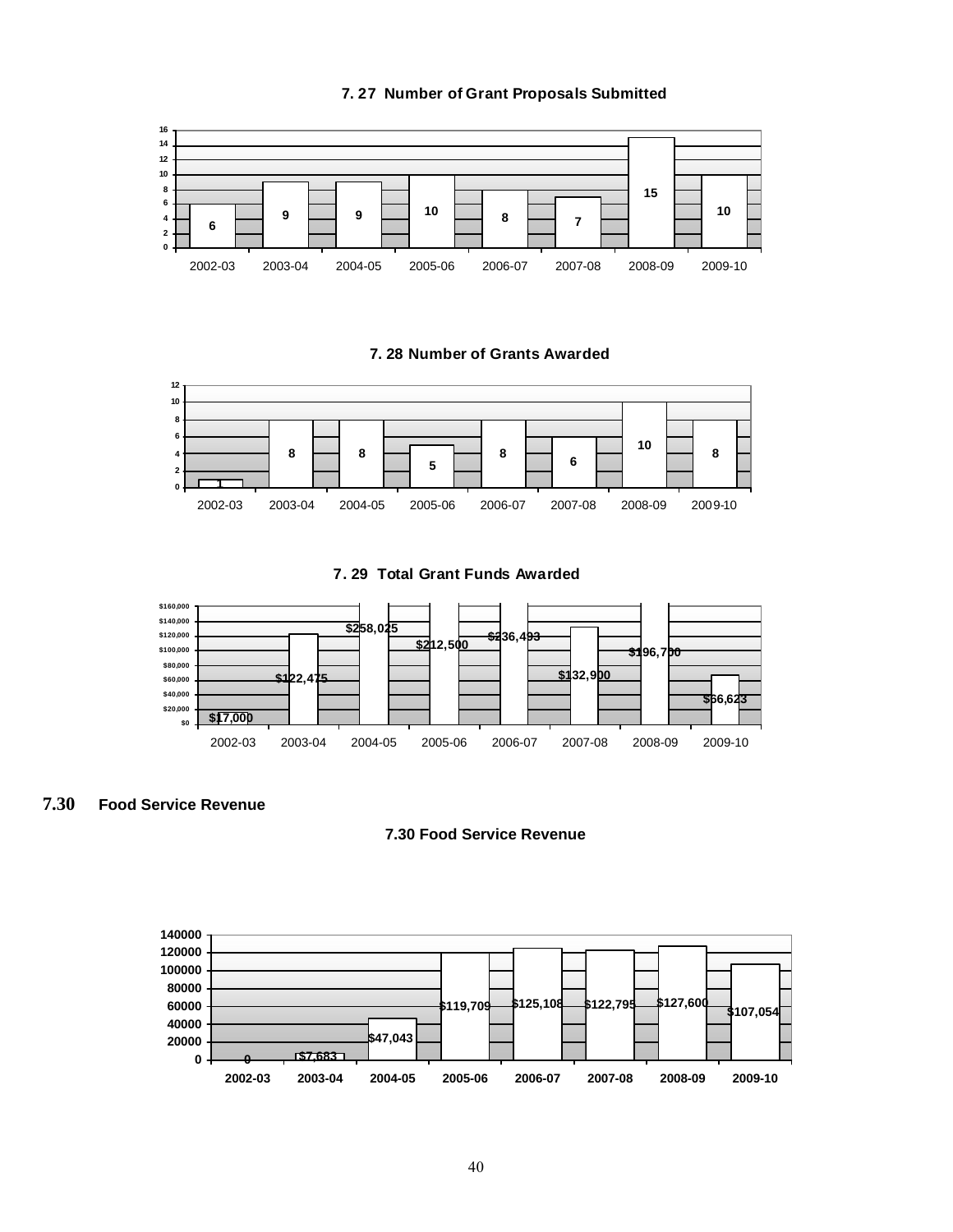#### **7.31 Café Revenue**



#### **7.32 Program Revenue**





#### **7.33 Program Measures**

#### **7.33 Number of Public Programs Presented**

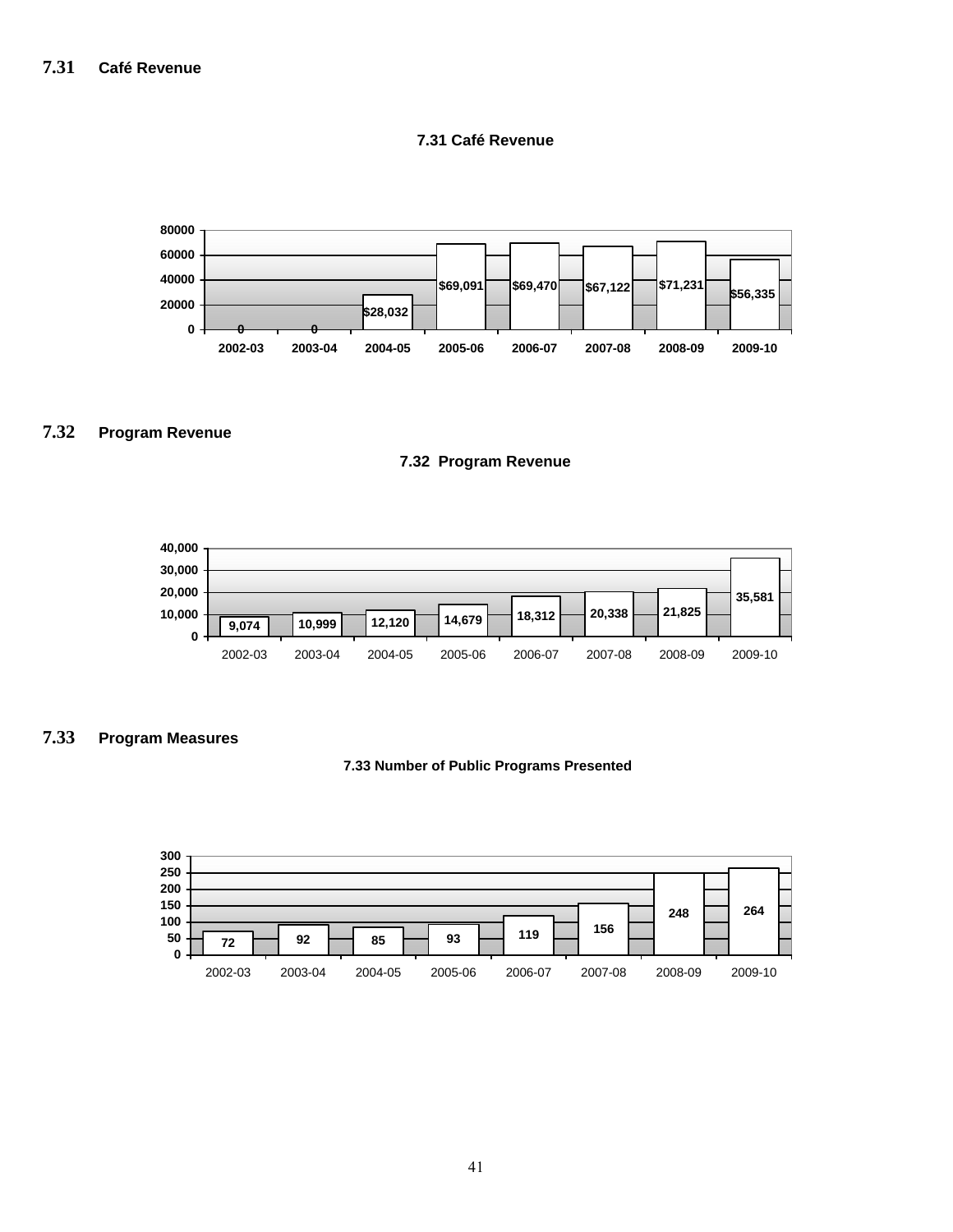

#### **7.40 Number of Changing Exhibits Completed**

#### **7.41 Traveling Exhibits Completed**



#### **7.42 Number of Traveling Exhibits Available**

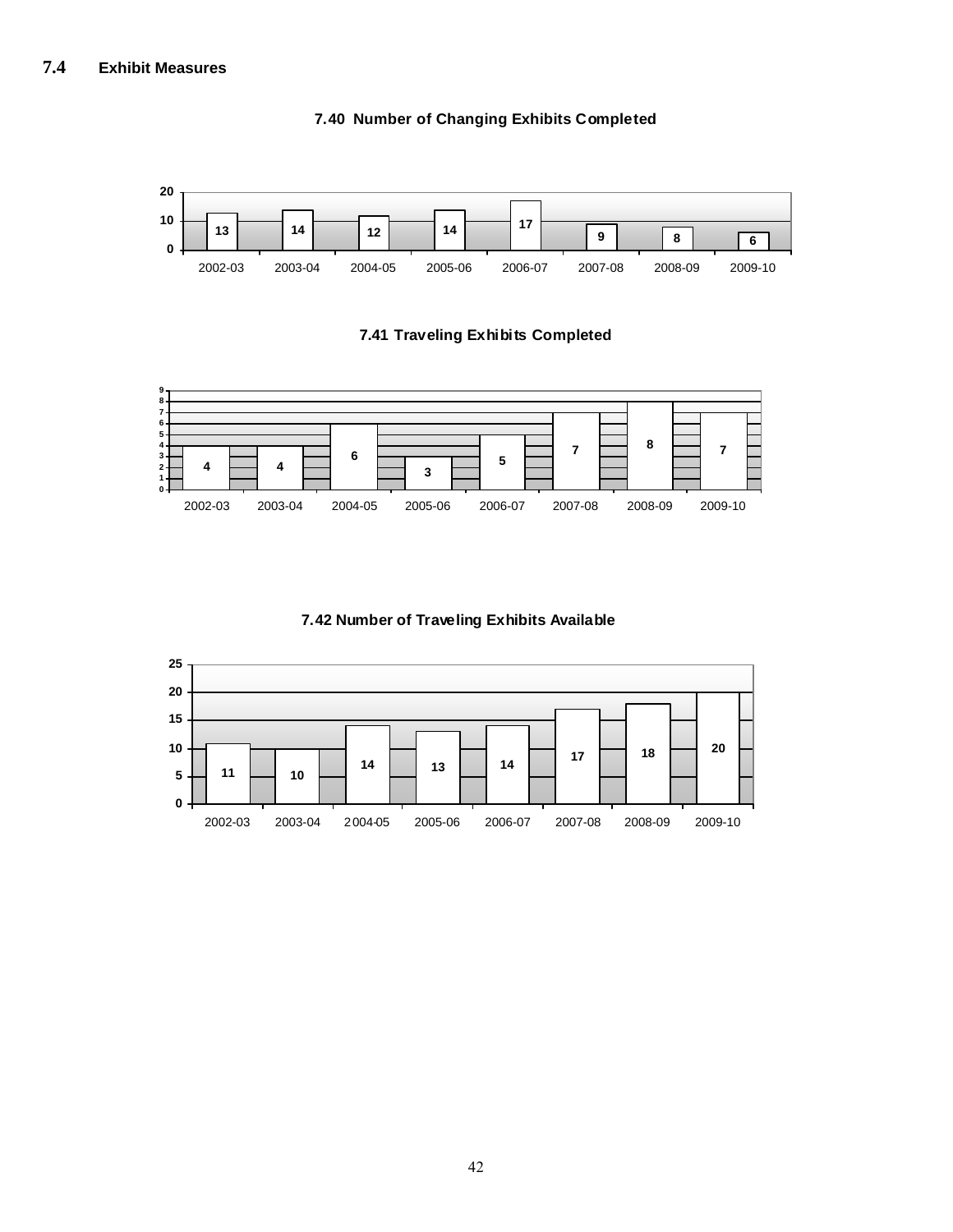#### **7.43 Number of Consultancies Conducted by Museum Services**



**7.44 Number of Traveling Exhibits Bookings** 



#### **7.5 Expense Measures**



#### **7. 50 Productivity - Operating Costs per Visitor Includes \$1 million in Rent Expense**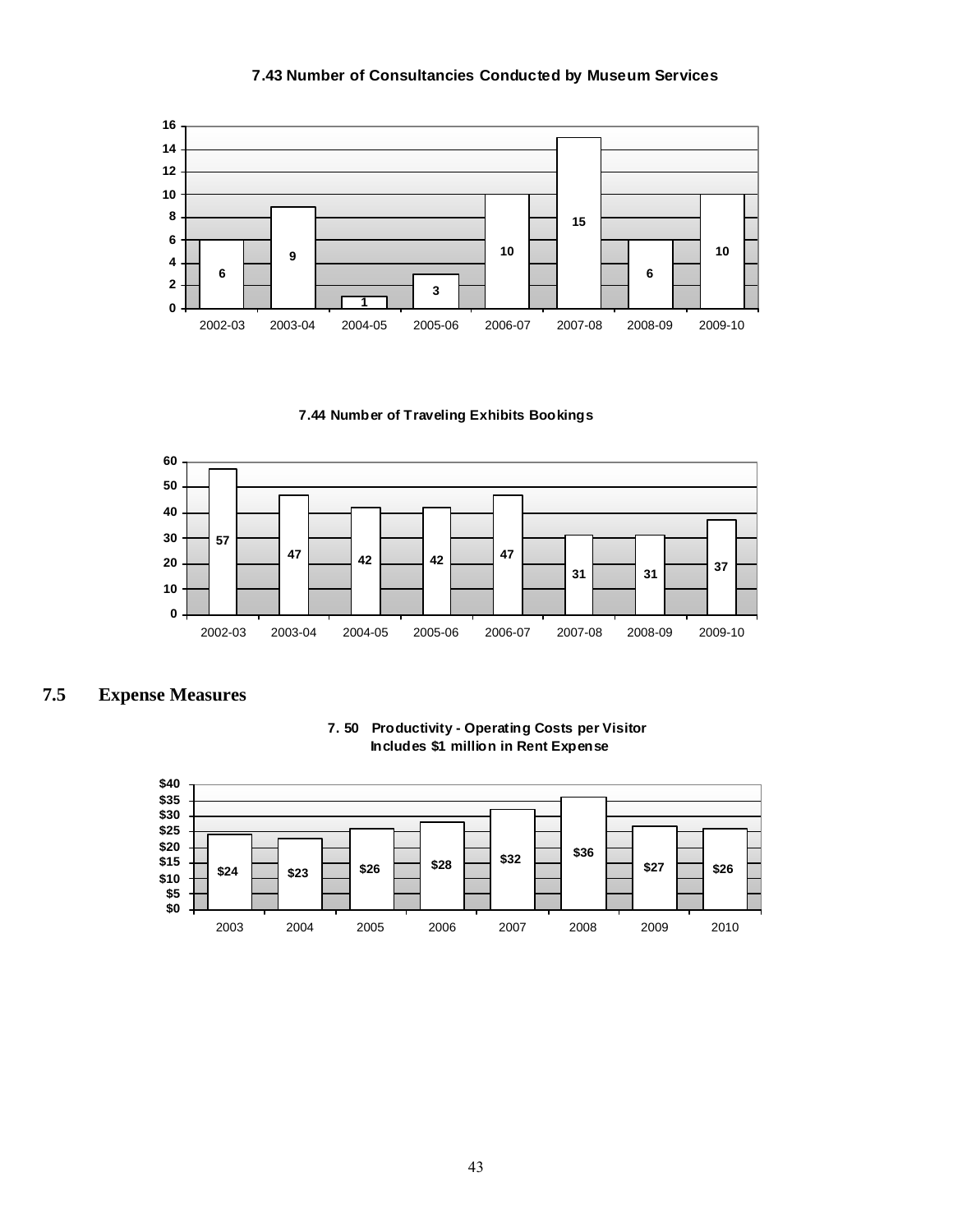#### **7.51 Productivity - State Funds Per Visitor Includes \$1 million in Rent Expense**







#### **7.53 Number of Volunteer Hours Contributed**





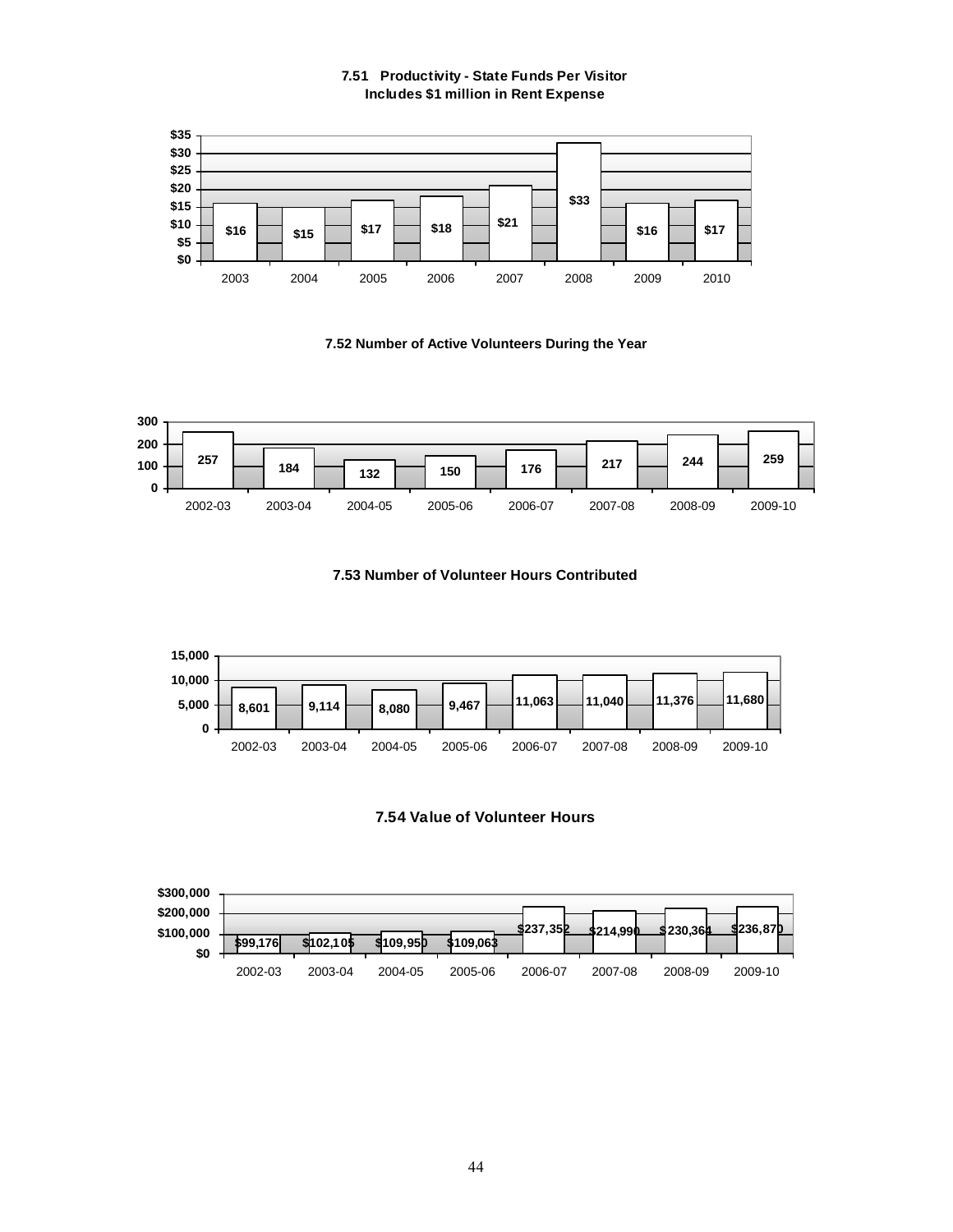





#### 7.6 **Statewide Visitation**



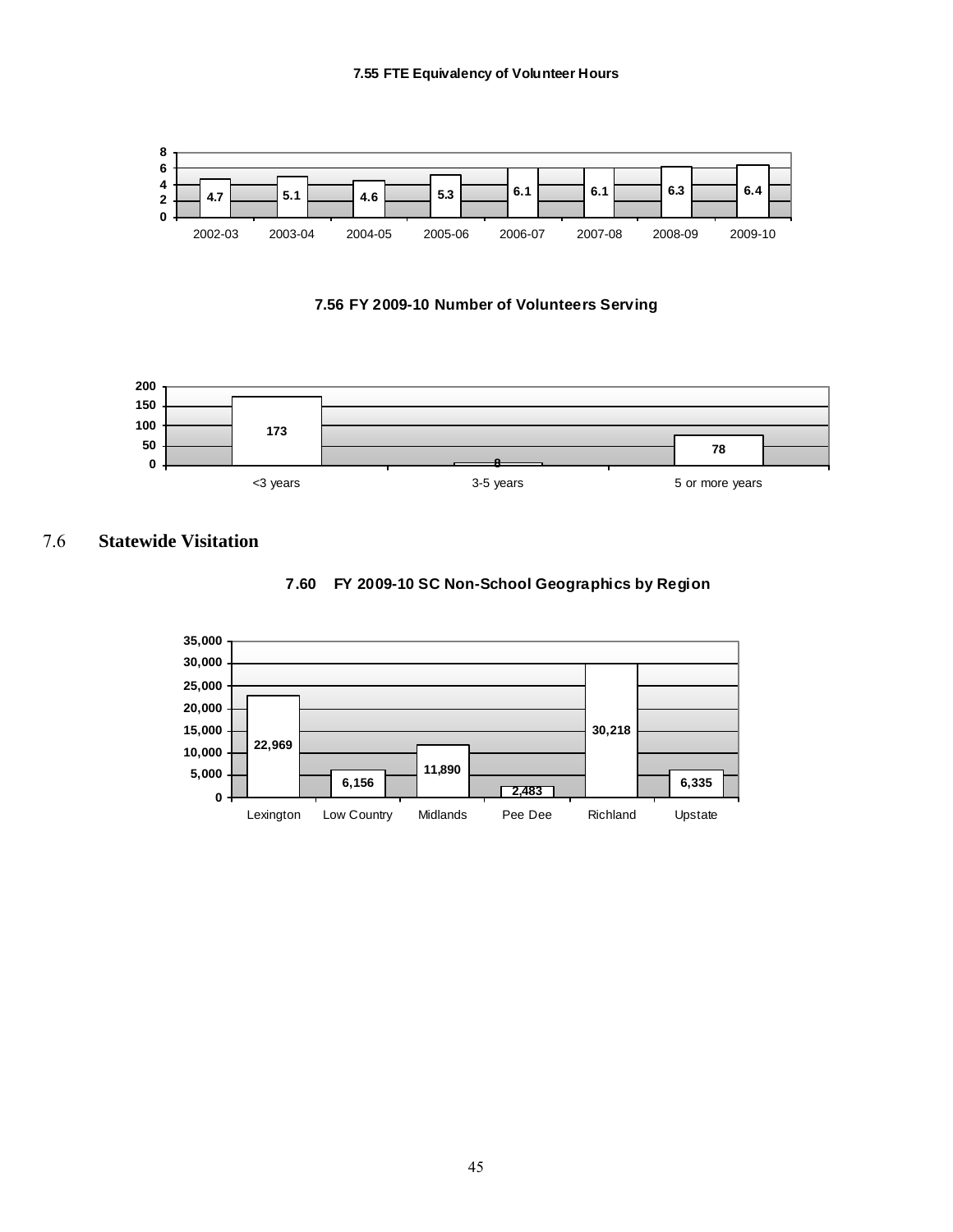



#### **7.6 School Visitation Measures**





#### **7.71 Number of Camp-In Participants**

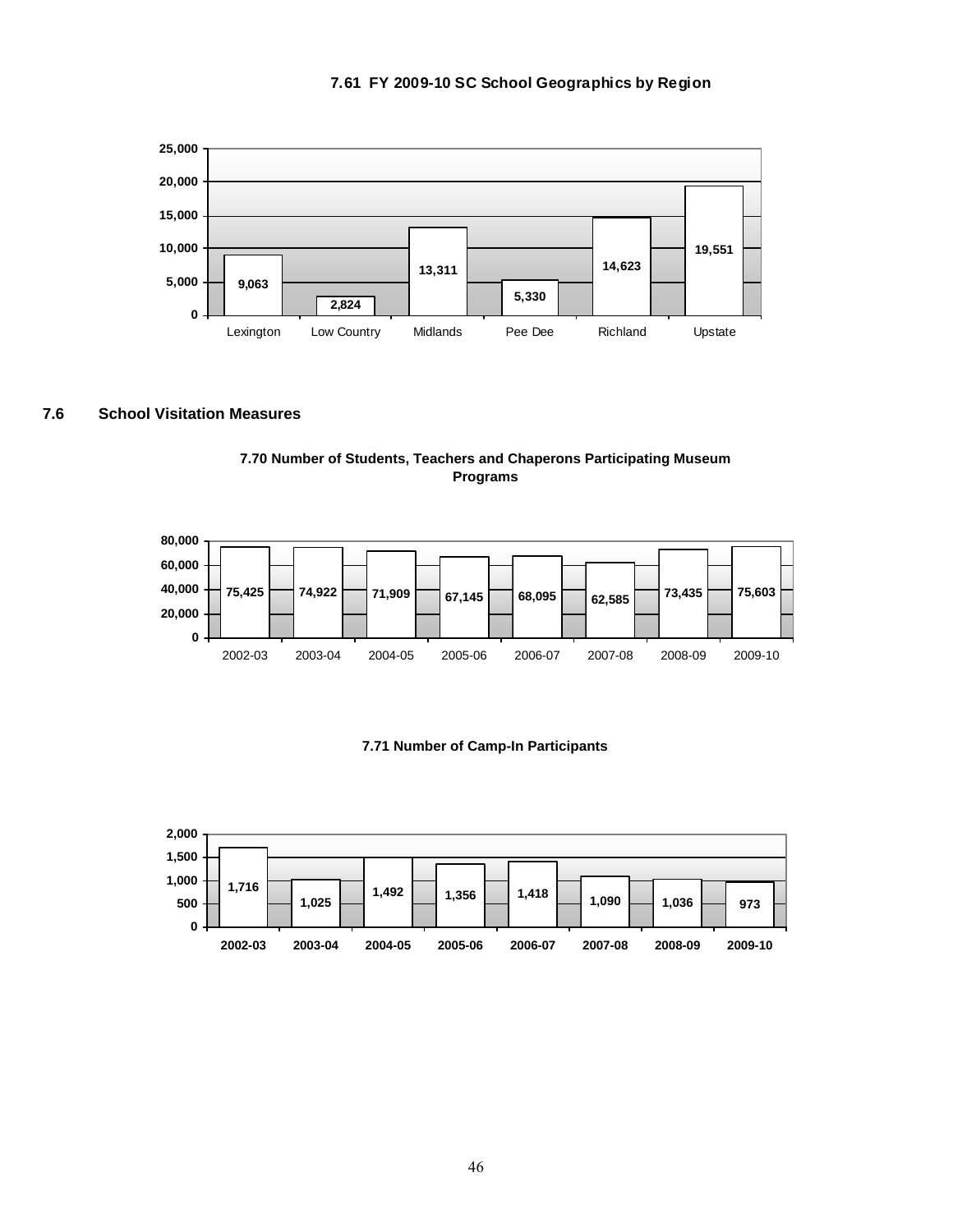

**7.73 Number of Starlab Programs Participants**



**7.74 Number of School Reservations**